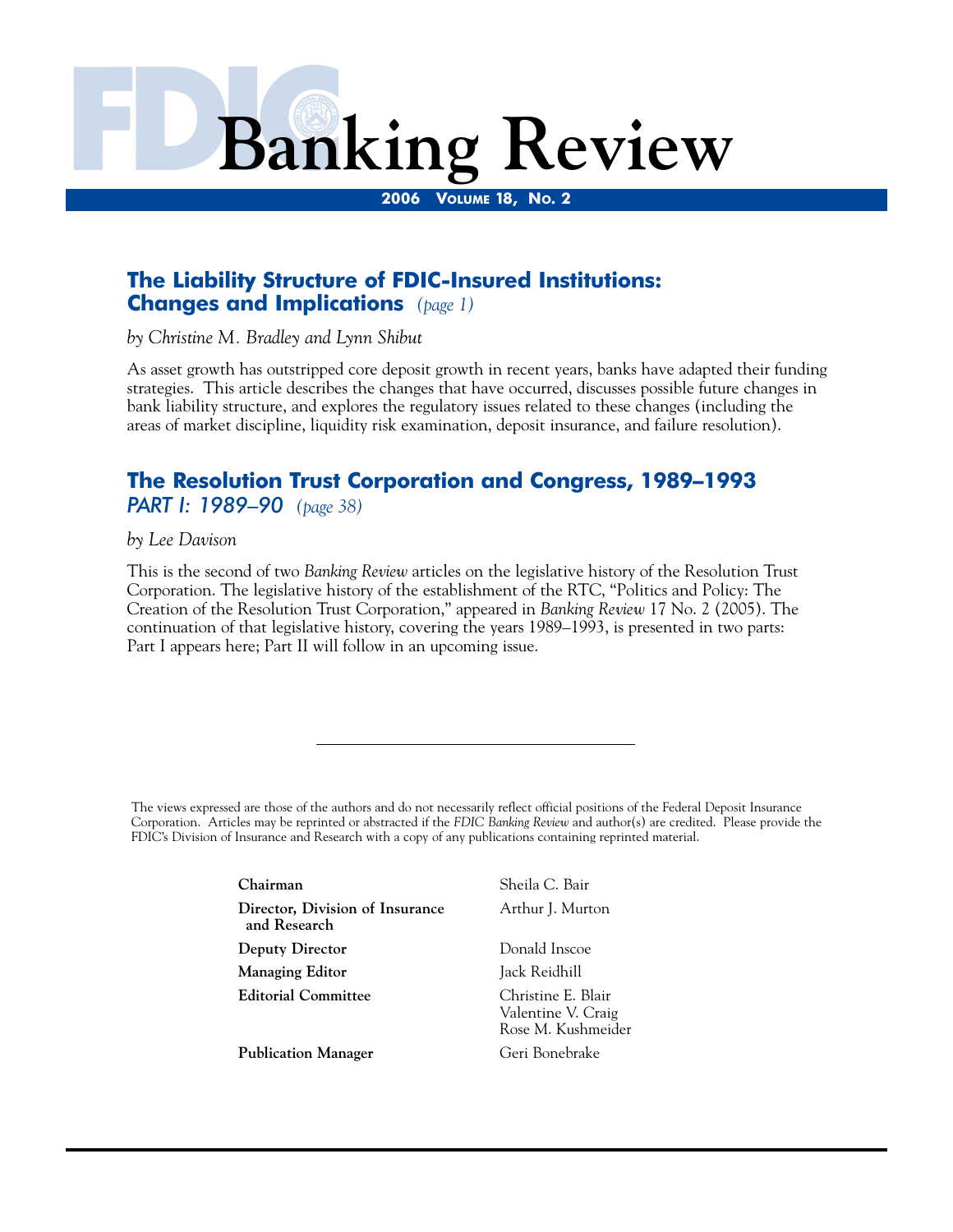# **The Liability Structure of FDIC-Insured Institutions: Changes and Implications**

*by Christine M. Bradley and Lynn Shibut\** 

Depository institutions have traditionally looked to deposits to fund their asset growth. But since 1978, the value of bank assets has increased proportionally much more than the value of bank deposits: between 1978 and 2005 the value of assets held in commercial banks insured by the Federal Deposit Insurance Corporation (FDIC) rose by nearly 500 percent, but total deposits held by these same institutions increased by only 393 percent. And between 1978 and 2005, the percentage of U.S. banks that were able to fund at least two-thirds of their total assets with core deposits fell from nearly 91 percent to 59 percent.1 In addition to core deposits shrinking, banks are facing increased interest costs since bank customers are reacting to higher interest rates and moving their money out of lower-yielding bank accounts and into certificates of deposit and other higher-paying accounts. As a result of these developments, bank liability management demands more attention today than it did just a few years ago.

In Part 1 of this article we focus on the changes in bank liability structure, and in Part 2, on the implications of the changes for regulators. Part 1 describes the events that led to the decrease in banks' reliance on deposits, examines the changes banks made to their liability management in response, and discusses the possible future of these changes. Part 2 looks at the possible effects of the changing bank liability structure on market discipline, liquidity risk examination, deposit insurance pricing, and failure resolution (domestic depositor preference and operational issues).

# **PART 1. Changes in Bank Liability Structure**

In this section of the paper we survey the past, the present, and the possible future of banks' liability structure. We explain some of the wholesale funding options available to banks and describe other choices that bankers have available in their nondeposit liability management. We

<sup>\*</sup> The authors are in the Division of Insurance and Research at the Federal Deposit Insurance Corporation. Christine Bradley is a senior policy analyst and Lynn Shibut is the chief of the Corporate Consulting Services Section. The views expressed here are those of the authors and do not necessarily reflect the views of the Federal Deposit Insurance Corporation. The authors would like to thank Timothy Critchfield, Timothy Curry, Andrew Davenport, Joseph Fellerman, Warren Heller, Mike Jenkins, Michael Krimminger, James Marino, Kathleen McDill, Chris Newbury, Dan Nuxoll, Munsell St. Clair, and Mark Vaughan for their helpful comments, and Tyler Davis, Aja McGhee, and Emily Song for research assistance. All errors and omissions are their own. <sup>1</sup> Core deposits are estimated as total deposits minus brokered deposits and other time deposits that are in denominations greater than \$100,000.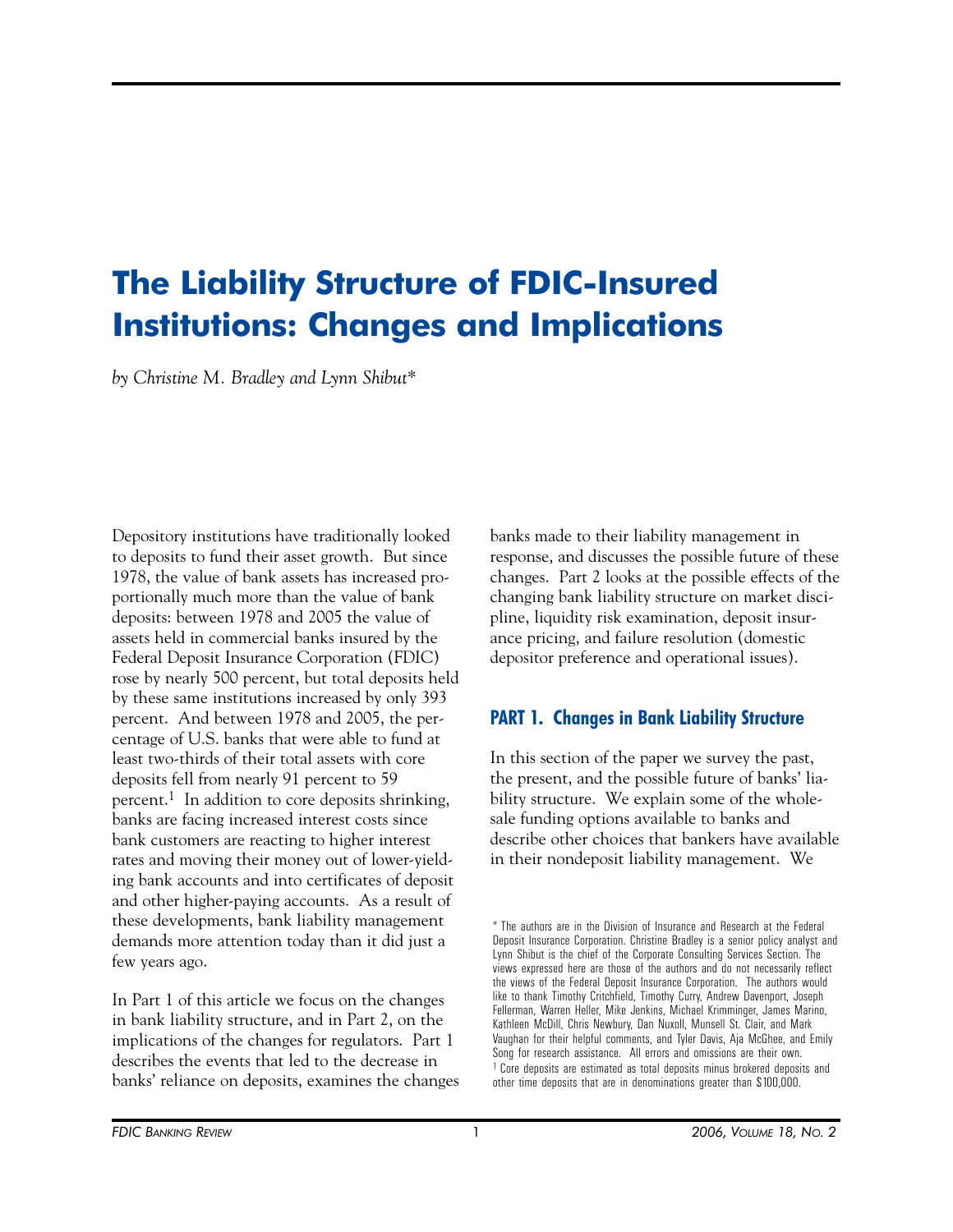observe how the tools bankers choose are driven by developments in the financial marketplace, as well as existing legal constraints. We also take a look at the liquidity risk facing today's banker.

# *Historical Overview*

For 45 years after the Great Depression, the business of banking was largely a process of collecting deposits from people and businesses and loaning the same funds to other people and businesses having credit needs. A bank's success greatly depended on a depositor's willingness to accept a rate of interest lower than the rate the borrower paid for use of the funds. But in the mid-1970s money-market rates rose above the rates that depository institutions were authorized to pay on their time deposits,2 and by 1979 the savings patterns for U.S. households were affected by that differential in rates: in 1978, U.S. households held \$100.4 billion in time and savings deposits, but by year-end 1979 that amount had fallen to \$71.2 billion. Similarly, in 1978 U.S. households had \$5.7 billion in money market fund shares, but at the end of 1979 the figure had increased to \$30.5 billion.<sup>3</sup> Figure 1 shows how the percentage of financial assets of households held by banks and thrifts fell from the mid-1980s until 1999, the year the U.S. stock market hit record levels. The chart further shows that as the stock market retrenched beginning in 2000, depositors again sought the safety provided by a bank deposit.

Figure 1



In the early 1980s, legislative reforms and technological advances became two-edged swords to bankers seeking to increase their deposits. Chief among the legislative changes during this period were the lifting of intrastate banking restrictions and the deregulation of interest rates paid on deposit accounts. But these legislative reforms, which were intended to give depository institutions tools to compete with the money market for deposits, also resulted in increased competition among banks by allowing bankers to go outside their local market to procure deposits. In addition, technological advances that created new delivery channels and increased efficiencies for bankers also made it easier for depositors to leave their local markets for better terms. With core deposits dropping as a percentage of total assets, bankers recognized that they would need to increase their reliance on managed liabilities to fund domestic credit, while managing liquidity risk (see figure 2).

 funds below their return on assets and by restraining competition within the 2 After the banking crisis of the 1930s, interest-rate ceilings were imposed on commercial banks to protect banks, both by holding the institutions' cost of industry. Interest-rate ceilings did not apply to savings and loan associations (S&Ls) until 1966.

3 Federal Reserve Board of Governors (2006), chart B.100.





*2006, VOLUME 18, NO. 2* 2 *FDIC BANKING REVIEW*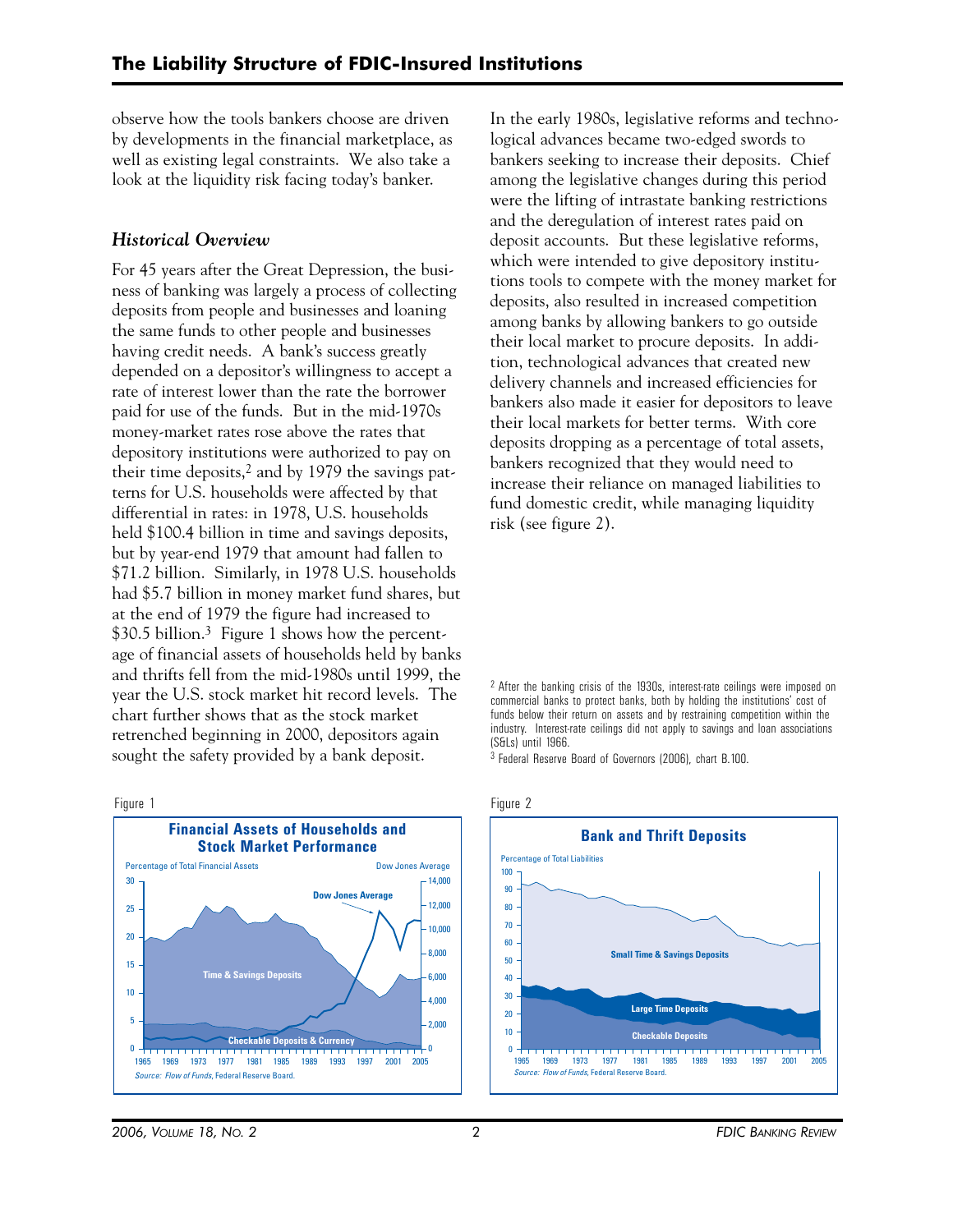# *New Funding Trends*

When deposits lagged behind loan growth in the 1990s, some bankers argued that there was a funding crisis.4 And indeed, managing bank liquidity is not as easy as it once was. However, calling it a crisis gives short shrift to the funding options available to banks. Now both small and large banks regularly use wholesale sources and ratesensitive deposits as part of their funding strategy. By wholesale sources, we mean borrowings (such as federal funds, repurchase agreements, and Federal Home Loan Bank [FHLB] advances) as well as brokered deposits. Bankers have also developed methods of avoiding existing regulations that result in an increase in the bottom line (sweep accounts and international banking facilities). The many products available have much to offer banks, but they often entail more risk and require a more sophisticated management strategy. Thus even though management of liquidity has become more complex, it is by no means impossible.

# *Federal Home Loan Bank Advances*

Congress established the FHLB system in 1932 to facilitate the extension of mortgage credit by providing thrift institutions with collateralized loans.<sup>5</sup> In 1989 the Financial Institutions, Reform, Recovery, and Enforcement Act (FIRREA) expanded the role of the FHLB system by opening its membership to commercial banks and credit unions, and in 1999 the Gramm-Leach-Bliley Act expanded the type of assets that qualify as collateral for FHLB advances. Between year-end 1992 and year-end 2005, the number of commercial banks in the FHLB system grew from 1,284 to 5,927. As of December 2005, the FHLB system had 8,157 members.<sup>6</sup> Although the FHLB system does not interact directly with U.S. households, the system has enhanced the availability of residential mortgages by providing member institutions with a way to liquefy the home mortgages they originate, thus ensuring the flow of available credit.

Some critics of the FHLB system have suggested that FHLBs are no longer necessary because of

the growth and strength of the secondary mortgage market.7 But the FHLB system has done more than help its members fund mortgage loans. The FHLB system also offers products that help members in their asset-liability management, and it generally provides a supplementary source of funds for expansion and liquidity that can address imbalances between deposits and funding needs.<sup>8</sup>

There is no indication that the role of FHLBs in providing a reliable source of bank funding will change in the future. But critics argue that FHLB advances enable banks to evade the natural limits of their expansion and that the advances thereby impede market discipline; thus, any future changes to the FHLB's role in liquidity management may well take the form of restrictions on the use of FHLB advances.<sup>9</sup> An additional impetus for limiting the use of FHLB advances is the effect these advances can have on the deposit insurance fund when an insured depository institution fails: because all FHLB advances are required by law to be secured, they are paid in full before the FDIC recovers funds after an insured institution fails.10

Nonetheless, FHLB advances are very popular with bankers (for the ten years ending December 31, 2002, FHLB advances increased by 521 percent) and are likely to remain an important funding tool, possibly with limitations placed on their use by troubled institutions.11

<sup>4</sup> For example, see Garver (2000), Jackson (2001), and Silverman (2001a, 2001b).

<sup>5</sup> The FHLB system is a government-sponsored enterprise (GSE) consisting of 12 banks that raise funds by issuing consolidated debt securities in the capital markets.

<sup>6</sup> http://www.fhlb-of.com/mission/membership\_frame.html. This includes credit unions and insurance companies as well as banks and savings institutions. 7 See, for example, Congressional Budget Office (1993).

<sup>8</sup> Another benefit of FHLB advances is that the FHLB system is willing to make both fixed and adjustable-rate advances that can have maturities ranging from one day to 20 years, whereas most other funding sources do not offer long-term maturities. (FHLBs also provide their members with funding for small businesses, community development, and rural and agricultural loans.) <sup>9</sup> See Stojanovic, Vaughan, and Yeager (2000); Ashley, Brewer, and Vincent (1998); and Bennett, Vaughan, and Yeager (2005). Concerns about the growth of FHLBs have resulted in a proposal by the Federal Housing Finance Board to significantly raise retained earnings held by the FHLBs. See Rucker (2006).

<sup>10</sup> See Shibut (2002).

<sup>11</sup> Dow Jones Capital Market Report (2000). See the section below (in Part 2) on market discipline.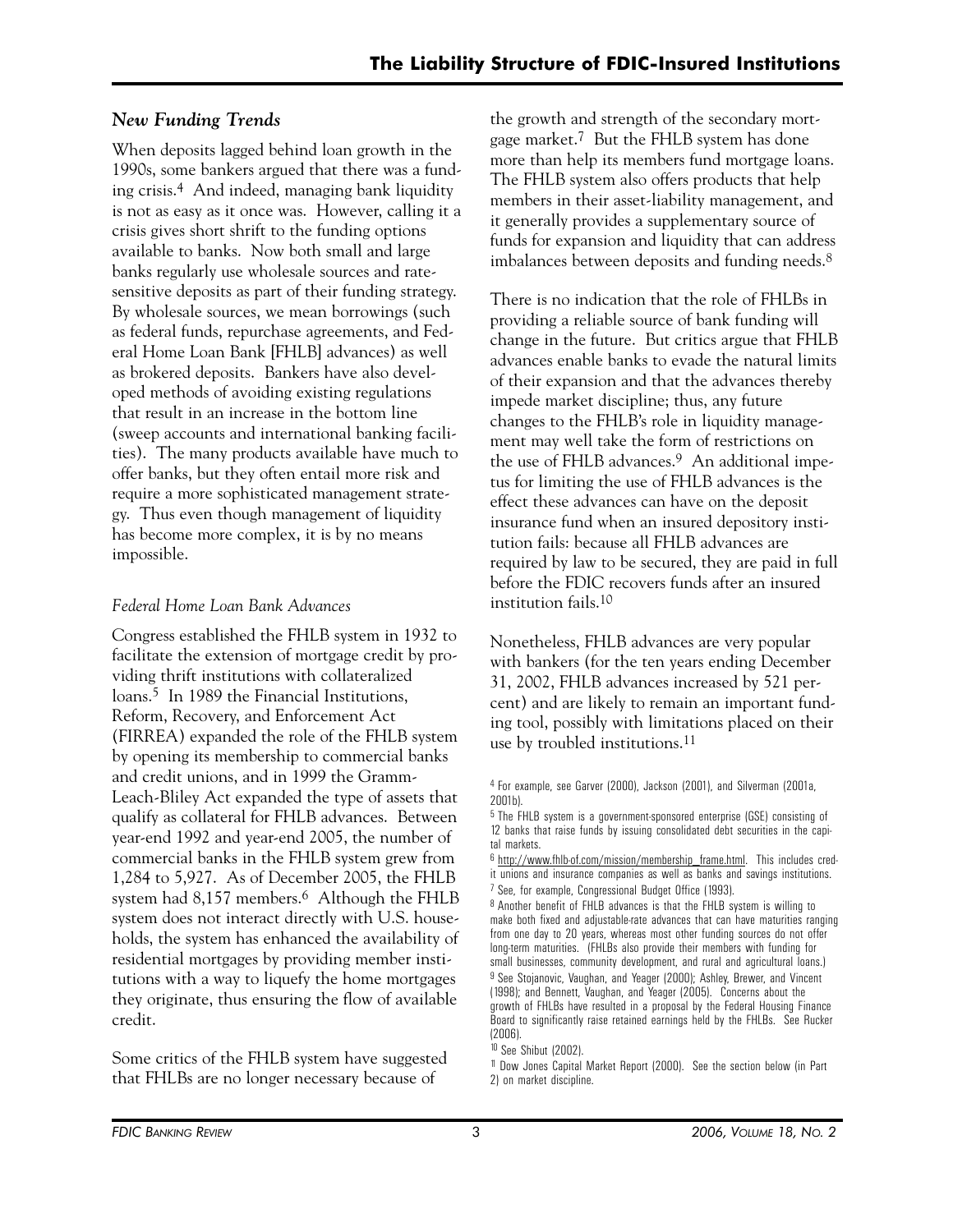# *Brokered Deposits*

A second funding substitute for core deposits is brokered deposits, generally defined as deposits "issued by a financial institution and purchased by an investor through a third-party intermediary."12 Brokered deposits were used as far back as the 1950s to aid the thrift industry whenever there was a regional shortfall of funds. Before 1970, the brokered-deposit market consisted primarily of institutional uninsured depositors, including money-market funds, corporations, bank trust departments, and insurance companies. In 1973, when interest-rate ceilings were eliminated on deposits of \$100,000 or more, deposit brokers helped institutional investors find the highest rates available for their deposits, while technological advances made a nationwide market possible. But in 1974, an FDIC study indicated that a misuse of brokered funds was a contributing factor to many of the bank failures.<sup>13</sup>

In the early 1980s, the thrift industry used brokered deposits to fund much of its growth. Between 1980 and 1983, brokered deposits within that industry grew by a yearly average of 60 percent. It was during this period that the deposits gained much of their notoriety, and many people concluded that brokered deposits contributed to the savings and loan crisis. In 1984 regulators attempted to curb the use of brokered deposits, and from 1984 through 1989 brokered deposits held by savings and loans increased an average of only 4.27 percent per year.14 Although the use of brokered deposits is most often associated with the thrift industry, commercial banks also found that brokered deposits met their funding needs. At the end of 1990, commercial banks had \$72.6 billion in brokered deposits.15

By 1989 Congress had concluded that brokered deposits contributed significantly to the collapse of the savings and loan industry and began restricting their use.16 Congress adjusted the restrictions in 1991 by prohibiting any insured institution that is not well capitalized from accepting any funds obtained directly or indirectly from a deposit broker. Institutions that are "adequately capitalized" can apply to the FDIC

for a waiver of this provision on a case-by-case basis.17

People on the periphery of the banking industry might have concluded that brokered deposits would never again be thought of as a conventional source of funding. But brokered deposits have again become one of the tools bankers use in their liability management programs. In fact, as figure 3 shows, large banks' use of brokered deposits has exploded in recent years. From a bank's perspective, brokered deposits can be used to great advantage because they do not upset a bank's local savings market and they give the institution access to national markets: banks can

14 The 1980–1983 growth is documented in FHLBB (1980, 1983, 1984a). The 1984–1989 growth is documented in FHLBB (1984b, 1989). The FHLBB and the FDIC issued a joint regulation that would have limited deposit insurance on any deposits placed by brokers (49 Fed. Reg. 13,003 [1984]), but when the agencies were challenged in federal court, the court rejected their action (FAIC Sec., Inc. v. U.S., 595 F. Supp. (D.D.C. 1984), aff'd mem., 753 F.2d 166 (D.C. Cir. 1985)).

15 Cope (1991).

16 12 U.S.C. section 1831(f) (2001).

17 Federal Deposit Insurance Corporation Improvement Act of 1991 (FDICIA), section 301, as codified in 12 U.S.C. § 1831f (2001). The capital categories are statutorily defined (12 U.S.C. §1831o(b)(2001)).

Figure 3



<sup>12</sup> FDIC (1997), 119.

<sup>&</sup>lt;sup>13</sup> Hill (1974). The study found that a misuse of brokered deposits contributed to 30 percent of failures from 1960 to 1974. But regulators had expressed concerns even before this study was released. In 1959 the Federal Home Loan Bank Board (FHLBB) limited the percentage of brokered money that a thrift could accept to 5 percent of its total deposits. The limitation was repealed in 1981.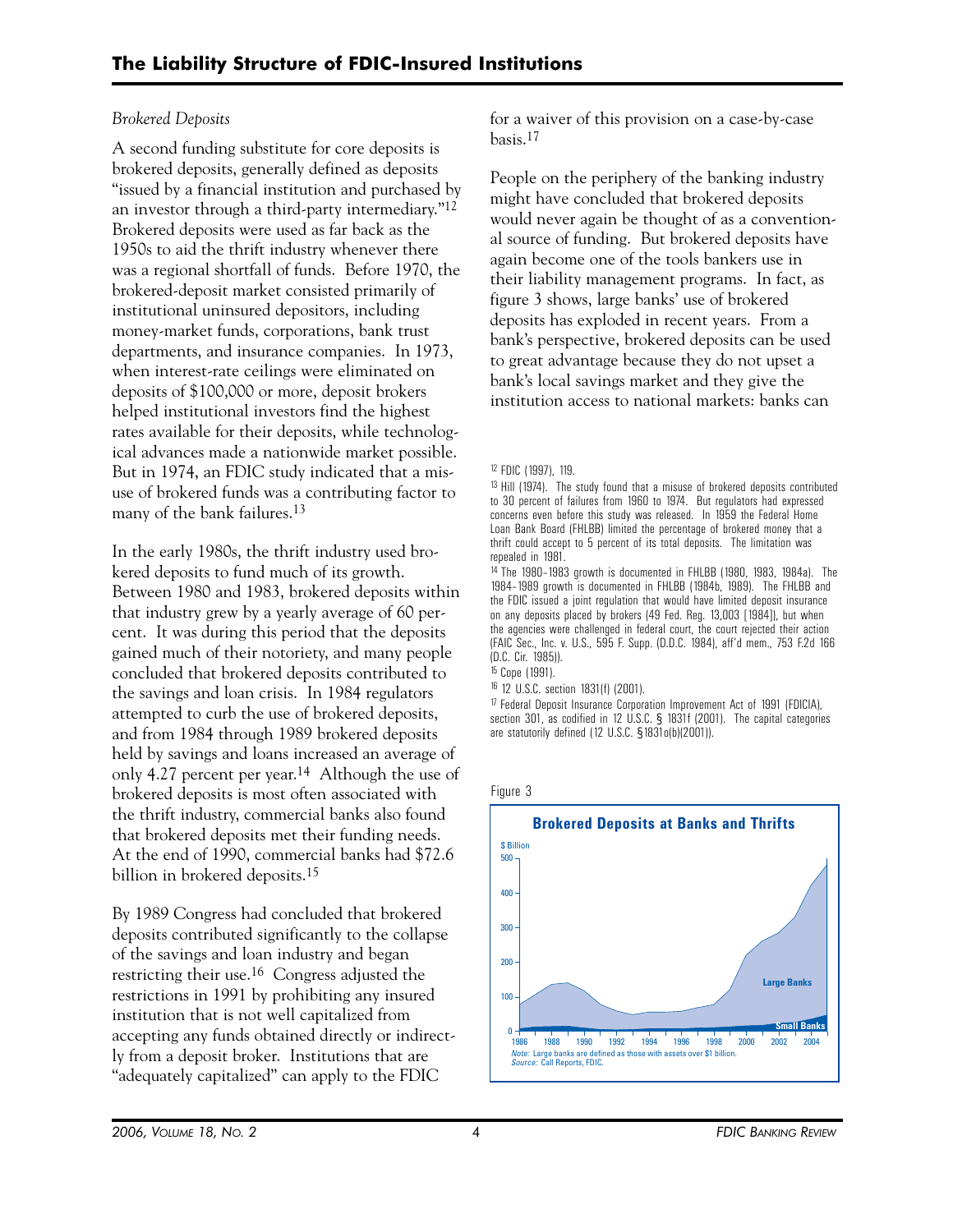have one rate structure for local deposits and another for deposits placed through brokers. Additionally, because institutions that specialize in commercial lending are limited in their ability to borrow from FHLBs,18 such institutions find brokered deposits particularly beneficial.

Two forms of brokered deposits that bank managers use for liability management in today's market are deposit splitting, used mainly by large banks, and an Internet-based service, used mainly by small and midsize banks. Other sources of brokered deposits exist as well—for example, less-formal deposit-splitting arrangements, online auctions, and deposit-listing services<sup>19</sup>—but are not discussed here. However, their availability is a reminder that just as technological advances opened entirely new avenues of funding for today's bankers, other options for using brokered deposits will surely be developed in the future.

*Deposit splitting by affiliated brokers*. Despite the regulatory scrutiny that brokered deposits have received since the savings and loan crisis, the use of deposit brokers is recognized as a legitimate method of obtaining deposits. Although many brokers specialize in locating for their customers the highest rates of interest that are being paid on certificates of deposit,<sup>20</sup> our discussion here concerns the subset of brokered funds that are used to expand deposit insurance coverage beyond the normal limits to much higher levels. The insurance-related risks associated with this form of brokerage are familiar. First, this form increases the exposure of the federal deposit insurance fund. Second, this form of brokerage does not subject banks to the market discipline that is ordinarily brought to bear by larger depositors when they are unable to obtain full insurance coverage.21

Paradoxically, two root causes of the recent funding problem of depository institutions—the increased value of the stock market and a preference for higher-paying investments—have indirectly been the means by which larger institutions have found a reliable source of cash through brokered deposits. The volatility that characterized the stock market in the late twentieth century

and the opening years of the twenty-first led many investors to be content to wait on the sidelines for future investment opportunities, and the result was a problem for stock brokerage houses: how should the resulting oversupply of cash be invested?

In the late 1990s, Merrill Lynch began breaking up its customers' accounts into amounts of \$100,000 or less and distributing the money across its affiliated insured depository institutions, thus offering its clients additional deposit insurance coverage for their funds. Several other brokerage houses subsequently adopted similar deposit-splitting programs. But unlike Merrill Lynch's program, many of the newer arrangements place funds with unaffiliated institutions, a course that may prove more troublesome for regulators. When deposit splitting is restricted to affiliated institutions, the growth of such programs is inherently limited, but when a brokerage uses unaffiliated institutions, the number of depository institutions available is virtually unlimited, and if this activity is taken to the extreme, the resulting influx of insured deposits could lead to a reinstatement of deposit insurance premiums.22 In addition, when unaffiliated institutions are used, volatility increases, since money that flows so easily into the insured accounts from the brokerage house is just as likely to go elsewhere if the least financial incentive arises.

Although nothing limits this type of deposit-splitting program to large institutions, the largest institutions are currently the most active participants. But other deposit-splitting arrangements exist for mid- and smaller-size institutions. One such arrangement is an Internet-based service.

<sup>&</sup>lt;sup>18</sup> Institutions with assets over \$500 million are not able to use commercial loans as collateral for their FHLB advances.

<sup>19</sup> Campbell (2001).

<sup>&</sup>lt;sup>20</sup> By using such publications as Bank Rate Monitor or by surfing the Internet, bank customers can locate the higher-paying CDs without ever talking to a deposit broker. Customers' use of these vehicles has encouraged bankers who are in pursuit of funding sources to keep pace with technological advances. 21 Market discipline is discussed in detail in Part 2.

<sup>22</sup> This possibility assumes that Call Report data will reflect the change in insurance status. An increase in the total deposits insured by the FDIC without a corresponding increase in the insurance fund balance would cause a decrease in the reserve ratio. The effect of a change in the reserve ratio is discussed at note 100 in the Deposit Insurance Issues section below.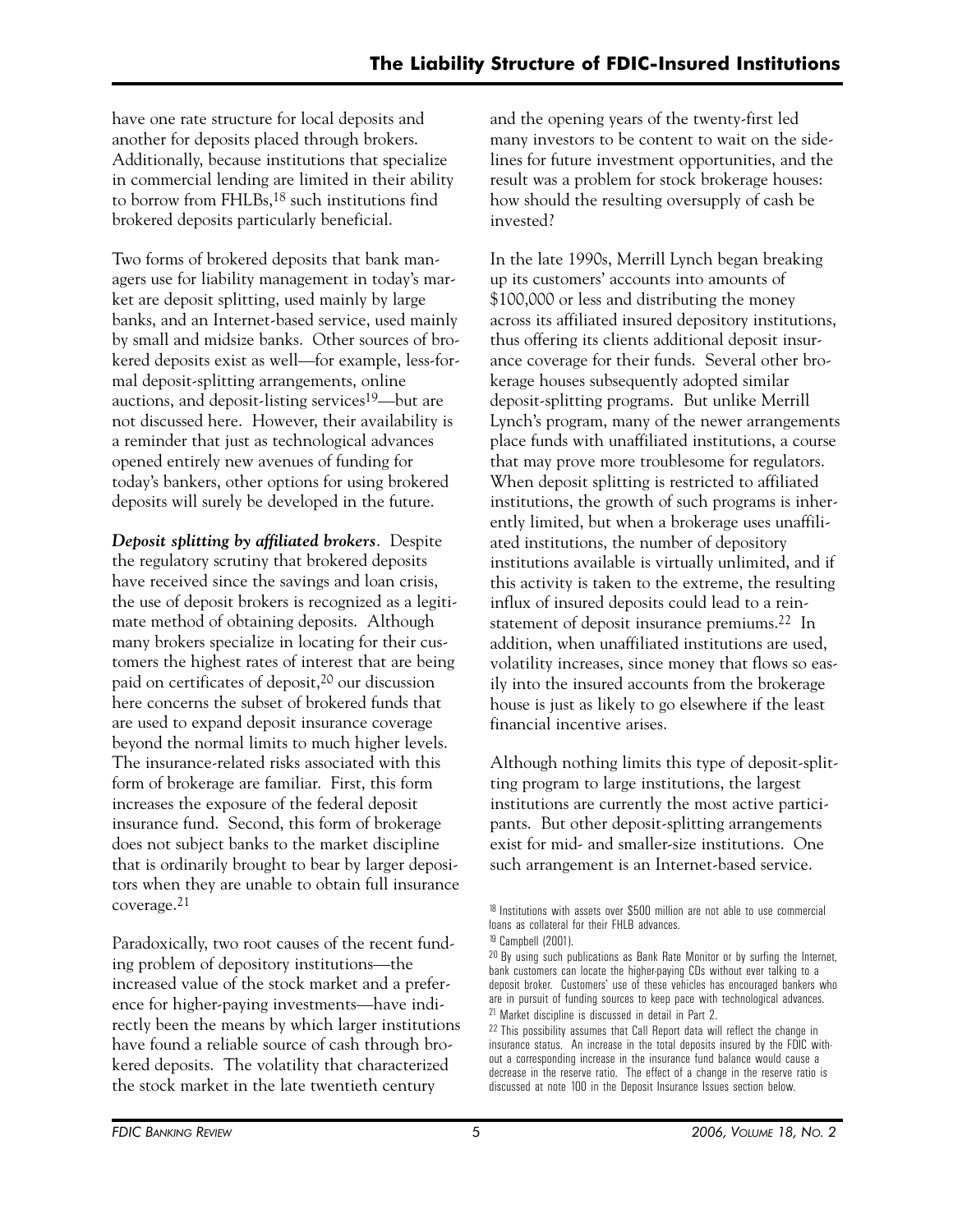# *An Internet-based deposit-splitting*

*arrangement*. Brokered deposits seemed to gain some respectability when the Promontory Financial Network (Promontory) launched the Certificate of Deposit Account Registry Service (CDARS) in January 2003.23 Promontory was founded by former Comptroller of the Currency and former FDIC board member Eugene Ludwig. Its board of directors includes a former vice chairman of the Federal Reserve Board, Alan S. Blinder, and a former FDIC chairman, L. William Seidman. Even though the principals of Promontory are quick to contrast their program with traditional brokered deposits,  $24$  a skeptic could just as quickly disagree and argue that the system is nothing more than a well-connected brokereddeposit service. Nevertheless, the new service has met with approval from most observers.25

CDARS allows participating banks and thrifts to offer their customers insurance on deposits greater than \$100,000—currently, on deposits of up to \$25 million.<sup>26</sup> To illustrate how the service does this, let us assume a customer goes into a CDARS-participating bank to make a deposit of \$200,000. The bank holds \$100,000 in an account and places the other \$100,000 with another institution belonging to the CDARS network and offering terms acceptable to the first bank's customer. At the same time, another CDARS bank taking a deposit from one of its own customers arranges to deposit \$100,000 with the first bank. By using the CDARS network, the first bank continues to hold \$200,000 in its deposit base—an amount that increases its lending capacity; the bank-customer relationship is saved since the customer deals only with the first bank; and the \$200,000 deposit is completely covered by deposit insurance.

CDARS has been described as a clearinghouse that appears best suited to the small or mid-size institution,27 and it is true that the bank customer who benefits from CDARS is primarily an individual with over \$100,000 in bank deposits. Nevertheless, the program is also being marketed to nonprofits, small businesses, and municipalities. In the case of municipal deposits, CDARS provides an additional benefit to the depository

institution since the institution's collateral is freed up under the program.28

Although the service may resemble a typical deposit brokerage, some observers have favorably distinguished it from the brokered deposits that caused problems during the savings and loan crisis.29 Time will tell, but CDARS may well make brokered deposits a primary consideration when bank management is exploring funding options.

# *Sweeps and Reserve Requirements*

Another area of a bank's nondeposit liability management has been driven by legal restrictions. Under current law, depository institutions may not pay interest on demand deposits or standard checking accounts.30 However, because nonbusiness account holders are generally paid interest through the use of negotiable order of withdrawal (NOW) accounts,  $31$  the only group that is effectively barred from earning interest on its demand deposit accounts (DDAs) are holders of business accounts. To circumvent the restriction on the payment of interest, many banks arrange for funds held in a commercial account to be swept into an interest-bearing instrument (target account) on a regular basis.

<sup>23</sup> ABA (2003).

<sup>24</sup> Thompson (2003).

<sup>25</sup> For example, CBS (2003) and ABA (2001).

<sup>26</sup> As of March 2006, more than 1,100 banks were members of the network. Initially the service offered only four-week to one-year CDs, but within six months after it started, it began accepting individual retirement account CDs and extended the available terms to two- and three-year CDs. 27 Bruce (2003).

<sup>28</sup> In most cases, municipal deposits over \$100,000 are required by law to be either fully covered by deposit insurance or secured by a bank's pledge of securities. If municipalities can get deposit insurance on their total deposit through CDARS, securities that would otherwise be used as collateral will become available to the bank for other activities. Information on CDARS is from the Web sites <u>www.cdars.com</u> and <u>www.promnetwork.com</u>.<br><sup>29</sup> Vaughan and Yeager (2003).

<sup>30</sup> The prohibition arose in the 1930s, when it was feared that deposit competition could destabilize the banking system. It was also feared that money center banks would draw funds from rural banks, diverting those funds from productive agrarian uses to speculation in stocks. As a result, the Banking Act of 1933 authorized the Federal Reserve to limit the interest rate member banks could pay on time deposits; the Federal Reserve implemented the law on November 1, 1933, by promulgating Regulation Q. Interest-rate controls though Regulation Q existed in some form until 1982.

<sup>31</sup> NOW accounts are interest-bearing savings accounts with check-writing privileges.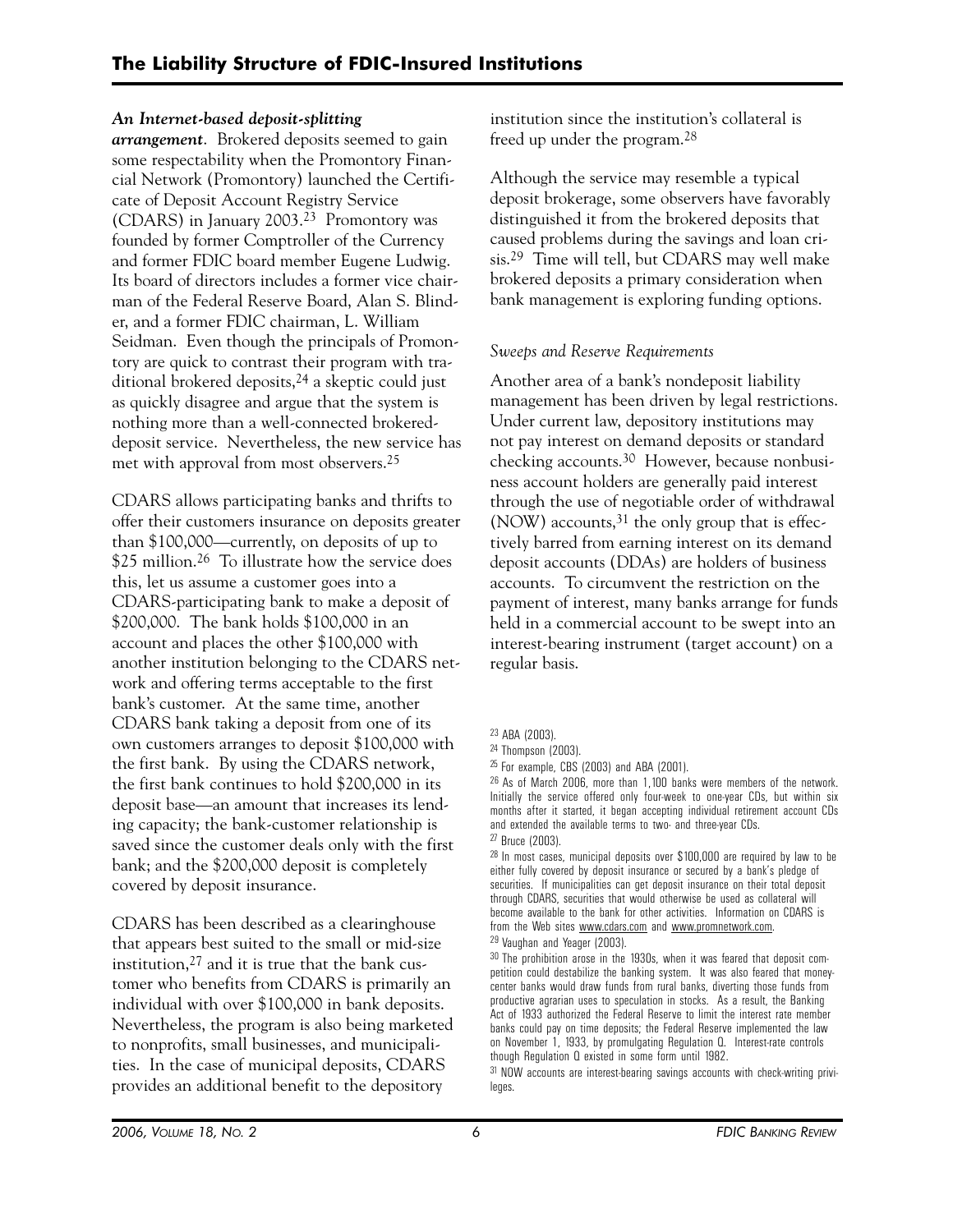Current law limits the frequency of sweep activity according to the nature of the target account. If the target account being used by the sweep is a traditional savings account or money-market account, banks must limit transfers and withdrawals between the accounts to 6 per month or per statement cycle.32 However, if the funds are being transferred to a nondeposit instrument, such as repurchase agreements or unsecured instruments, the transfers (or "sweeps") can be made daily. Consequently, bankers can offer the business customer a sweep account that offers automatic investment in a high yield account and a blended rate of interest that is closer to market rate.33

An additional impetus to establishing sweep accounts is the dollar amount required to meet a bank's reserve requirements. All depository institutions must reserve an amount equal to between 3 percent and 10 percent of the funds they have in interest-bearing and noninterest-bearing checking accounts. The total required to be held in reserve is determined relative to the total deposits held in the qualifying accounts at each bank. Once the amount of the reserve is determined, banks may choose to hold their reserves in the form of cash (vault cash) or in an account at a Federal Reserve Bank (FRB) (sterile reserves), but in either case the funds are nonincome producing. As a result, a key strategy of bank liability management has been to discover ways of building a bank's deposit base while keeping required reserves to a minimum.34

Bankers have successfully reduced their reserves in recent years: reserve balances at FRBs fell approximately \$3.5 billion between 1994 and 2004, while total deposits increased by 95.6 percent during the same period.35 The American Bankers Association cited the example of an institution that was able to reduce its required reserves from \$788,000 in August 2000 to \$48,000 in August 2001, a period when deposits at the institution rose by \$36 million.36 Although many bankers have used sweep accounts successfully to reduce their reserve accounts, many analysts view the mechanisms

being used to evade reserve requirements as "inefficient and costly" and believe they result in price distortion.<sup>37</sup>

During the 109th session of Congress, the Senate discussed whether banks should pay interest on commercial deposit accounts and whether FRBs should pay interest on the reserves they hold.<sup>38</sup> These two issues have been put before Congress in the past, and like past bills, the recent bill combines the two issues.39 In fact, interest earned on a bank's reserves is frequently viewed as an offset to the interest that the institution would pay on deposits held in its transaction accounts. If legislation goes forward, banks will likely unwind most of their sweep programs. Until then, sweep accounts continue to be used effectively by bank management. We next focus on retail sweep accounts, and sweeps to third-party money brokers, repurchase agreements, and international banking facilities.

*Retail sweep accounts*. The history of retail sweep accounts shows clearly that even though paying interest on deposit accounts may have been the primary motivation for establishing sweeps, minimizing required reserves quickly became bank management's paramount goal.

As noted above, since the 1970s financial institutions have used sweep accounts to avoid the prohibition of interest payments on DDAs. In 1982, with the creation of the money-market deposit account (MMDA), the use of sweeps increased dramatically. The MMDA was statutorily man-

<sup>32</sup> Recent congressional proposals would increase the number of transfers permitted between deposit accounts to 24 per month, allowing for a sweep on each business day of the month.

<sup>&</sup>lt;sup>33</sup> The rate typically consists of the money market rate on the excess funds and a NOW account rate on the threshold funds.

<sup>34</sup> Saunders and Cornett (2003) provide a good discussion.

<sup>&</sup>lt;sup>35</sup> www.federalreserve.gov/releases/z1/current/data.htm, chart L.110. Total Deposits equal Checkable Deposits (line 30), plus Small Time and Savings Deposits (line 34) and Large Time Deposits (line 35). 36 ABA (2001).

<sup>37</sup> Bennett and Peristiani (2002), 1; *Banking Policy Report* (1997).

<sup>38</sup> S.1586, 109th Cong., 1st sess. (2005).

<sup>39</sup> See, for example, U.S. House Committee on Financial Services (2003, 2001).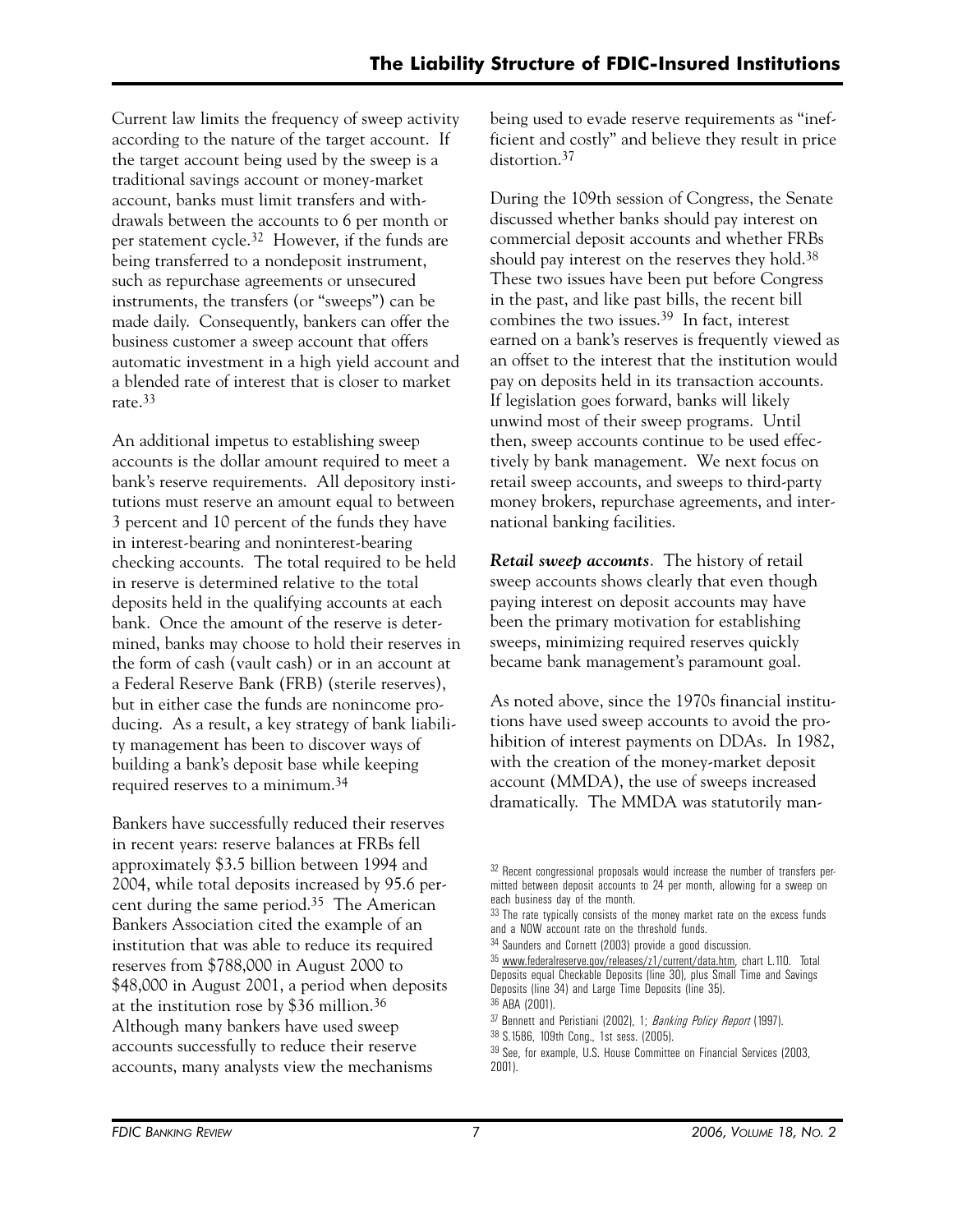dated to be "directly equivalent to and competitive with money-market mutual funds."40 With this new instrument, banks were finally able to pay their depositors a market rate of interest by sweeping any funds over an agreed-to amount into an interest-bearing MMDA. The funds were automatically returned to the transaction account with interest paid as the bank and depositor had previously agreed. By 1984, banks held more than \$370 billion in MMDAs.41 But even though the MMDA gave banks a product without interest-rate ceilings, banks' ability to compete with the sweep accounts that were available on the open market continued to be limited because MMDAs were prohibited from having more than six transfers and withdrawals per calendar month or statement cycle.

Despite this disadvantage, when newly designed computer software enabled a bank to analyze its depositors' use of their transaction accounts, sweeps became one of the main tools used to minimize a bank's required reserves: any funds deemed by the bank to be excess were automatically transferred into MMDAs. (As a result of these transfers, a bank's required reserve ratio could go from 10 percent to zero). And in 1994, when the Federal Reserve Board authorized banks to use this software to reclassify *any* transaction-account, retail sweep programs developed as banks notified their customers when they opened an account that "your deposit may be reclassified for purposes of compliance with Federal Reserve Regulation D. . . ." Banks began initiating sweeps without the customers' explicit approval, and the volume of transfers occurring between transaction accounts and MMDAs increased dramatically.

The MMDA used in a retail sweep program operates as a "shadow" account that is visible only to the depository institution. The bank reduces its required reserves while leaving unchanged the transaction deposits that are available to the depositor. A bank's level of transaction accounts decreases sharply, whereas the depositor's view of the account appears unaffected.42 Just as this transfer occurs without the depositor's explicit approval or knowledge, so, too, any profits that

the bank earns are not generally shared; in addition, banks also can choose how the funds will be invested.

During 2002, the Federal Reserve estimated that banks swept \$526.6 billion into MMDAs, and when then Federal Reserve governor Laurence Meyer testified before Congress, he expressed the belief that banks would probably reduce or eliminate the use of deposit sweeping if the Federal Reserve began paying interest on reserve accounts.43

*Third-party money brokers*. When institutions choose to use third-party money-market brokers as a way to pay interest on commercial accounts, the depositor enters into an explicit contract for the broker's services and the bank plays the role of conduit. The bank's customer sets a target balance to hold in his or her transaction account, and any excess funds are wired out of the bank to a money-market broker. A variety of these arrangements are available, but in each of them the bank's primary motivation is to make available to its commercial depositors interest-paying accounts through daily sweeps. Like retail sweep accounts, these programs reduce a bank's required reserves, but the net saving realized by the bank is relatively insignificant, and unlike with retail sweep accounts, a bank loses control of the funds. Consequently, if new legislation authorized the FRBs to pay interest on reserve accounts and banks to pay interest on DDAs, banks would probably discontinue their use of third-party brokers (though the use of affiliated brokers might continue). If so, they may need to adjust their pricing strategies to maintain their profits.

*Repurchase agreements*. Repurchase agreements (repos) are contracts between the depositor and

42 See Anderson and Rasche (2000) for further discussion of retail sweep programs.

43 Meyer (2001). http://www.federalreserve.gov/boarddocs/testimony/ 2001/20010313/default.htm.

<sup>40</sup> Pub. L. No. 97-320, § 327, 96 Stat. 1468, 1501 (1982) (codified at 12 U.S.C. § 3503 (1982)).

<sup>41</sup> Kaswell (1984).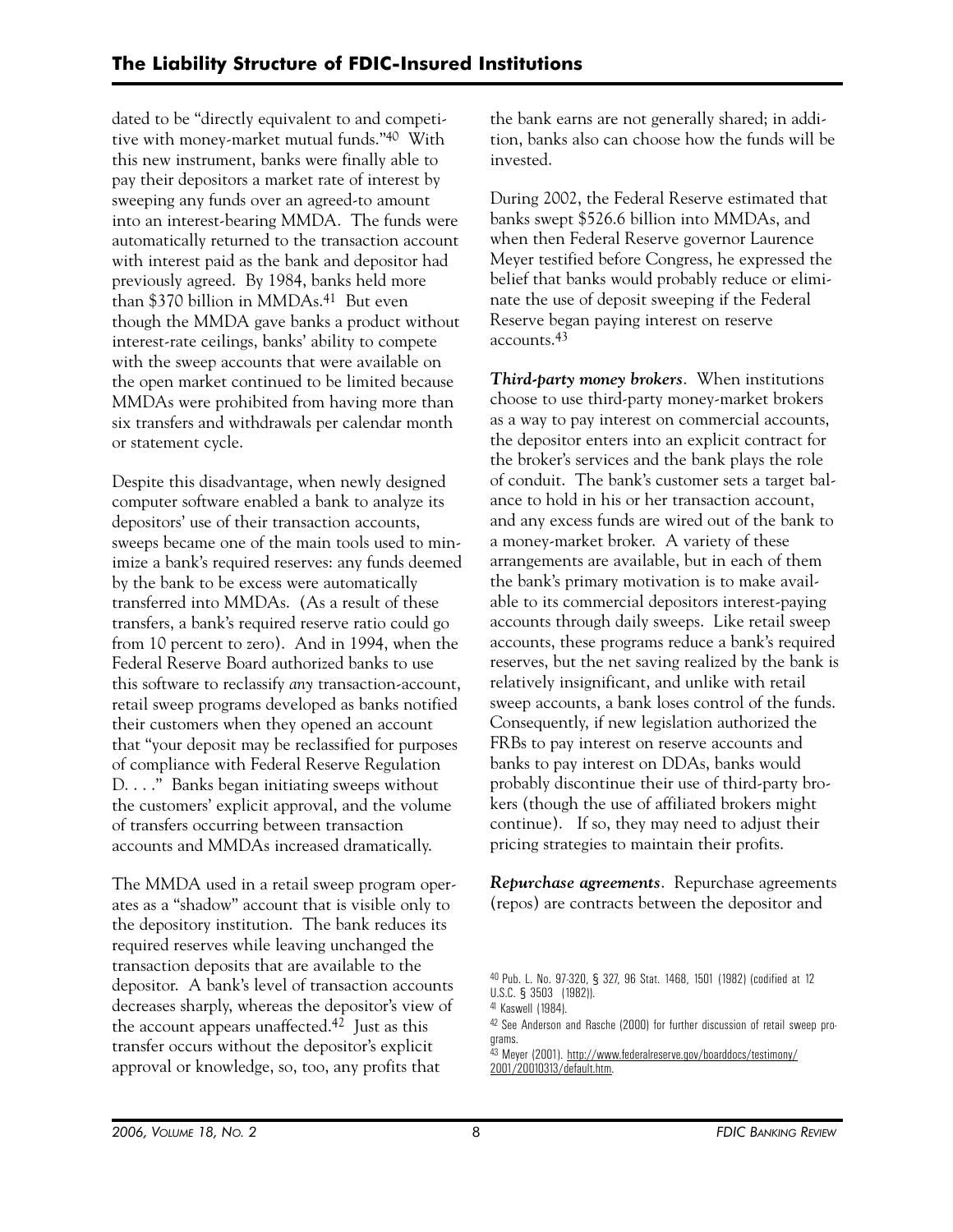the bank that are considered short-term debt obligations in which the bank secures its obligation to pay the amount due under the contract by a pledge of government securities.44 From the customer's perspective the repo operates much like an insured deposit, since the customer's funds (including interest) are secured up to the value of the collateral. In most cases, repos are overnight agreements: the funds are moved from the deposit account at the end of the business day and are returned to the account at the start of the following business day. With an in-house repo program, the bank decides how to invest the excess funds and retains the net interest margin. The customer is repaid under the terms of the repo from the general liquidity of the bank; that is, the specific government securities being used as collateral under the agreement are not generally sold.

Using repo agreements as a liability management tool has several advantages. First, repos enhance the bank's flexibility: the bank determines the rate of interest to be paid in the transaction and changes it as often as necessary to remain competitive in the market. Second, the bank retains total control: the bank decides how to invest the excess funds and retains the net interest margin. Third, the money remains in the community. But despite these advantages, repos require a pledge of collateral and therefore restrict the bank's use of its securities. For this reason, the payment of interest on reserves and DDAs would probably result in a decrease in the number of sweep arrangements using repos.

*International banking facilities*. During the 1960s and 1970s the U.S. banking industry developed a substantial offshore international banking sector that allowed banks to attract deposits by avoiding statutory interest rate ceilings. But in 1981, Congress alleviated the need for any offshore investment when it authorized U.S. banks to establish international banking facilities (IBFs). An IBF is merely a set of asset and liability accounts for international banking transactions that is segregated on the books and records of the establishing bank, with no separate organizational structure needed. Dollar-denominated deposits

held at a U.S. IBF (or a bank located outside the United States) are Eurodollars—Eurodollars are not subject to interest-rate ceilings, reserve requirements, or deposit insurance assessments.

The Federal Reserve authorized the establishment of IBFs at domestic banking offices in order to enhance the internationally competitive position of U.S. banking institutions.45 The Board reasoned that since many banks avoided regulatory requirements by conducting their international banking from foreign bank branches, IBFs would make the cost of conducting international banking activities at domestic offices competitive with the cost of conducting business from a foreign branch, and the money would be held in accounts within the United States. In addition, since the cost of establishing a foreign bank branch would prevent any institution except the largest moneycenter banks from participating in the international banking business, IBFs offered regional banks a way to become involved in international banking. Although stringent requirements limit the type of transaction that can be undertaken by an IBF, qualified funds may be swept between a U.S. bank and its IBF.

# *Liquidity Risk Management*

The trends discussed above have changed the way banks manage their liquidity positions and the associated risks. The basic principles of sound liquidity risk management remain unchanged; however, those who apply them must take into account the new challenges and opportunities faced by banks today.

Some banks have adjusted better than others, but regulators have noted several problems. Sound liquidity management requires that banks weigh

<sup>44</sup> Another type of repurchase agreement allows banks to borrow from major investment firms by pledging government, agency, or mortgage-backed securities as collateral for a loan at market rates on a short-term basis (usually extending from 30 to 180 days). This type of repo is not discussed here and would not be affected by the legislative changes in question. 45 Chrystal (1984).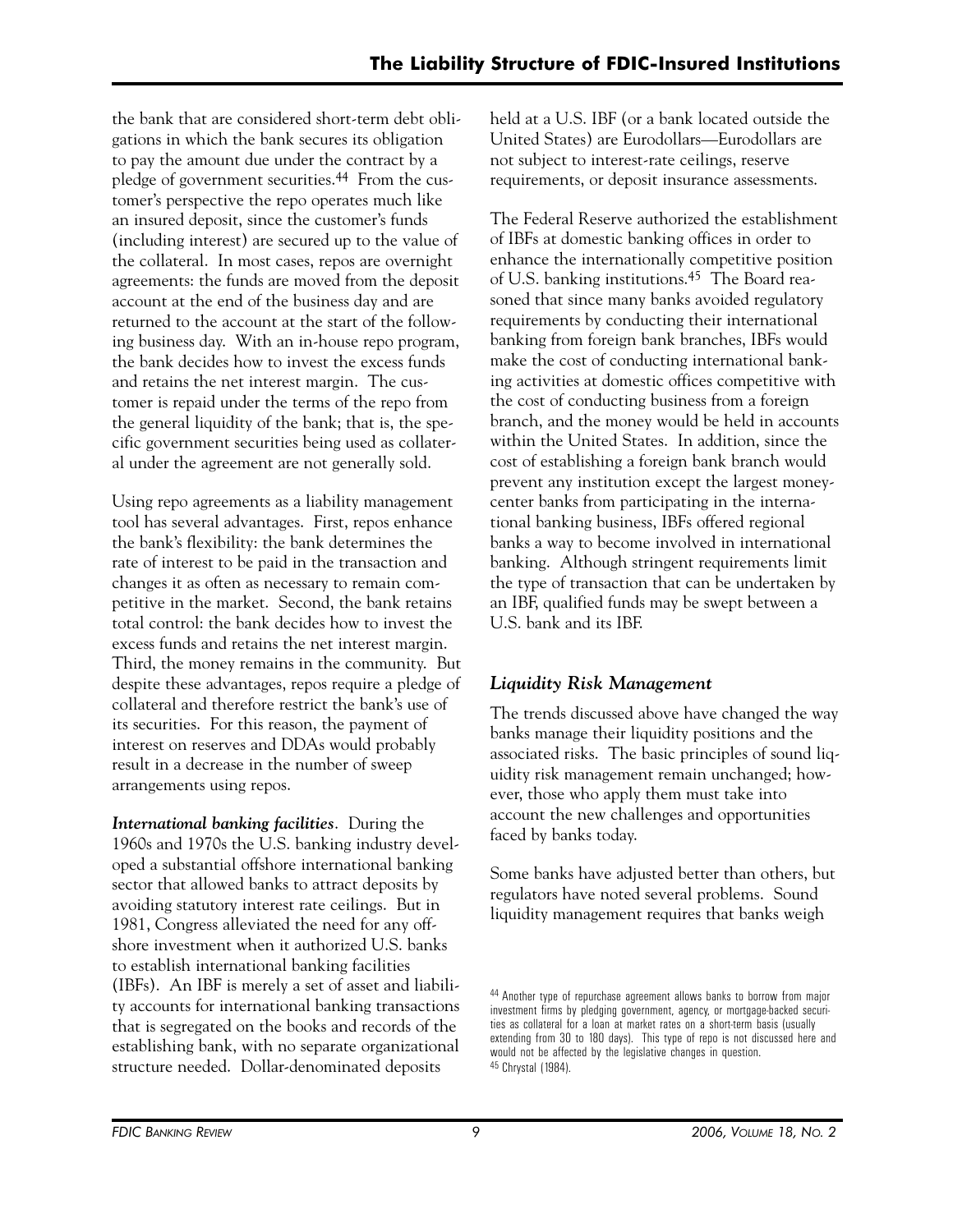the trade-offs among liquidity needs, return on investment, and managerial flexibility. Problems arise when banks begin using new funding sources without understanding them or making the appropriate changes to their liquidity management programs. For example, some banks chose structured FHLB advances that contained options they may not have fully understood. When the FHLBs exercised their options, or when the banks decided to change their funding strategies by prepaying advances, an apparently inexpensive borrowing could have unexpected and expensive consequences.46 Other areas where banks have sometimes failed to make adjustments include liquidity reporting and the associated management information systems support, as well as contingency planning: banks have not always adjusted their contingency plans or "what-if" analyses to address the characteristics of new funding sources. In 2001, the Office of the Comptroller of the Currency (OCC) found that up to 25 percent of the smaller banks that were represented at a large meeting of bankers had no up-to-date written contingency plans.47

Some banks have addressed their funding needs by securitizing assets rather than holding them in their portfolio. This strategy raises different issues that, again, some banks have addressed more successfully than others. The most significant liquidity danger relates to early amortization clauses in the contracts. Such clauses are typically triggered by an indicator of deterioration in the performance of the securitized portfolio. When the clauses are triggered, the bank may suddenly be required to fund a large volume of new lending associated with the portfolio.

For many banks, an increased reliance on wholesale funds could lead to more severe liquidity problems if their financial condition deteriorated. Most core deposits are insured, so these depositors have little reason to exit from a troubled bank. But many wholesale and rate-sensitive funding sources could quickly evaporate if the bank's solvency were in doubt.48 Thus many banks should be more careful about contingency funding plans.

# *Bank Liability Structure in the Future*

Having examined liability management strategies used by banks in response to the changing environment, we now venture to make predictions. We begin with core deposits because most banks still use core deposits as their preferred primary source of funding, turning to noncore deposits and other wholesale sources to supplement the funding of their operations.

We expect that growth in core deposits will continue to lag behind asset growth. Bank customers do not need to keep their money in core deposits since technological improvements have simplified (and will continue to simplify) the process of shopping for competitive returns from a broad array of options. Furthermore, the aging of the U.S. population has negative (as well as positive) effects on core deposits. Certainly aging customers are more likely to need the liquidity and safety provided by deposit products and will therefore tend to increase the demand for these products; nevertheless, as assets are passed to the next generation, customers are likely to shift away from core deposits in search of better returns.

Growth in core deposits will also be influenced by the health of the general economy and the stock market. If the country's wealth continues to increase as it has in recent decades, the percentage of household wealth invested in core deposits will continue to drop (because wealthy consumers normally have a stronger appetite for and capacity to accept risk). A strong economy will bring about growth in core deposits, but the rate of growth will probably be slower than the rate of

<sup>46</sup> In 2002, 8 percent of FHLB net income came from prepayment fees. 47 Silverman (2001a).

<sup>48</sup> See Shibut (2002) for a discussion of the incentives for various types of liabilities to exit from a troubled bank. Note, however, that economists and supervisors apparently disagree with each other on the likelihood that FHLB advances will exit from the bank. Economists argue that FHLBs have no incentive to exit from banks because their collateral protects them from losses at failure; for example, see Shibut (2002); Stojanovic, Vaughan, and Yeager (2000); and Ashley, Brewer, and Vincent (1998). Supervisors, in contrast, warn that the FHLBs may exit from the bank or demand additional collateral if the bank's condition deteriorates; for example, see Sexton (2000b) and FDIC (2002).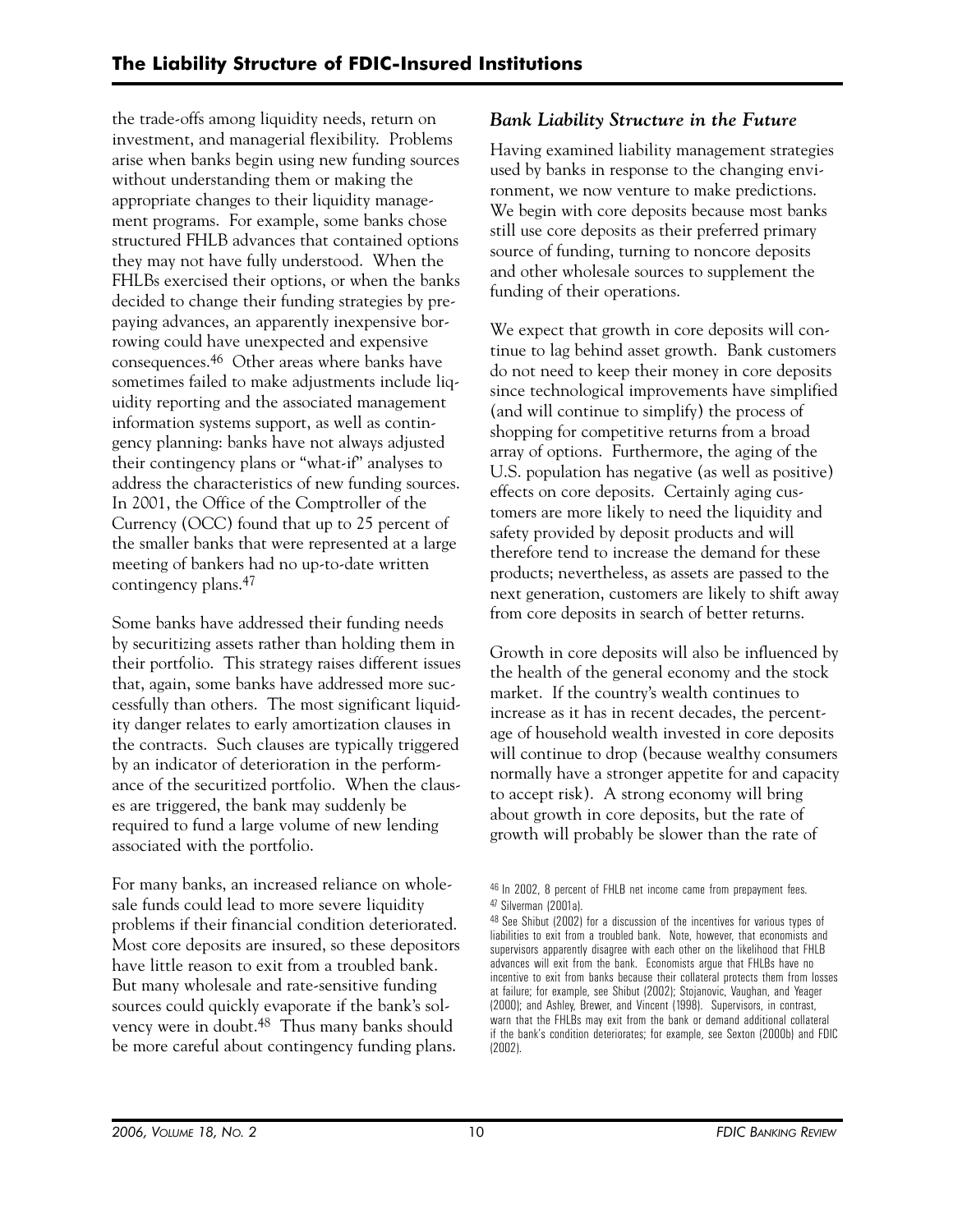growth in bank assets. However, if the economy—or the stock market—is weak, core deposit growth could be quite strong during a period when loan demand is relatively weak.49

The future is even murkier for total deposits than for core deposits. Of course, the factors that influence core deposits will affect noncore deposits in a similar way. But technological changes have probably influenced noncore deposits more than they have core deposits, and depositors holding large volumes of funds are more likely to be sensitive to perceived trade-offs between risk and return.50 When deposits are split and distributed among banks, deposits are insured at much higher levels than the level available through one institution. Deposit splitting allows investors to shift from low-risk lowreturn investments (money-market funds) to low-risk low-return insured investments (deposits) at a very low cost. In the short term, we expect this type of activity to continue generating deposit growth. Although the long-term prospect for the use of deposit splitting is particularly hard to ascertain, we expect these deposits to be more volatile than core deposits.

Banks' reliance on nondeposit sources, such as FHLB advances, will probably be determined largely by two factors: the ability of core deposits to fund asset growth, and returns on funds received from nondeposit sources compared with returns on deposits. If core deposit growth lags behind asset growth (as we expect), nondeposit instruments will continue to grow, as long as banks continue to offer competitive interest rates.

# **PART 2. Implications for Bank Regulators**

Because these changes in bank liability structure have yielded substantial benefits to U.S. consumers and businesses, the task for regulators is not to find ways of turning back the clock but, instead, to accommodate these changes wisely. From this perspective we discuss several areas of bank regulation that are being affected by bank liability structure: supervision, deposit insurance, and failure resolution. Under supervision, we look at market discipline (how to exploit the power of markets to encourage good bank governance)51 and the examination of liquidity risk at banks. Under deposit insurance, we look at deposit-insurance pricing and identify other issues. And under failure resolution we look at depositor preference (the optimum order of payment for creditors in the event of a bank failure) and some operational issues raised by changes in bank liability structure.

# *Market Discipline*

In recent years, regulators and economists have become increasingly interested in the use of markets to supplement or reduce the reliance on traditional supervision as a mechanism for monitoring and policing bank behavior.<sup>52</sup> With banks relying more heavily on unprotected funding sources, the potential is greater for creditors to influence bank behavior—either directly (as banks respond to creditor demands) or indirectly (as supervisors respond to the changes in creditor behavior). Unprotected market participants have an incentive to monitor banks, an independent viewpoint, and certain advantages over supervisors.53 In addition, many market signals are available daily, whereas examinations, and even Call Reports, are available much less frequently. And with liability structure now able to change more quickly, the FDIC's risk exposure could shift rapidly. Thus the regulatory community is taking some steps to expand the role of markets in the regulatory process and is exploring the possibility of other steps as well. Perhaps the most visible

<sup>&</sup>lt;sup>49</sup> We concentrate on consumer issues here because most deposits are held by consumers. But if legislation were passed allowing interest payments on demand deposits, deposits held by businesses could increase markedly. 50 The search costs and switching costs associated with maximizing one's return are similar for large and small depositors, but large depositors have

more to gain from a higher return. 51 One way to use market discipline relates to capital regulation. We explore market discipline imposed by stockholders, but we do not address the question of capital requirements.

<sup>52</sup> Sironi (2003), Federal Reserve Board (1999b), and Evanoff and Wall (2000) discuss industry changes that support an increased emphasis on market discipline.

<sup>53</sup> See Flannery (1998) for a discussion.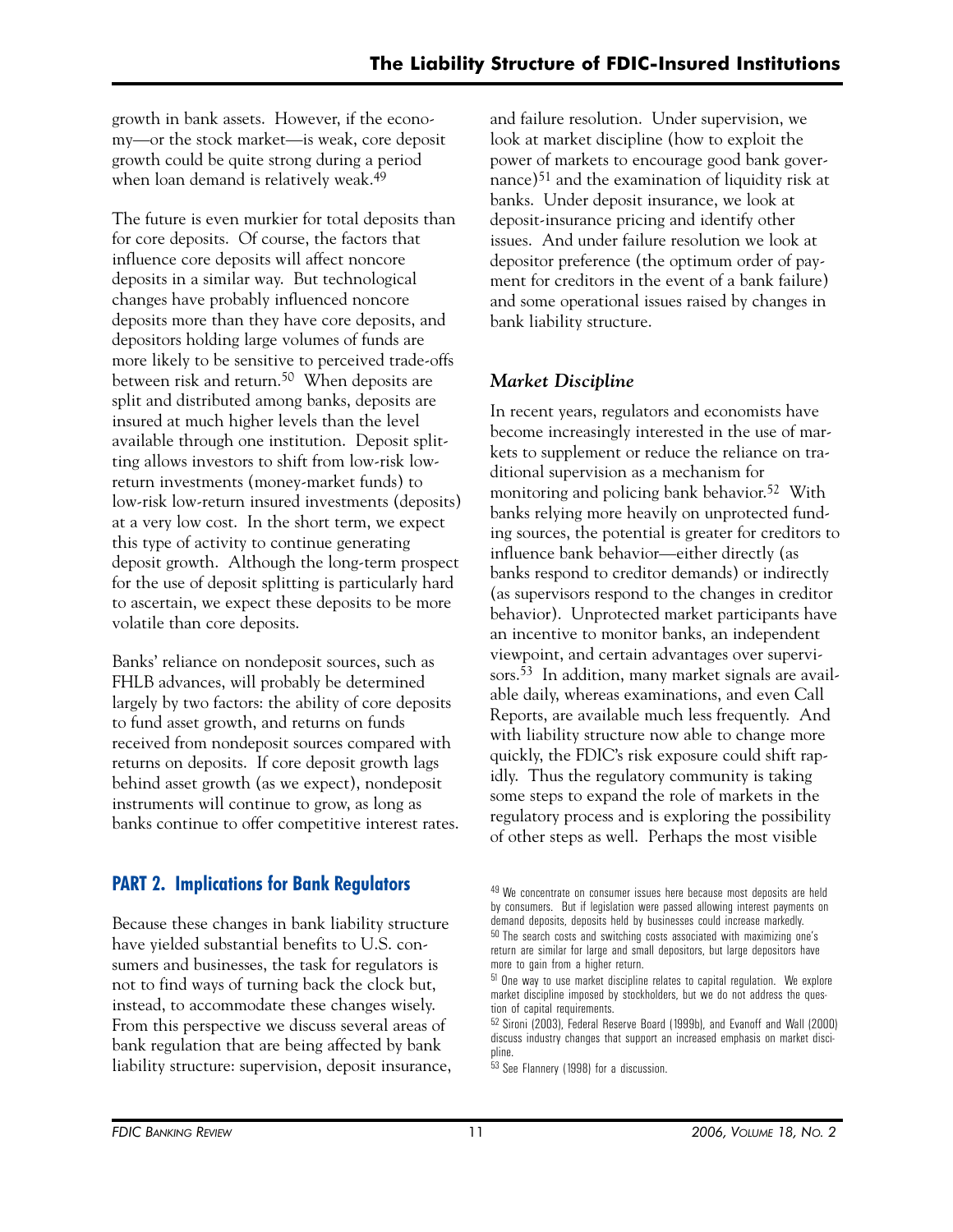sign of banking regulators' resolve to strengthen market discipline is the status it has in the Basel II accord: market discipline is the "third pillar."54

# *Conditions Necessary for Market Discipline to Succeed*

The term "market discipline" is often used broadly to represent the entire role that markets play in bank behavior. But to examine the effectiveness of market discipline and the ways in which regulators could enhance its influence, we need more specificity. We need a more precise definition of market discipline, and we need to understand the conditions necessary if market discipline is to succeed.

Flannery defined market discipline as the ability of markets to perform two distinct functions: to monitor changes in the bank's condition and to influence the bank's actions.55 Llewellyn used the same breakdown of monitoring changes in condition and influencing actions, but he concentrated on the conditions necessary if market discipline—monitoring and influencing—is to succeed. He presented seven such conditions:

- 1. Relevant and accurate information must be available to market participants.
- 2. There must be enough market participants who are able to analyze the information.
- 3. The market participants must have adequate, clear incentives to monitor banks.
- 4. A sufficient number of market participants must act on the information.
- 5. The market response must be rational.
- 6. The response must lead to equilibrating change in market quantities or prices or both.
- 7. Bank managers must have the incentives and ability to respond to the market changes (or must be conscious of the potential threat of changes in quantities, prices, or both).56

The last condition is the only one that relates to the market's ability to influence banks. A critical aspect of that criterion is timing. When a bank is troubled, market discipline is most useful if it influences bank managers before it is too late to avoid failure.57 In addition, regulators would naturally prefer that the managerial response be directed at reducing the likelihood or cost of failure (rather than taking on additional risk).

Assuming that market discipline is transmitted through price and quantity signals, Llewellyn concludes that market discipline will not work effectively if any of the seven conditions is violated. Furthermore, he concludes that actions taken by banking regulators to address any of these conditions can improve the effectiveness of market discipline.58

# *Evidence about the Provision of Relevant and Accurate Data to the Markets*

The availability of relevant and accurate data is Llewellyn's first condition for effective market discipline. The banking agencies primarily use two tools to help ensure that this condition is met: reporting requirements and examinations. Among the large number of reporting requirements imposed on banks is the requirement that banks collect, edit, and supply Call Report data quarterly. The second tool—the examination function—reduces the ability of banks to ignore or hide their financial difficulties from market participants. Managers at troubled banks have a strong incentive to hide problems, since both markets and regulators impose discipline when the problems become apparent. In fact, several researchers have found that troubled banks frequently reveal bad news (through increases in loan-loss reserves and reductions in equity) short-

<sup>54</sup> For details, see Bank for International Settlements (2001a, 2001b). See also Burton and Seale (2005).

<sup>55</sup> Flannery (2001).

<sup>56</sup> Llewellyn (2002).

<sup>57</sup> FDIC (1997), 487–88, describes the "anatomy" of a failure, with the earliest decisions made some time before problems become apparent in the accounting data. The literature on prompt corrective action puts a strong emphasis on timing: the triggers must occur before it is too late for the bank's management to turn the bank around. See Jones and King (1995) and Peek and Rosengren (1996).

<sup>58</sup> Llewellyn (2002). Similar lists of conditions can be found in Llewellyn (2005) and Hamalainen, Hall, and Howcroft (2005).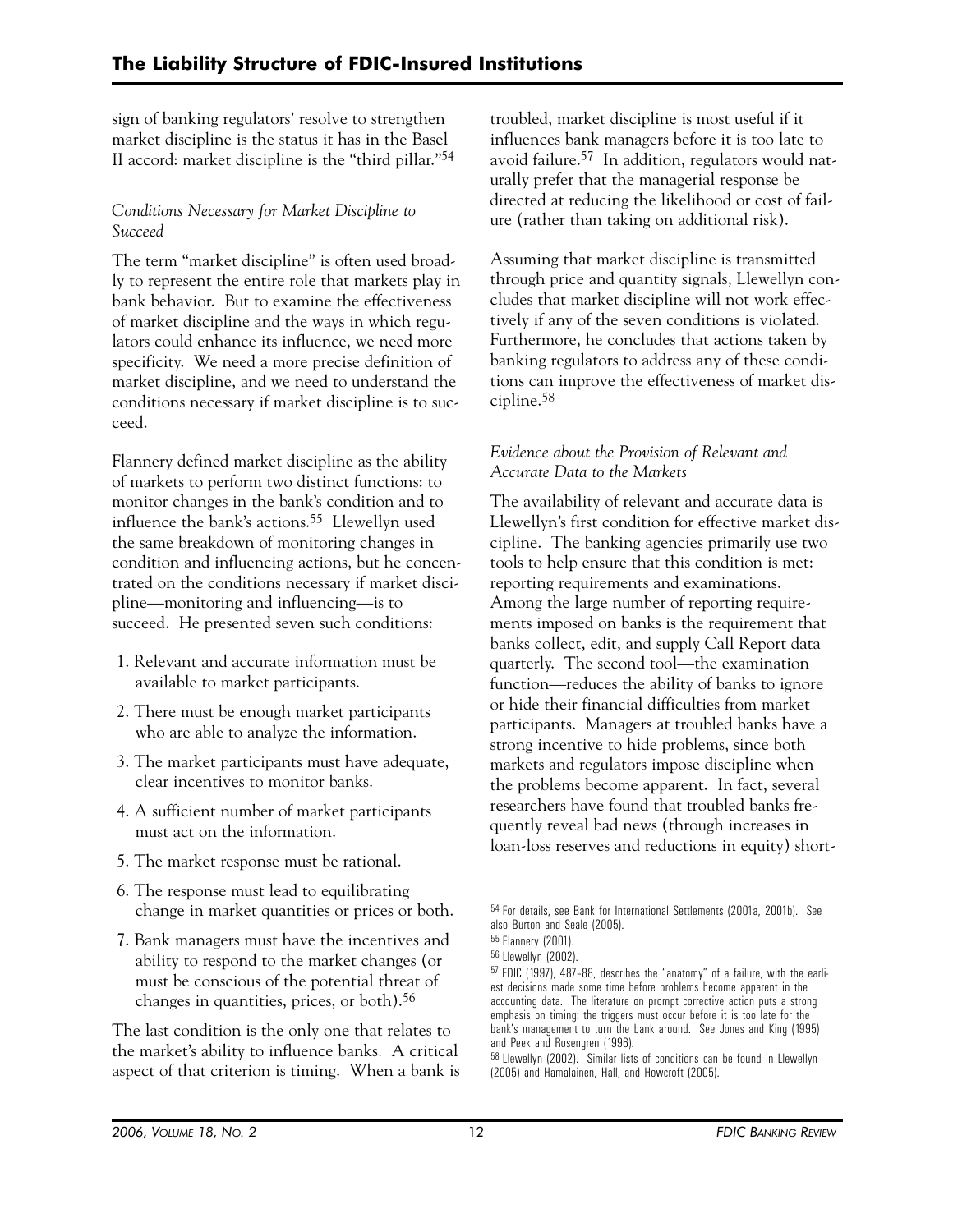ly after a supervisory examination or an associated enforcement action.59 Therefore, changes made to enhance market discipline cannot ignore the evidence that supervisors play an important role in providing accurate data—particularly for banks that become troubled. This evidence also indicates that efforts to supply the markets with negative information gleaned by supervisors might be a fruitful avenue for enhancing market discipline.

# *Evidence about Whether Markets Monitor Banks*

Most of Llewellyn's conditions (conditions 2–6) relate to the ability of markets to monitor banks and react rationally. The evidence that unprotected creditors are able and willing to monitor banks and to act as expected on available information is very strong. The volume of uninsured and jumbo CDs drops substantially during the period leading up to failure.60 CD yields increase with bank risk.<sup>61</sup> Stock market prices drop when financial condition variables indicate problems and when examination ratings fall, and subordinated debt yields are higher for riskier banking companies than for less-risky ones.62 These findings indicate that, to some extent, the first six conditions set by Llewellyn are being met.

The evidence is less compelling (and less plentiful) when one asks whether market information could be used to improve regulatory monitoring. Gilbert, Meyer, and Vaughan tested the use of jumbo-CD rates and runoff as a screening tool to predict downgrades in supervisory ratings or as a factor to improve off-site monitoring models (which are currently based on accounting data).<sup>63</sup> They found that jumbo-CD information contributed nothing in either capacity, and suggested that the strong economy during their sample period (1991–1999) contributed to the weak relationship (that is, depositors might have had little incentive to monitor banks because the industry was so healthy). Jagtiani and Lemeaux examined the stock, bond, and deposit data of five publicly traded companies that failed.64 They found that except at one bank, both bond and equity markets were slower to identify problems than supervisors were.

Berger, Davies, and Flannery examined the success of bond ratings, abnormal stock returns, and supervisory assessments (examination ratings) in predicting the future performance of banks.65 They found that bond rating agencies (but not stock market participants) acquire and use information that would improve the ability of supervisory assessments to predict future changes in bank condition. However, their method did not test for the extent to which the benefits from bond rating and stock market information were also captured in the financial data collected in the Call Reports.

A few studies have tested the ability of stock market data to improve off-site monitoring models. Curry, Elmer, and Fissel found statistically significant relationships between various stock market variables and bank condition.<sup>66</sup> They also found that the addition of these variables to an off-site model improved performance, but the incremental improvement was very small. Krainer and Lopez studied the effectiveness of adding both stock market and bond market data to off-site models. They had similar results, finding that abnormal returns tended to anticipate examination rating downgrades. They also found that the addition of stock market and bond market data to

<sup>59</sup> See U.S. General Accounting Office (1990, 1992); Dahl, O'Keefe, and Hanweck (1997); Gunther and Moore (2000); and Curry et al. (1999).

<sup>60</sup> See Jordan (2000); Goldberg and Hudges (2002); Silverberg (1993); and Marino and Bennett (1999).

<sup>61</sup> See Park and Peristiani (1998); Jordan (2000); Maechler and McDill (2003); and Hall et al. (2003).

<sup>62</sup> See Flannery (1998) for a brief review of the literature on a wide range of related topics. The Federal Reserve Board (1999b) provides a more thorough review on sub-debt literature, and Krainer and Lopez (2002) provide a review of the literature on the stock market. See also Berger, Davies, and Flannery (2000); Morgan and Stiroh (1999); DeYoung et al. (2001); and Curry, Elmer, and Fissel (2003).

<sup>63</sup> Gilbert, Meyer, and Vaughan (2003).

<sup>64</sup> Jagtiani and Lemeaux (2000).

<sup>65</sup> Berger, Davies, and Flannery (2000).

<sup>66</sup> Curry, Elmer, and Fissel (2003). They found statistical significance even after controlling for relevant accounting variables. Gunther, Levonian, and Moore (2001) performed a similar analysis that also found a statistically significant relationship between the estimated default frequency (EDF) implied from stock market data and BOPEC (an acronym for a bank holding company rating: B for bank subsidiaries; O for other nonbank subsidiaries; P for parent control; E for consolidated earnings; C for consolidated capital) ratings. They found a small improvement in in-sample tests, but they did not provide out-ofsample tests.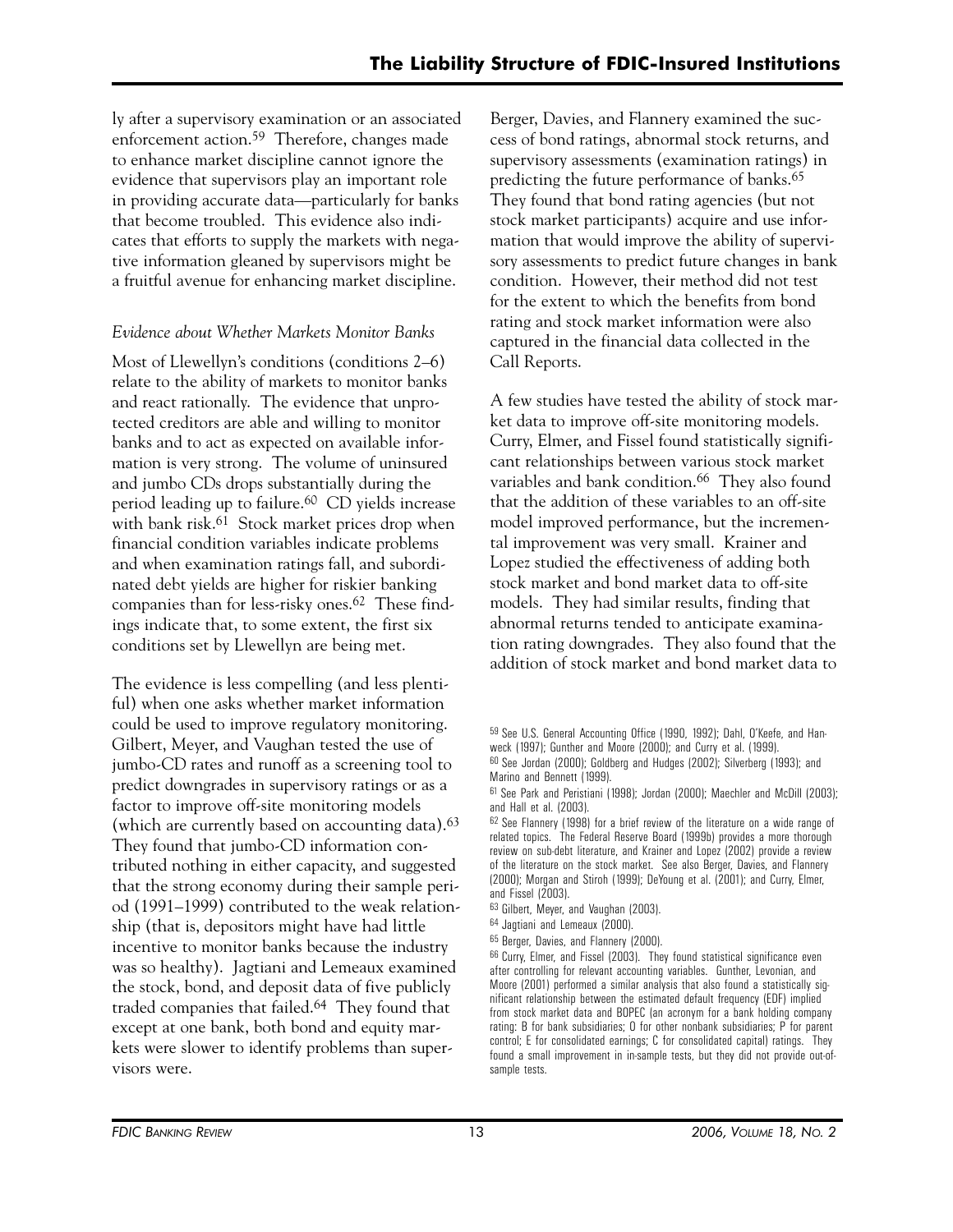off-site models improved the in-sample fit but did not materially improve predictive ability in outof-sample tests.67

In summary, researchers have found plenty of evidence that uninsured depositors, bond investors, and stockholders impose penalties on banks that become riskier. However, researchers' attempts to use market data to improve the predictive ability of supervisory off-site models have to date been disappointing.

# *Evidence about Whether Markets Influence Banks*

Llewellyn's last condition addresses the ability and incentive of bank managers to respond to market signals. Bank managers' response is just as important as the market's ability to react to bank condition, but it has received far less attention from researchers.68

Billett, Garfinkel, and O'Neal examined the abnormal stock returns of banks that had been downgraded.69 They found that banks with high levels of insured deposits did not experience a significant reduction in abnormal returns from a downgrade, but banks with lower levels of insured deposits did. They also found that banks relied more heavily on insured deposits for funding after the downgrade. Several other researchers have documented significant shifts away from unprotected funds toward insured deposits and secured liabilities as banks become troubled.70 There is also theoretical evidence that supports such a shift.71 This shift is frequently cited as evidence that market discipline works, and in a way, those authors are correct: bank managers clearly respond to market signals by shifting their funding strategy. But Billett, Garfinkel, and O'Neal concluded that the ready availability of insured deposits undermines the ability of markets to discipline bank management.

Billett, Garfinkel, and O'Neal have company. Jagtiani and Lemeaux reached the same conclusion, based on their inspection of five publicly held banks that failed. Ashley, Brewer, and Vincent came to a similar conclusion about FHLB advances, based on their finding that during the

thrift crisis, insolvent thrifts tended to rely more heavily on FHLB advances than healthy thrifts. Hall et al. studied the effects of depositor discipline on the operating results of healthy banks and found that the effects were too small to influence bank management.72 Therefore, under the current regulatory regime, the discipline imposed by bank creditors generally causes bank managers to adjust their funding strategy but not necessarily to reduce their risk exposure.

There is some evidence indicating that stockholders tend to encourage rather than discourage risktaking at banks—particularly when bank condition is weak. Laeven found that concentrated ownership in banks (which ameliorates the agency problem) is associated with greater risk. Saunders, Strock, and Travelos found that management-controlled banks are more risk averse than stockholder-controlled banks. Demsetz, Saidenberg, and Strahan found that the combination of low franchise value and large insider holdings (the latter align the incentives of managers and owners) is associated with higher levels of bank risk.73

We found two studies that documented evidence of a beneficial (risk-reducing) managerial response to market discipline. Cannella, Fraser, and Lee found that senior managers have more trouble remaining employed in the industry if their bank fails, particularly if the reason for failure was arguably within the manager's control. Baumann and Nier found that banks that were

68 Flannery (1998), Bliss and Flannery (2000), and Bliss (2001) all note this as an important area for future research.

<sup>67</sup> Krainer and Lopez (2003).

<sup>69</sup> Billett, Garfinkel, and O'Neal (1998).

<sup>&</sup>lt;sup>70</sup> For evidence related to insured deposits, see Jordan (2000); Goldberg and Hudges (2002); Silverberg (1993); and Marino and Bennett (1999). For evidence related to secured credits, see Hirschhorn and Zervos (1990) and Ashley, Brewer, and Vincent (1998).

<sup>71</sup> See Jordan (2000) and Birchler (2000).

<sup>72</sup> Jagtiani and Lemeaux (2000); Ashley, Brewer, and Vincent (1998); Hall et al. (2003). Although Hall et al. concentrated their analysis on healthy banks (with a CAMELS rating of 1 or 2), the results did not change materially when they did robustness checks that included weaker banks.

<sup>73</sup> Laeven (2002); Saunders, Strock, and Travelos (1990); and Demsetz, Saidenberg, and Strahan (1997).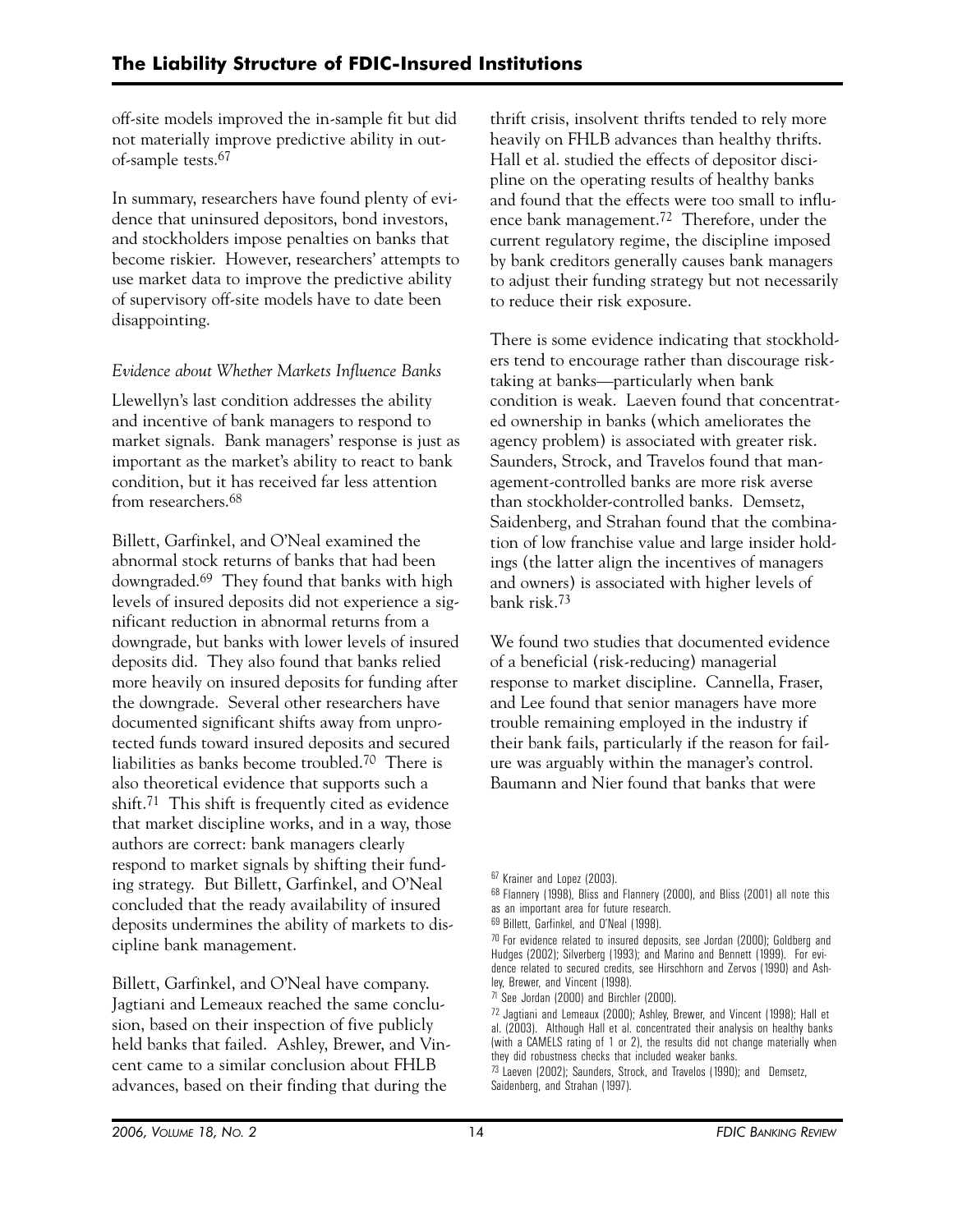subject to more market discipline had higher capital ratios.74

Bliss and Flannery examined the effects that abnormal returns on stocks and bonds had on a variety of managerial action variables.75 Although they found anecdotal evidence that markets influence bank management in extreme circumstances, their results showed no significant relationship between abnormal returns and subsequent managerial actions. They concluded that "in the absence of specific evidence that bank holding company stock and bondholders can effectively influence managerial actions under normal operating conditions, supervisors would be unwise to rely on investors . . . to constrain bank holding company risk-taking."<sup>76</sup> DeYoung et al., on the basis of their analysis of the effects of examination ratings on sub-debt spreads, concluded that their "results suggest that bond investors believe supervisory discipline to be more effective than what the market itself can apply."77

# *Market Discipline in the Future*

Most economists and regulators now believe that a heavier reliance on market discipline could potentially improve both the supervisory function and the corporate governance of the banking industry. Related proposals that have been put forth vary widely but can be categorized in one of two basic groups: those that would make major changes, replacing segments of the supervisory function and the safety net with market-driven alternatives; and those that would make lesser changes, enhancing (but not replacing) the basic supervisory scheme and safety net that are currently in place. As may be apparent, the largest differences of opinion are tied to fundamental viewpoints about the need for bank regulation in the first place.78

Among the several proposals for major changes is one by Stern, who recommended a mandate to haircut all uninsured depositors at failure, regardless of the circumstances.79 Another is by Calomiris, who proposed that large banks be required to issue sub debt with an interest rate

below a specified threshold. If a bank were unable to meet these conditions, its assets would have to shrink 1/24th each month until the debt was issued (or the bank failed).<sup>80</sup> Proposals along these lines reduce the opportunity for regulatory forbearance and increase the market's influence on bank behavior. Proposals for modest changes are illustrated by calls for expanding disclosure regulations or for adopting off-site models that incorporate market data.

There are a number of reasons that modest changes may be viewed (at least by regulators and Congress) as more palatable than major changes. First, the trade-offs related to modest changes are far easier to understand than are those related to major changes. Thus, the more sweeping proposals may be viewed as riskier because of unanticipated consequences. Second, the lack of convincing evidence that markets cause managers at troubled banks to reduce risk exposure is a concern. Third, some stakeholders (including regulators) may have a vested interest in the status quo. $81$ 

A fourth complicating factor is that regulatory policies can have inconsistent effects over time. The effects of any policy that is tied to market behavior are likely to vary over the business cycle. Extensive shifts in market behavior have been

<sup>74</sup> Cannella, Fraser, and Lee (1995); and Baumann and Nier (2003). There is also ample evidence that banks generally held more capital before the introduction of deposit insurance.

<sup>75</sup> Bliss and Flannery (2000). The variables ranged from dividend payments and staff levels (presumably fully under the control of management) to the book value of equity (where control may have been less complete). 76 Ibid, 26.

<sup>77</sup> DeYoung et al. (2001), 924. They found that sub-debt spreads fell when troubled banks retained a bad examination rating (that is, when a bank with a CAMELS 4 or 5 rating was not upgraded to a CAMELS 1, 2, or 3 during the examination). They also found that spreads increased when moderately troubled banks were upgraded (that is, when banks with a CAMELS rating of 3 were upgraded to a rating of 1 or 2).

<sup>78</sup> Benston (1993) provides an example of two diametrically opposed viewpoints.

<sup>79</sup> Stern (1997). See also Feldman and Rolnick (1997).

<sup>80</sup> Calomiris (1997). The proposal included additional requirements about the total amount outstanding (as a percentage of assets) and the frequency of rollover.

<sup>81</sup> See, for example, Kane (1990), Boot and Thakor (1993), and Rosen (2003).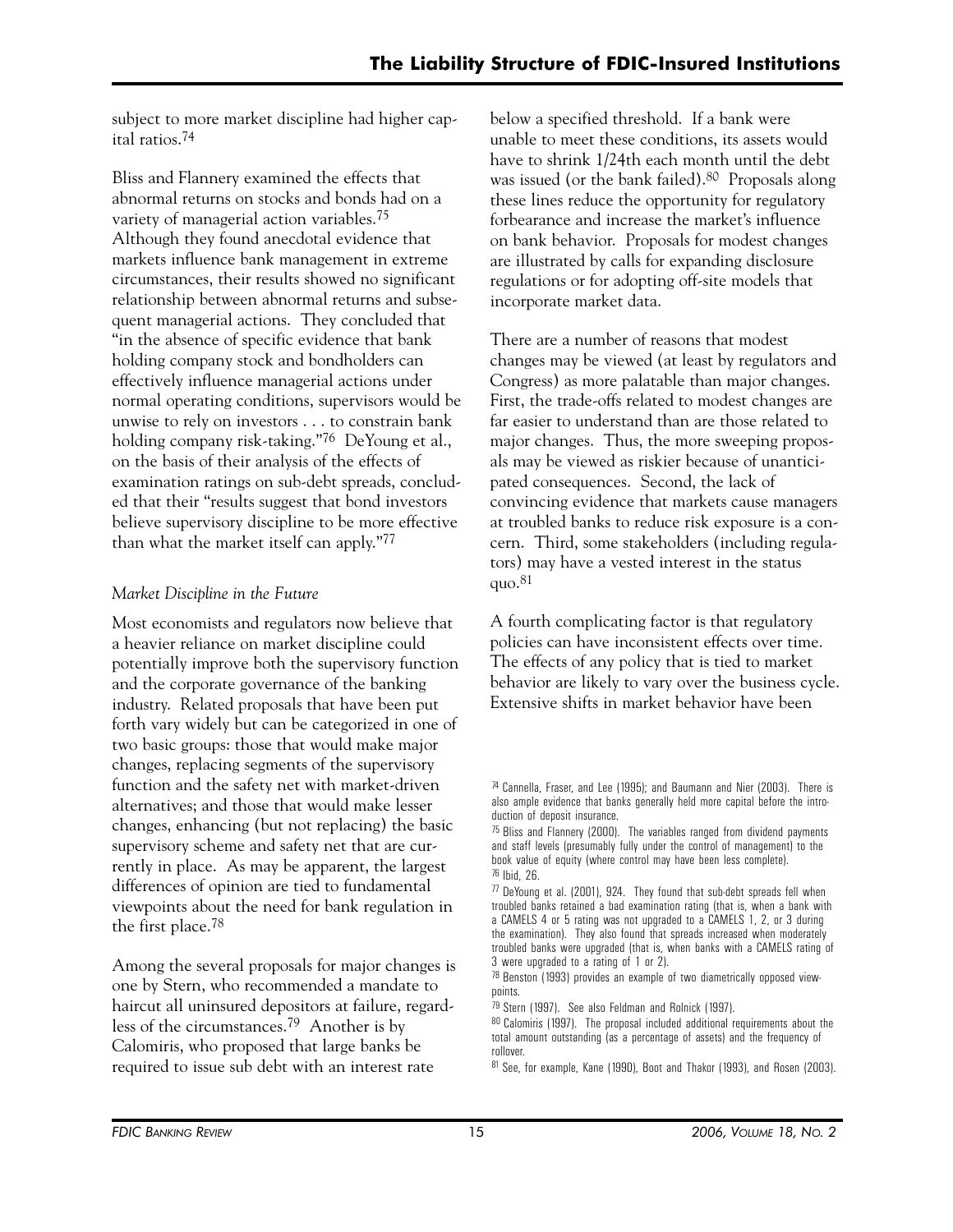documented by several researchers. Covitz, Hancock, and Kwast found that sub-debt yields were significantly influenced by issuance decisions, which in turn were influenced by factors that varied substantially over time. Hall et al. suggested that shifts might occur in the monitoring efforts of uninsured depositors, depending on the overall health of the banking industry. Danielsson and Shin described how market reactions to increases in risk have sometimes amplified shocks to the system.82

Proposals for major change usually include "hard" triggers based on market signals<sup>83</sup> and therefore provide less room for regulatory discretion in extreme circumstances. Historically large banks become troubled or fail during periods of industrywide distress, and market volatility during those periods may bring about results that were not anticipated when the regulatory system was designed.84 Furthermore, not only the market's reaction but also the circumstances leading to the industry stress may be unexpected. In large part, the safety net was created to limit the spillover effects of bank failures during periods such as these. During the hearings that led up to passage of FDICIA, Congress spent a lot of time discussing these issues, and the result was prompt corrective action (PCA) and the least-cost test plus the systemic-risk determination.85 We see no trends in banking (or in recent research) that would support a shift away from regulatory discretion in extreme circumstances. Therefore, we believe that any near-term changes will probably aim for relatively modest enhancements to the current supervisory scheme.

Although there is no consensus about the best approach, some types of proposals have more support than others. The most frequent recommendation is for more research, and that is already occurring. A basic view is that improvements in the use of market discipline should be measured in terms of net social benefits.86 In other words, one should take into account the substantial differences (in costs and benefits) that may exist between the type 1 and type 2 errors associated with market responses. Along the same lines,

Flannery suggested that regulators should not insist on the perfect solution before instituting changes but, instead, should adopt options that yield better solutions more often, or better results for the most important circumstances.87

Some of the likely changes are well accepted in academic and regulatory circles—in particular, increased disclosures to the market and increased use of market data in supervisory judgments. In addition, some economists have recommended incorporating market data into deposit insurance prices at large banks.

Increased disclosure requirements are already moving toward adoption as part of the Basel II effort.88 Given the research showing that supervisors often have an advantage over markets in uncovering private negative information, future research may advocate—and future changes in the reporting requirements may institute improved disclosures by banks (or perhaps supervisors) when trouble arises.

Supervisors will probably continue to expand their use of these data in multiple ways. Even though the research to date has not produced large improvements in off-site models, supervisors will probably continue to expand the use of these data in the off-site review process.89 Additional research might produce clearer—and thus more useful—signals for regulators. Also possible are changes in the training of examiners (training them to understand market signals better) and in the conducting of on-site examinations.90

- 88 See BIS (2001b) for additional information.
- 89 See Burton and Seale (2005) for a discussion.
- 90 See Emmons, Gilbert, and Vaughan (2001).

<sup>82</sup> Federal Reserve Board (1999b), especially 19 and 58; Covitz, Hancock, and Kwast (2002); Hall et al. (2003), 25–26; Danielsson and Shin (2002). 83 We define a hard trigger as one where there is effectively no supervisory discretion.

<sup>84</sup> A recent example occurred in 1998 after Russia defaulted on its debt obligations. Bond spreads increased dramatically and liquidity dried up. Other, more extreme examples date from the pre-FDIC banking panics.

<sup>85</sup> Under the systemic-risk determination, regulators can opt to ignore the least-cost test if a bank has failed, but only after crossing several statutory hurdles. In addition, regulators must publish a written analysis of the reasoning behind the decision.

<sup>86</sup> Flannery (2001), 112. Meyer (1999) echoes this view.

<sup>87</sup> Flannery (1998), 280.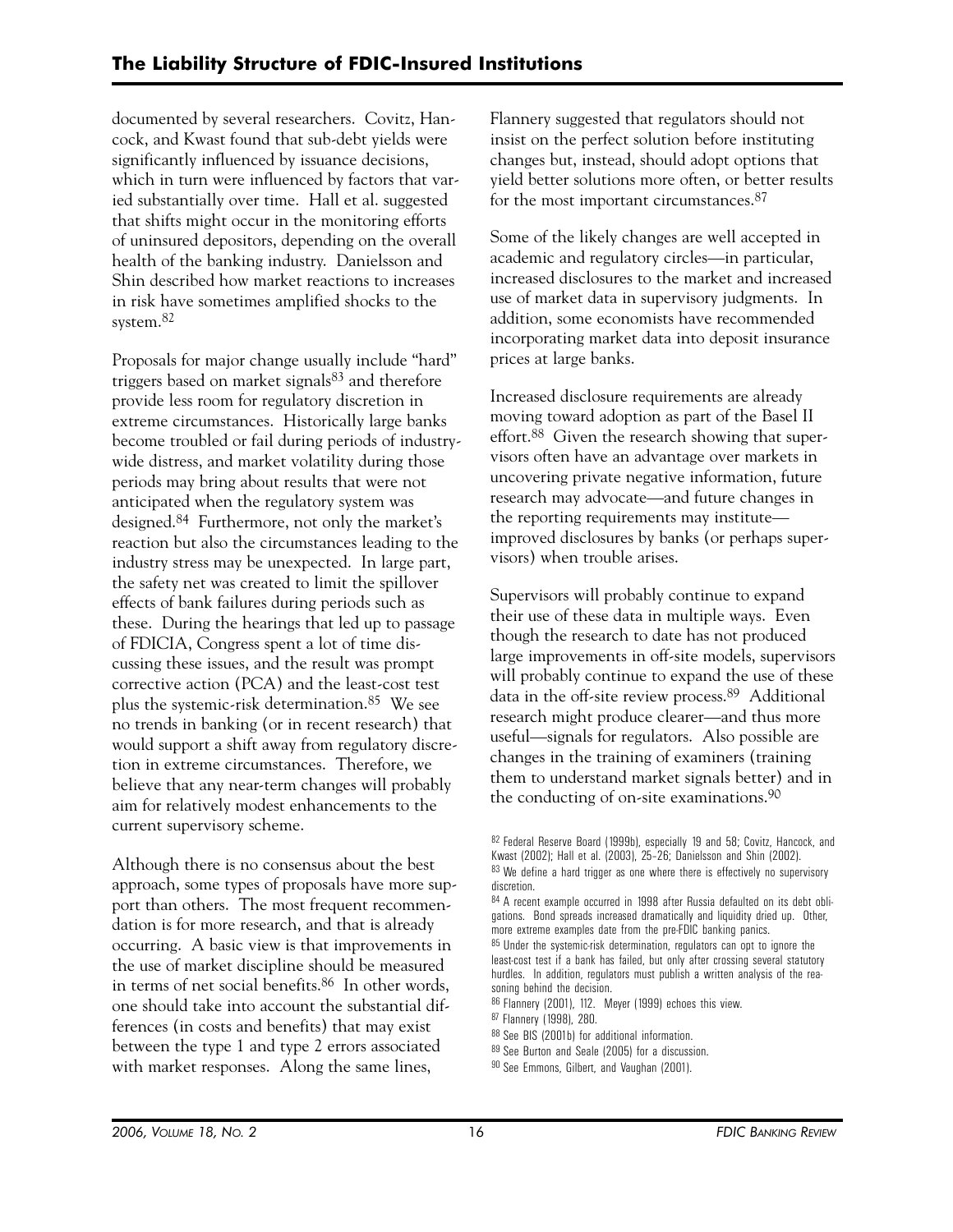# *Liquidity Risk and Other Supervisory Issues*

Because many banks have adopted more complex funding strategies to address shortfalls in core deposit funding, supervisors have reconsidered their evaluation of liquidity risk. Regulatory agencies have increased their emphasis on liquidity management and updated their examiner guidance and training. In 2000 the Bank for International Settlements (BIS) published revised principles on managing liquidity.91 In 2001, the U.S. banking agencies released an interagency advisory letter on brokered and rate-sensitive deposits, reminding bankers to undertake riskmanagement measures that are appropriate for banks that rely on these instruments.92

In 2001 both the OCC and the FDIC published new examination guidance on liquidity. The FDIC's revisions incorporated changes and additions in several areas, including FHLB advances, securitization, ratio analysis, contingent liabilities, brokered and rate-sensitive deposits, and factors for examiners to consider when rating banks on liquidity.93 In 2000 and 2002 the FDIC also published new guidance on specific areas related to liquidity.94 As banks continue to adjust their strategies and examiners continue to identify weaknesses in some banks' strategies, additional changes in examination procedures and training may be needed.

If core deposit growth continues to lag behind asset growth and banks are forced to rely more heavily on wholesale deposits, contingency planning may require more emphasis. For troubled banks, examiners may need to pay more attention to liquidity pressures than they did in the past.

The easy availability of wholesale funding sources raises other supervisory issues. It enables nontraditional banks to grow (and take on additional risk) very quickly. There is a well-established link among high growth, risk exposure, and bank failure.95 The OCC found a positive relationship between the reliance on wholesale funding and risk exposure.96 Hall et al. found that riskier

banks used jumbo CDs more heavily than lowrisk banks, and McDill and Maechler found that banks with a CAMELS rating of 3 relied on uninsured deposits more heavily than healthier banks.97 Supervisors have already instituted offsite monitoring tools related to high growth. Now that protected wholesale funding sources are becoming more readily available, should regulators be considering other actions as well?

The supervisory function might also benefit from an investigation into new standard performance ratios for liquidity measurement. Liquidity measurement has always been imprecise because it depends on future circumstances, including the market's future view of the bank. Jim Moss, a managing director at Fitch Inc., phrased it well: "You can do a lot of analysis, but there's that human element attached to liquidity."98 The traditional ratio of loans to core deposits—never sufficient by itself—has become less meaningful and is now inadequate since not only are many ratesensitive deposits issued at retail for amounts slightly below \$100,000, in some cases, deposits in accounts above \$100,000 may behave like core deposits.99 Are there other, more useful measures that could be adopted, or other data that should be collected, to facilitate supervisory or peergroup analysis? These questions might be an area where future research would be fruitful.

<sup>91</sup> BIS (2000).

<sup>&</sup>lt;sup>92</sup> Office of the Comptroller of the Currency et al. (2001).

<sup>93</sup> Zamorski (2001), 1-2. This memo (that is, the FDIC's new guidance) introduced a major revision of the liquidity and fund management section of the examination guidelines.

<sup>94</sup> See Sexton (2000a) on securitizations, Sexton (2000b) on FHLB advances, and Zamorski (2002) on wholesale funding. Note that the guidance is designed not solely to warn examiners of possible problems but also to remind them that sound liquidity management can include the use of whole-

sale funding, securitization, and so forth. 95 See FDIC (1997); Nuxoll, O'Keefe, and Samolyk (2003); and McDill (2004).

<sup>96</sup> OCC et al. (2001).

<sup>97</sup> Hall et al. (2003); McDill and Maechler (2003).

<sup>98</sup> Quoted in Davenport (2003).

<sup>&</sup>lt;sup>99</sup> Some bankers have argued that this would be the case for certain large banks that use brokered deposits from an affiliated broker. In addition, some jumbo CDs may be long-term deposits that are fully insured.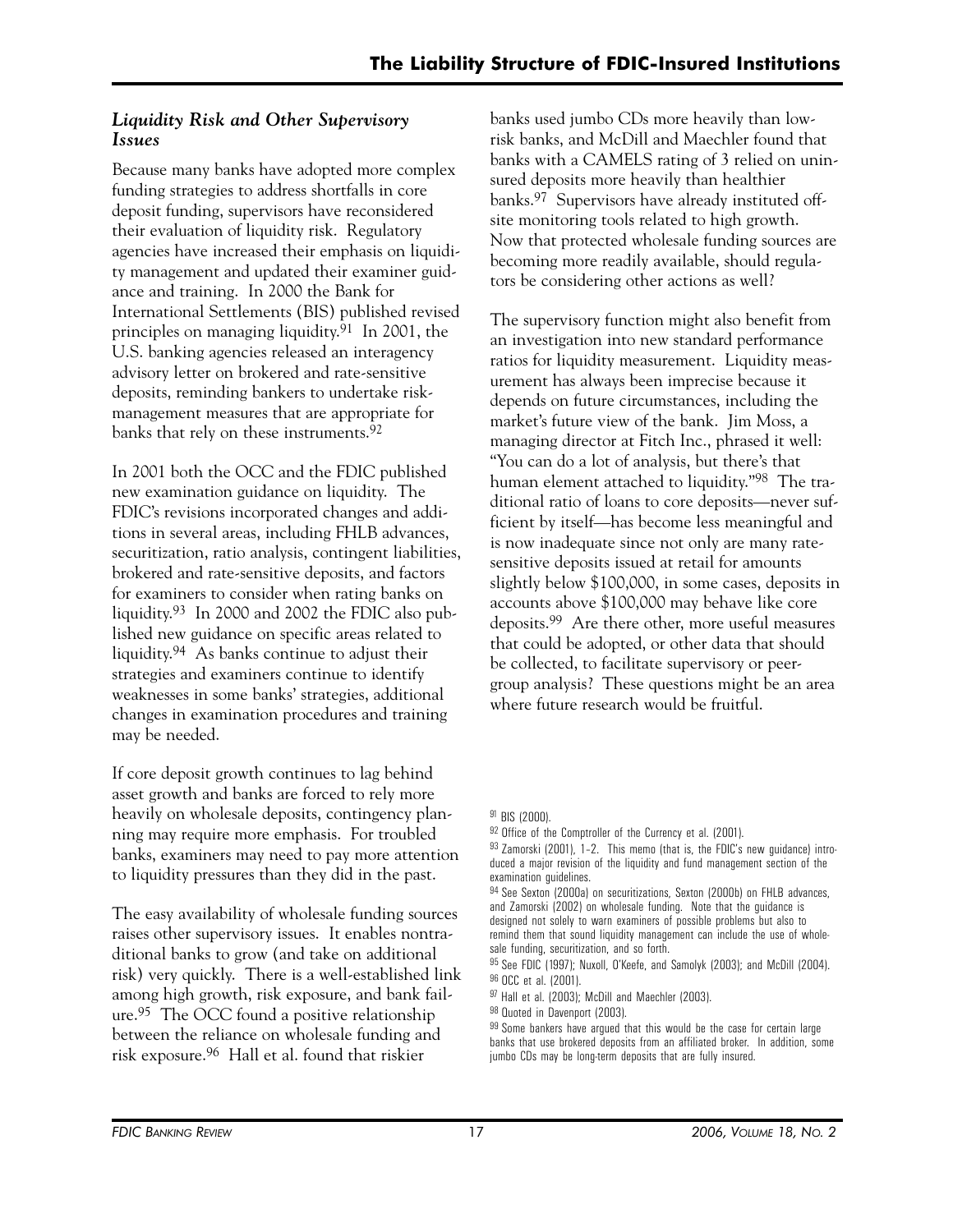# *Deposit Insurance Issues*

Bank liability structure affects not only supervision but also deposit insurance, and in several ways. As banks rely less on domestic deposits, the relationship among the assessment base used for deposit insurance pricing, the designated reserve ratio (DRR),100 and the FDIC's risk exposure has diminished. The FDIC's risk exposure is largely driven by the quantity and quality of industry assets and the industry's equity position.101 However, the assessment base includes only domestic deposits, and the reserve ratio includes only insured deposits. When asset growth is funded by nondeposit liabilities, the FDIC's risk exposure changes with no similar change in the assessment base or the reserve ratio (or, therefore, in the required minimum fund balance). When asset growth is funded by uninsured deposits, the assessment base increases but the reserve ratio does not increase. Thus the FDIC's funding mechanisms do not respond to changes in the fund's risk exposure from asset growth funded by nondeposit liabilities—or even by uninsured deposits.

Several economists and regulators have raised the question of whether the FDIC's pricing mechanism should be adjusted to reflect shifts in the industry's funding mix.102 Twice in the last decade the FDIC itself has asked for public comments on the issue.103 Options include changing the assessment base to: insured deposits; domestic deposits plus secured borrowing; total assets; or total liabilities excluding subordinated debt. Alternatively, the price (rather than the assessment base) could be adjusted for the effects of liability structure on the FDIC's risk exposure.

Most of the deposit insurance pricing options apply to particular priority classes defined under U.S. bank receivership law. In the event of failure, secured claims are paid first (up to the amount of the collateral), and these have received the most attention in the related literature. Administrative expenses of the receivership are paid next, followed by deposits (both insured and uninsured); then general trade claims, including foreign deposits and other unsecured claims; then subordinated debts; and finally shareholder claims.

Currently an institution's assessment base is approximately equal to its domestic deposits minus a deduction for float. Because large banks rely on nondeposit liabilities much more heavily than small banks, any potential changes to the assessment base raise profound issues about the distribution of insurance costs across the banking industry.

 ratio's usefulness as a rough measure of fund ade-There has been less research about the question of whether—given the recent changes in liability structure—the reserve ratio is an appropriate measure of the adequacy of the insurance funds. It is not clear whether changes in bank liability structure have materially detracted from the reserve quacy.104 This area may be worthy of future research.

100 Under FDICIA, the DRR—the reserve ratio calculated as the ratio between the insurance fund balance and total deposits insured by the FDIC—was set by statute at 1.25 percent. In addition, the FDIC was required to impose hefty assessments on banks whenever the reserve ratio of the Bank Insurance Fund or the Savings Association Insurance Fund fell substantially below the DRR. Under the Federal Deposit Insurance Reform Act of 2005, the fixed DRR of 1.25 percent was replaced by a reserve range of 1.15 percent to1.50 percent, and the FDIC Board of Directors was directed to set and annually publish a DRR within that reserve range. If the reserve ratio falls below 1.15 percent, the legislation required that the FDIC set assessments at a level that will bring the fund balance back to 1.15 within five years.

101 More specifically, one way to measure the FDIC's risk exposure for a particular bank is to calculate the bank's expected probability of default multiplied by the expected total loss, multiplied by the FDIC's percentage of the expected loss. The probability of default and expected total loss tend to be related to asset composition. Equity holders normally lose their entire investment at failure. The remaining loss is, for the most part, borne by the FDIC because the FDIC cannot flee a bank before failure, but other unprotected credits usually flee or protect themselves through collateral arrangements before failure. See Shibut (2002) for a more detailed discussion. This section draws heavily from that paper. 102 See Silverberg (1993); Baer (2000); Bair (2001); Seidman (2001); Carnell (2001); and Thomas (2001).

<sup>103</sup> In 1994, the FDIC issued an Advance Notice of Proposed Rulemaking (ANPR) focused on the assessment base; the notice did not result in changes to the assessment base (FDIC 1994). In 2000 the FDIC's options paper on deposit insurance reform also raised the issue of the assessment base (FDIC 2000). <sup>104</sup> Other factors, such as the riskiness of the industry's asset holdings or its financial condition, are also not captured in the reserve ratio. Most of the discussion of fund sufficiency focuses on the appropriate role of an insurance fund, public versus private funding, ex ante versus ex post funding, measures of fund exposure, and concentration risk (that is, funding adequacy, given the size of the largest insured bank). Another way to gauge fund adequacy is through the reserving process for near-term future losses. Liability structure also affects the FDIC's contingent-loss reserves. Both the current method used by the FDIC to estimate contingent-loss reserves, and recent proposals for change in the current method, take liability structure into account. The FDIC hired McKinsey and Company in 2003 to review its risk management program and contingent-loss reserving methods. See McKinsey and Company (2003) for details. One of the short-term recommendations was to change the contingent-loss reserve to take liabilities into account (p. 19); the FDIC has already made this change. McKinsey concurred with the FDIC's plan to move toward using credit-loss modeling techniques for measuring the corporation's contingent-loss reserve. Jarrow et al. (2003) have developed a draft contingent-loss model for this purpose. Their model also incorporates liability structure into its loss estimates.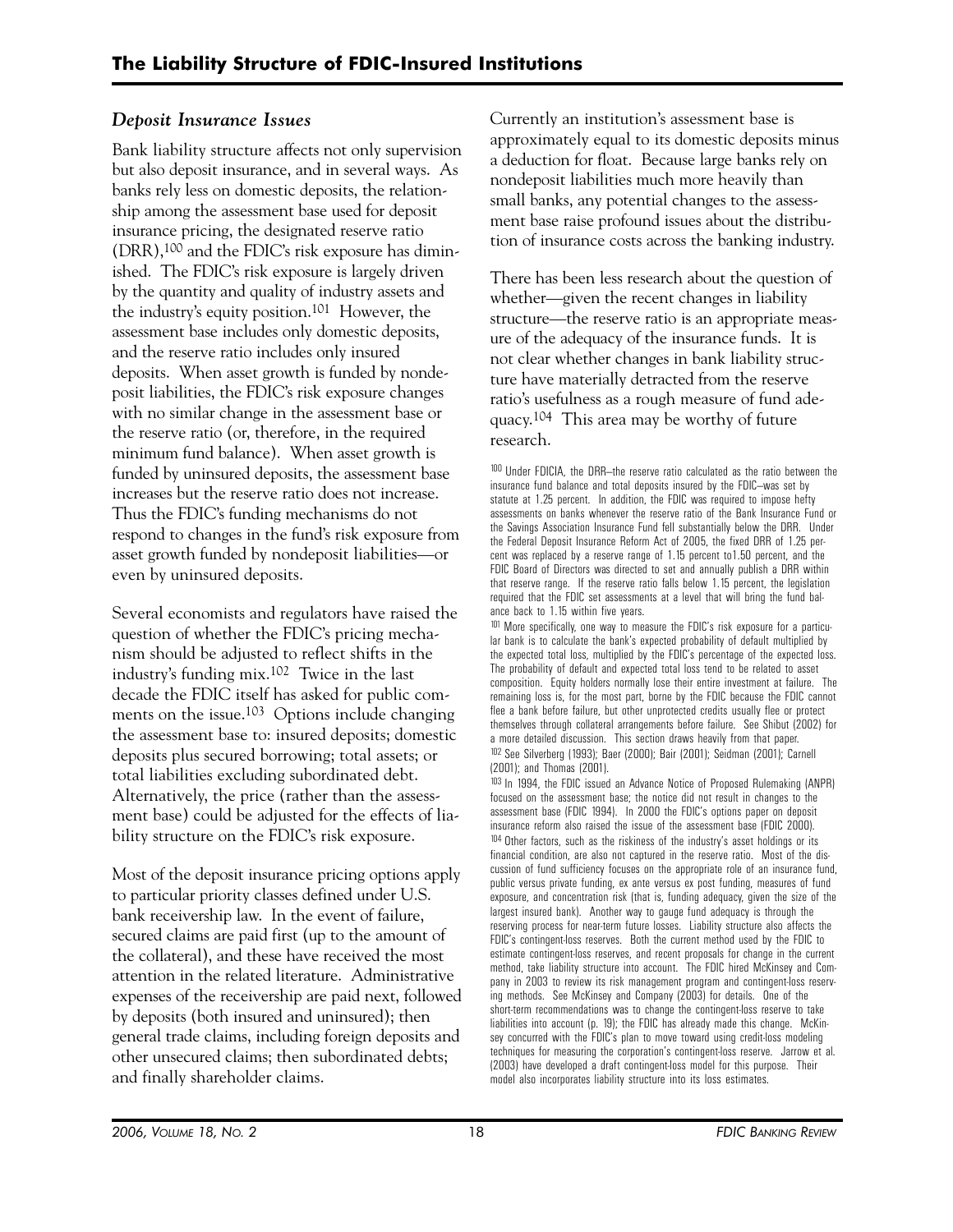Recent developments in wholesale deposit practices raise other policy issues that have received scant attention by regulators but may be worth additional analysis as well, and possibly changes in policy. We list these other policy issues here, but in the rest of the section we concentrate on the pricing issues. The first of these other issues is that some banks (particularly those with affiliated brokerages) could easily shift from deposit to nondeposit funding whenever insurance losses triggered substantial premiums. Such shifting could increase the volatility of the reserve ratios (and thus the volatility of premiums) and could raise questions about equity across banks. Second, deposit-splitting practices can circumvent the insurance coverage limits that Congress intended. Should regulators (or more likely Congress) be taking action to make the \$100,000 limit105 more meaningful for depositors? Another question is the most appropriate treatment of sweep accounts for deposit insurance purposes.

# *Secured Liabilities*

Under the FDIC's current pricing method, secured nondeposit claims introduce the most distortion. If a bank fails, secured claimants are invariably paid in full because collateral protects them.106 Thus, losses are usually borne by the FDIC and other unprotected creditors.107 If a bank shifts its funding strategy away from domestic deposits and toward secured borrowing but makes no other change to its business strategy, the FDIC's loss exposure remains unchanged even though insured deposits fall.108 Moreover, most banks are currently in a position to make this shift; that is, they can choose their asset portfolio independently of their funding sources.109 And the FDIC's pricing method provides an incentive for banks to shift from uninsured deposits to secured borrowing, since investors are willing to accept a lower interest rate when their investment is protected by collateral.<sup>110</sup> In addition, ceteris paribus, banks that do not rely on secured borrowing for funding are effectively subsidizing banks that do. If two banks are identical in all aspects except that one relies on domestic deposits for funding but the other relies on a mix

of domestic deposits and secured borrowing, both banks will expose the FDIC to identical losses, but the second bank will pay smaller assessments.

Some researchers have argued that the ready availability of secured borrowing may have important secondary effects as well. If bank managers know that they can easily replace unprotected credits—uninsured and unsecured debt—with secured borrowing if their financial condition deteriorates, they may choose to increase their exposure to risk.111

Therefore, both Silverberg and Baer have urged that secured liabilities be included in the FDIC's assessment base. Bair, Seidman, Carnell, and Thomas have recommended that the appropriate treatment of secured liabilities be considered as part of deposit insurance reform.112

# *Uninsured Deposits*

In contrast to the case of secured borrowing, if a bank shifts its funding strategy away from insured deposits and toward uninsured deposits but makes no other change to its business strategy, the FDIC's loss exposure decreases as losses are shifted

105 \$250,000 for individual retirement accounts.

<sup>109</sup> Of course, there are important limits on asset growth related to equity, but most banks meet the regulatory minimums for capital. Given the choices available for the types of assets that can be pledged as collateral, most banks have the freedom to increase their secured borrowing substantially without adjusting their asset portfolio. Their ability to increase unprotected––uninsured and unsecured––funding is tied much more closely to financial condition.

<sup>&</sup>lt;sup>106</sup> Theoretically, they could be haircut if the value of the collateral were less than the outstanding balance of the borrowing.

<sup>&</sup>lt;sup>107</sup> Of course, the availability of collateral limits the volume of secured credits that can be fully protected. In practice, however, these limits have rarely been binding.

<sup>&</sup>lt;sup>108</sup> The funding shift would not influence total losses to unprotected credits or the FDIC. Therefore, even though the volume of deposits fell, losses imposed on deposits at failure would not change. Shibut (2002) elaborates this point.

<sup>110</sup> See Birchler (2000) for a theoretical model that supports this point. 111 See Shibut (2002), 25, for a discussion. See also Stojanovic, Vaughan, and Yeager (2001); and Ashley, Brewer, and Vincent (1998).

<sup>112</sup> Silverberg (1993) and Baer (2000); Bair (2001), Seidman (2001), Carnell (2001), and Thomas (2001). Thomas recommended that deposit insurance prices be adjusted for secured borrowing, but he did not specify how the adjustment should be made.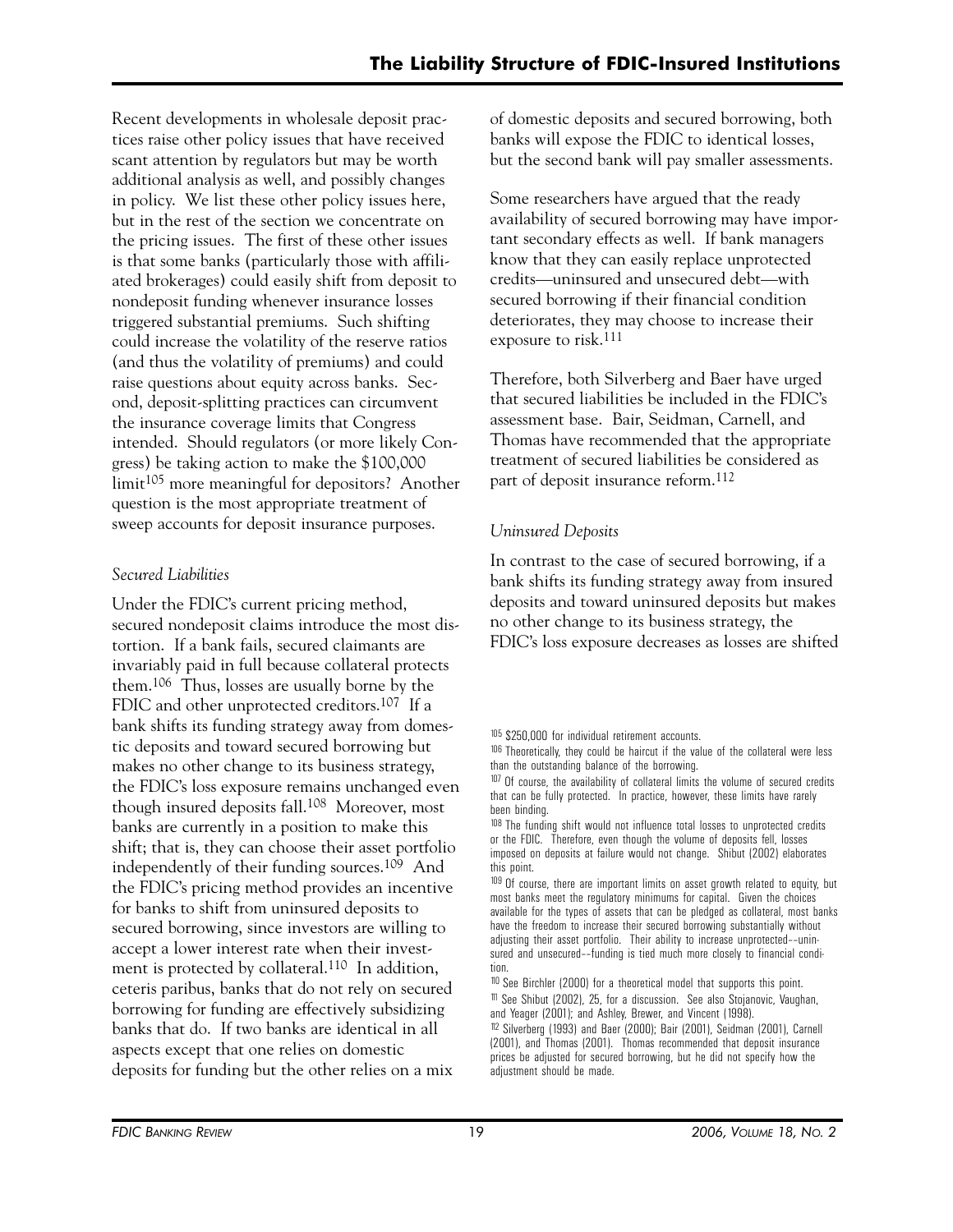from the FDIC to uninsured depositors (provided that the uninsured deposits remain in the bank at failure). Nevertheless, the FDIC assesses uninsured deposits even though they are unprotected at failure. On the surface, this appears to be patently unfair to these depositors—particularly since some banks pass assessment costs directly to depositors that receive no insurance protection.113 For this very reason, a number of countries use insured deposits for assessments.114

However, most uninsured depositors do not lose money when a bank fails because they manage to withdraw their deposits and receive full payment beforehand. As the bank's condition deteriorates, these funds are sometimes replaced by insured deposits or secured borrowing.115 This phenomenon is well documented: from 1990 to 2002, on average an estimated 22.8 percent of domestic deposits were uninsured, but during the same period only 1.5 percent of deposits at failed banks were uninsured and exposed to losses.116 To the extent that uninsured depositors flee troubled banks and banks respond by replacing the uninsured deposits with insured deposits or secured instruments, the inclusion of uninsured domestic deposits in the assessment base makes sense. Uninsured depositors' preferred status under domestic depositor preference also provides some compensation for the assessments. In addition, the inclusion is easy to administer, for the distinction between insured and uninsured deposits is hard to make before failure.

Some banks, however, rely so heavily on unprotected funds (including uninsured deposits) that, in the event of failure, many of the unprotected creditors will be unable to exit in time to avoid losses. These are typically wholesale banks, where the FDIC's losses will be mitigated—or even wiped out—because other creditors will bear significant losses.117 For these banks, it may be unfair to charge assessments on uninsured deposits. In truth, their heavy reliance on unprotected funding sources may merit a discount on their assessments.

# *General Trade Claims and Subordinated Debt*

Both general trade claims and subordinated debt are excluded from the assessment base. If a bank fails, both of them serve to reduce the FDIC's losses, since the FDIC suffers losses only after these credits are wiped out.118 However, like uninsured deposits, many unsecured claimants are able to exit from banks (and thus receive full payment) before the banks fail. When this occurs, the unsecured claimants effectively "put" losses to the FDIC. To the extent that these creditors succeed in exiting from banks before failure, one can argue that they should be included in the assessment base. Longer-term credits (typically sub debt) or credits that are bank-specific (such as lawsuits) are less able to exit from a troubled bank and thus more likely to absorb losses at failure. As a result, there is less justification for including these debts in the assessment base.

For credits that are likely to dodge losses at failure, one can argue that they should be included in the assessment base. Silverberg concludes that all borrowing except sub debt should be included because they all help to fund bad assets before failure but are not around to suffer losses at failure.119 However, both general trade claims and sub debt that remain in a bank at failure usually

117 Marino and Bennett (1999) discuss this phenomenon at length.

119 Silverberg (1993), 1.

<sup>113</sup> In testimony on deposit insurance reform, Mr. Nolan North of the Association for Financial Professionals made exactly that argument (2001). 114 Garcia (2001), 86.

<sup>115</sup> The bank often shrinks as well. See Jordan (2000); Silverberg (1993); Marino and Bennett (1999); and Billett, Garfinkel, and O'Neal (1998). Jordan found that during the two-year period preceding failure, the failed banks that relied most heavily on uninsured deposits recorded dollar volume increases in small-denomination time deposits that exceeded the reduction in large-denomination time deposits.

<sup>&</sup>lt;sup>116</sup> These are simple averages. The figures for failed banks include only banks where the FDIC imposed haircuts on uninsured depositors at failure. For additional evidence, see the section above on market discipline; see also Silverberg (1993); Jordan (2000); Marino and Bennett (1999); and McDill and Maechler (2003).

<sup>118</sup> Ceteris paribus. If these credits encouraged banks to take on additional risk or if they brought about a more lax supervisory stance, the result could differ. Most of the theoretical literature suggests that unprotected credits should encourage less risk taking; a notable exception is Blum (2002). There is little empirical evidence on the topic. For more detail, see the section above on market discipline.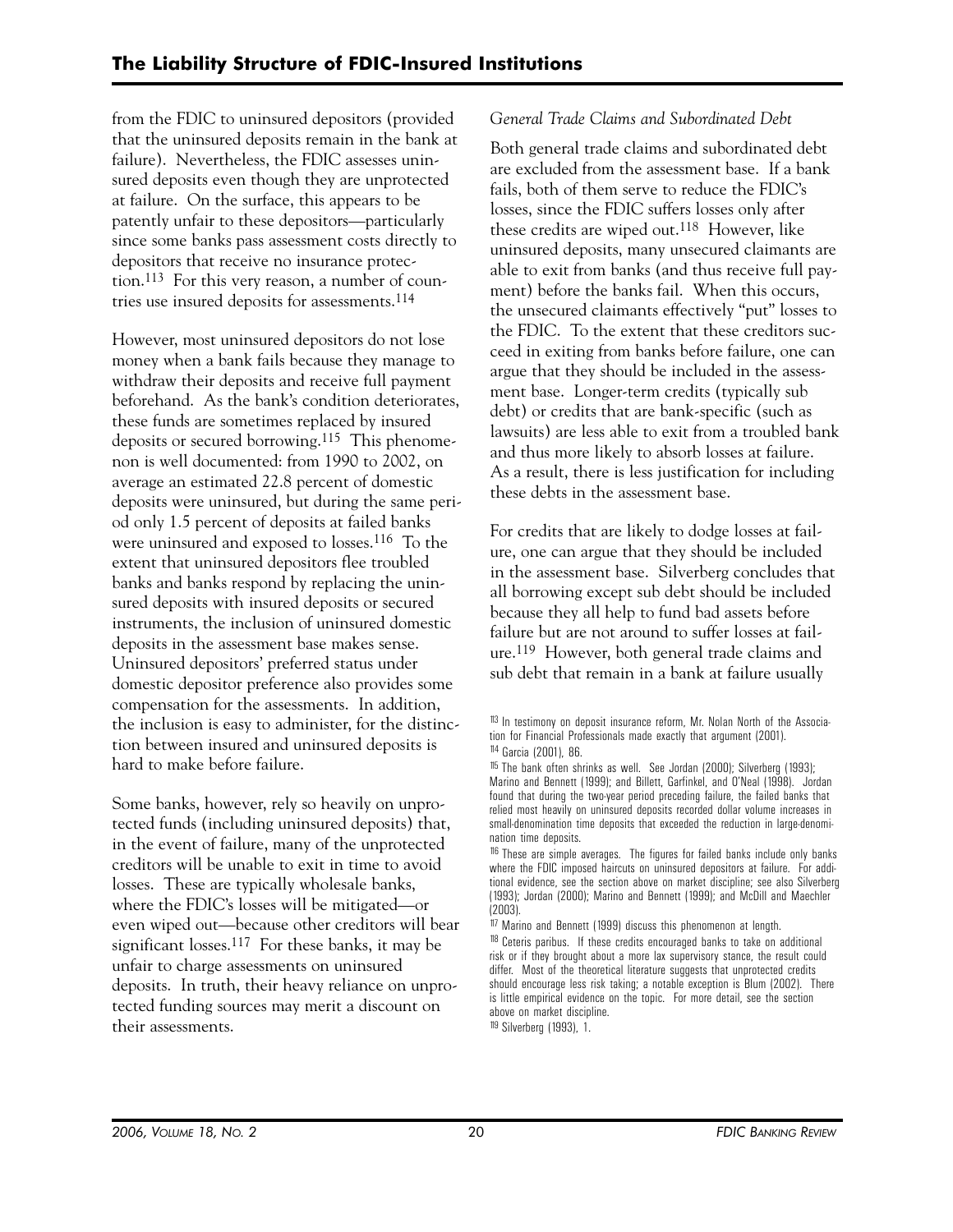suffer a complete loss; moreover, these types of credits may also provide useful corporate governance services in the form of market discipline. Thus, the case for including these items in the assessment base is far weaker than the case for including secured credits.

# *Other Considerations*

In focusing on the relationship between various types of liabilities and FDIC losses, we have looked at each type in isolation, but the distribution of these instruments across the industry is also important. In addition, the discussion so far has implicitly assumed that the current pricing method captures the FDIC's risk exposure well except for the treatment of bank liabilities. It turns out that adjustments to deposit insurance pricing are not nearly as straightforward as they first appear.

Of the major types of liabilities used by banks, only uninsured deposits are relied on equally by large and small banks.120 Small banks rely much more heavily on insured deposits than large banks, and large banks are much heavier users of nondeposit liabilities. Unfortunately, no full breakout of nondeposit liabilities into secured and unsecured components is currently available. But even without full information on the status of nondeposit credits, it is clear than any significant adjustments will materially alter the distribution of assessments across the industry. The inclusion of secured credits in the assessment base, for example, would probably shift the funding burden toward large banks, whereas the exclusion of uninsured deposits would shift the burden toward small banks. In fact, the reason the FDIC in 1935 advocated changing the assessment base from insured deposits to total domestic deposits was that the corporation thought the change would produce a fairer distribution of assessments across bank size.121

Two aspects of bank size are not addressed in the current pricing method. First, the pricing matrix is designed to capture differences in the likelihood of failure, but not differences in the anticipated loss severity if failure occurs. The FDIC has historically suffered much lower loss rates from large banks than from small banks. From 1980 to 2000, the average loss rate for banks under \$100 million was 22.4 percent; for banks over \$10 billion, only 5.6 percent.122 The exclusion of loss severity from the pricing method means that large banks pay more, and small banks pay less, than expected losses.

Second, the very largest banks pose unique challenges and risks to the FDIC. The least-cost resolution of some of these banks might pose a systemic risk to the financial system. If so, regulators might pay some creditors more funds than they would be entitled to under a normal resolution. To the extent that markets perceive these banks as "too big to fail," the banks benefit from less-expensive and more readily available funding sources.123 Large banks also impose a great deal of concentration risk on the insurance funds. Even though the loss rates of these banks tend to be low, the size of the institutions alone is enough to threaten the solvency of the deposit insurance fund. For that very reason, private insurance firms generally do not accept this level of concentration risk. The appropriate pricing for concentration risk is not at all clear.

<sup>120</sup> As of year-end 2000, uninsured deposits made up 15.7 percent of the liabilities of banks with assets below \$100 million, and 14.6 percent for banks above \$10 billion. Thrifts, however, depended less on uninsured deposits for their funding. See Shibut (2002), 8.

<sup>121</sup> Bradley (2000), 10.

<sup>122</sup> Shibut (2002), 42. In recent years, however, very small banks have had the lowest loss rates, largely because of a few failures of fast-growing subprime lenders. See Salmon et al. (2003). Loss rates are calculated as a percentage of total failed-bank assets.

<sup>&</sup>lt;sup>123</sup> The perception that the very largest banks are too big to be allowed to fail was particularly strong in 1984 after Continental Illinois failed and the Comptroller of the Currency testified that 11 banks were "too big to fail." Since then, the perception has faded somewhat but not disappeared. For related analyses, see O'Hara and Shaw (1990); Billett, Garfinkel, and O'Neal (1998); Morgan and Stiroh (1999); and Flannery and Sorescu (1996). Note that FDICIA required that the incremental cost of a systemic-risk determination be paid through a special assessment. The special assessment would be paid on the basis of total liabilities excluding subordinated debt; therefore, large banks' share of the special assessment would be larger than their share of regular assessments. Because the special assessment would be imposed only after the failure (and after the systemic-risk exception was invoked), large banks might well enjoy the benefits of a too-big-to-fail aura without ever paying extra for the privilege.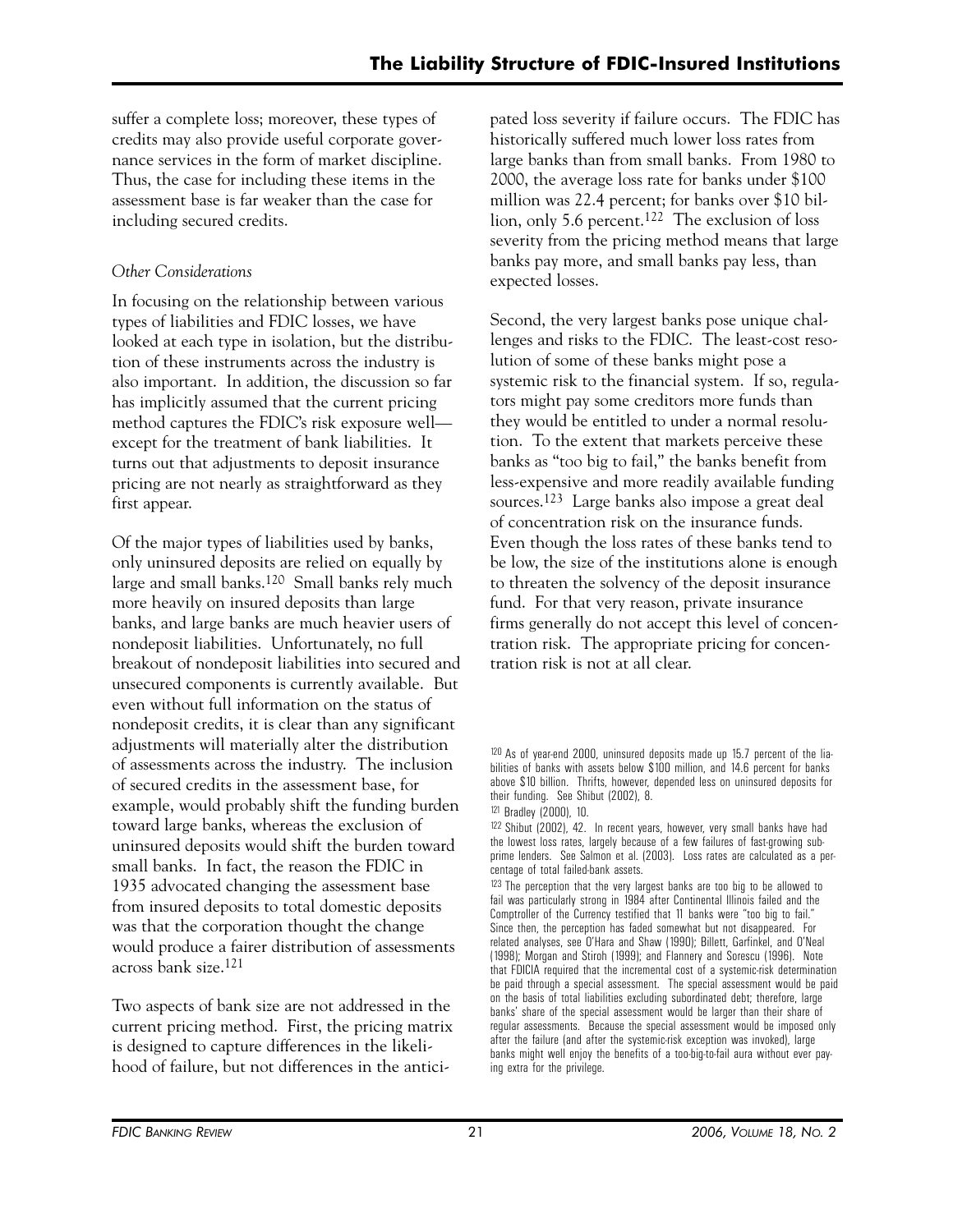In summary, the FDIC's pricing method does not take into account differences in liability structure, even though these differences can materially influence the FDIC's risk exposure. Moreover, liability structure is not the only aspect of the FDIC's risk exposure that is excluded from the agency's current pricing method: loss severity and concentration risk are excluded as well. Because of the interrelationships between liability structure and these other important (but thorny) aspects of deposit insurance, we believe that the incorporation of liability structure into deposit insurance pricing would probably be beneficial, but it would also require careful thought about multiple related issues.

# *Failure Resolution Issues*

The movement away from deposit funding also has ramifications for failure resolution, raising issues associated with depositor preference and aggravating two operational challenges the FDIC sometimes faces when resolving failed banks.

# *Domestic Depositor Preference*

In 1993, Congress passed the Omnibus Budget Reconciliation Act, which amended the Federal Deposit Insurance Act (FDI Act) and instituted depositor preference nationwide. The law states that when banks fail, deposit liabilities are to receive priority over general trade claims. Before the law was passed, deposits and general trade claims shared the same priority class.124 As the banking industry's reliance on nondepository funding has increased, so also have the ramifications of this change.

The change was not part of a banking bill, was made with very little debate, and has received relatively little attention in the United States since being enacted. However, questions have been raised about both the lack of deliberation before the provision was enacted and the change itself.125 Here we briefly review the questions and examine certain possible changes to depositor preference.126

*Background*. In 1983, the FDIC advocated a national depositor preference statute as a means to increase market discipline, reduce the corporation's costs, and permit the use of purchase and assumption (P&A) transactions for more failures.127 At the time, the FDIC was allowed to select any resolution method if it were less costly than a payout, but in the absence of depositor preference, use of a P&A agreement required the FDIC to satisfy all general trade claims. In depositor preference states, in contrast, the FDIC could execute a P&A agreement without satisfying all general trade claims (except for national banks located in the state). The FDIC found this to be an excellent way to reduce costs (particularly those associated with contingent claims related to lawsuits, loan guarantees, and loan commitments) while simultaneously simplifying the resolution transaction, minimizing the FDIC's cash flow requirements, and reducing the scope of its liquidation operations.128 Large banks strenuously objected to depositor preference, arguing that it

127 See FDIC (1983, 1985) and Silverberg (1986).

<sup>124</sup> In 1993, 29 states had depositor preference laws, but these laws did not apply to national banks. See Curtis (2000), 243.

<sup>&</sup>lt;sup>125</sup> See Silverberg (1994) for an account of the events leading up to enactment of the change. The change was motivated by budgetary considerations. In fact, we found no in-depth analyses of the depositor-preference provision that came to a favorable conclusion. For criticisms, see the Shadow Financial Regulatory Committee (1993); Ely (1993); Silverberg (1994); Bureau of National Affairs (1994); Ratway (1995); Kaufman (1997); Marino and Bennett (1999); and Curtis (2000).

<sup>&</sup>lt;sup>126</sup> There are other aspects of the payment priority order used in a receivership that might merit a review in light of recent changes in bank liability structure. Failure resolution practices vary widely across the world, and there are significant disagreements among economists and attorneys about the optimum policies. Although most of them are unrelated to bank liability structure, one area of disagreement is related: the appropriate treatment of secured credits. Some researchers argue that the use of collateral is unfair to general (unsecured) claimants; others argue that creditors should be allowed to protect themselves from loss by demanding collateral. For more general discussions about issues related to the appropriate resolution policy for failed banks, see Aghion, Hart, and Moore (1992); Contact Group on the Legal and Institutional Underpinnings of the International Financial System (2002); and Hadjiemmanuil (2004).

<sup>128</sup> Without the P&A transaction, the FDIC was required to execute a payout transaction or an insured deposit payout, both of which required more cash at resolution and more liquidation activity in the receivership. See Silverberg (1986) for details.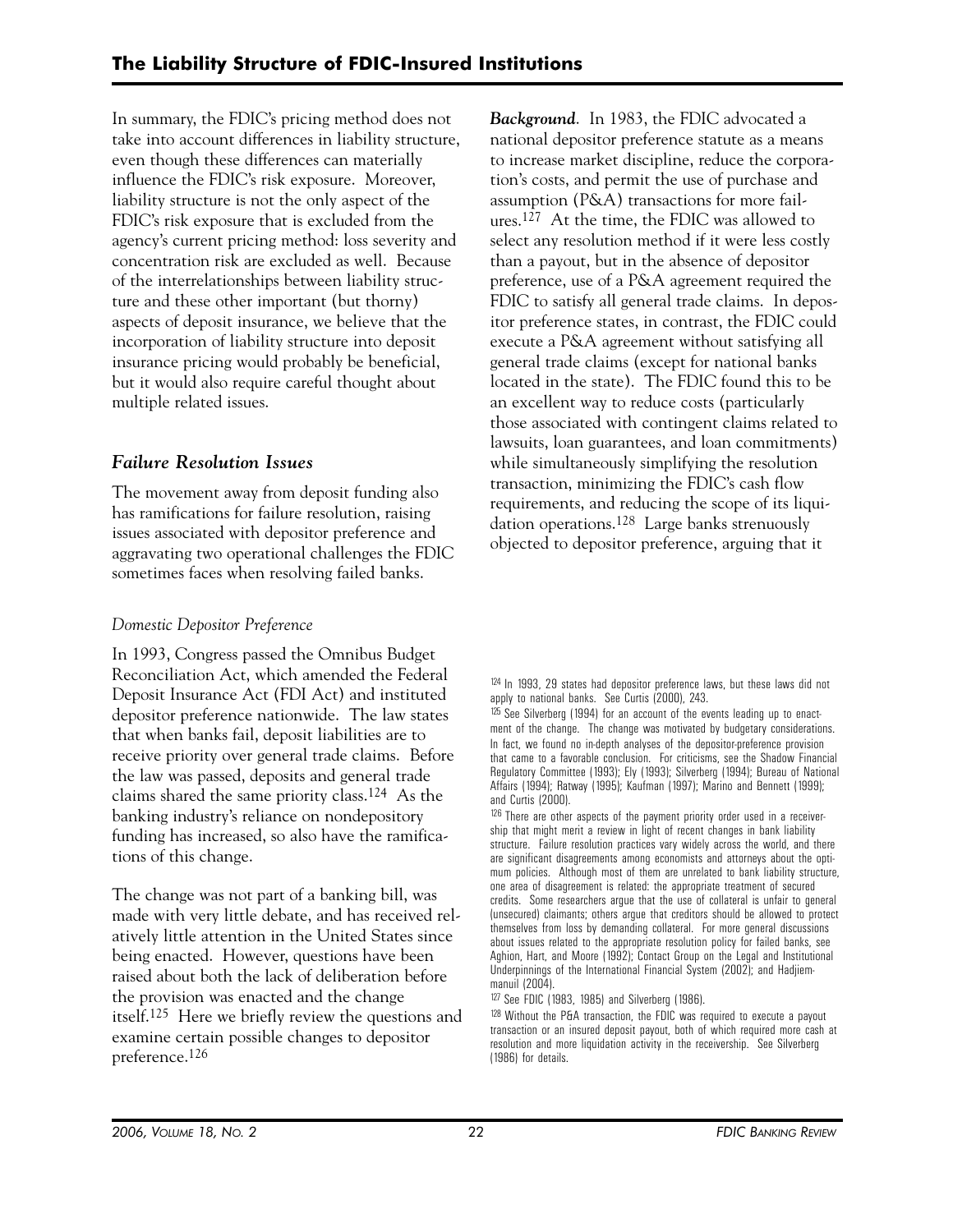would hinder their ability to compete with foreign banks and nonbanks in affected markets.129

The Financial Institutions, Reform, Recovery and Enforcement Act (FIRREA) in 1989 explicitly allowed the FDIC to treat depositors differently from other general trade claimants at resolution.130 Therefore, the FDIC's interest in depositor preference waned.131 Nonetheless, depositor preference was passed in 1993 for budgetary reasons.132

*Analyses and concerns*. The priority status of claimants affects more than just the treatment of creditors once a bank fails. It also influences the behavior of the various stakeholders (creditors, banks, regulators) before failure, and it influences decisions about the method to use for failure resolution. Judgments about depositor preference should therefore consider the dynamic effects of the priority rules in light of appropriate policy goals.

In discussing this issue, we find it helpful to look to the goals for bankruptcy proceedings. Aghion, Hart, and Moore articulated three generally accepted goals for bankruptcy proceedings:

- 1. Maximize the ex post value of the firm.
- 2. Distribute the firm value appropriately across the claimants.
- 3. Preserve the ex ante bonding role of debt (that is, maintain the disciplinary role of debt and penalize the firm's management).133

Most observers agree that the appropriate distribution to claimants in a bank resolution is one that retains the statutory priority order in place at the time of failure. Because of the role banks play in facilitating commerce, many economists have articulated a fourth goal that applies to banks: the optimum treatment of a failing bank—particularly a large bank—should minimize the harmful effects to the overall economy. Disorderly or contracted proceedings that disrupt the bank's ability to continue operations are more likely to cause harm to the overall economy.<sup>134</sup> With these

goals in mind, we review the literature on depositor preference and consider options for change.

Birchler examined bankruptcy priority rules from a contract theoretic viewpoint; he found that the establishment of dual priorities (that is, depositor preference) is socially optimum, mainly because it reduces costly monitoring for senior claimants (that is, depositors).135

Pages and Santos developed a theoretical model to examine the effect of depositor preference on the closure policy of the deposit insurer. Under depositor preference, the deposit insurer would close risky banks earlier (and at a more socially optimum time) than it would if all claims were given equal status. If the deposit insurer were a junior claimant, it would forbear much too long because it would have a stronger incentive to "gamble for resurrection." Pages and Santos also found that the deposit insurer, as the senior claimant, would monitor healthy banks less than was socially optimum, but that as the junior claimant, it would not monitor unhealthy banks

<sup>131</sup> See Curtis (2000) or Marino and Bennett (1999) for a more detailed discussion. Even so, the FDIC applauded passage of depositor preference at the time (see Rehm [1993]). However, the treatment of foreign deposits might not have been clear just then. In 1989, the FDIC stated that "on balance," FDIC authority to pay foreign and domestic depositors in full (while their standing would remain the same as other general trade creditors under U.S. bank receivership law) might be superior to depositor preference. See FDIC (1989), 244–48.

- 133 Aghion, Hart, and Moore (1992).
- 134 See Hupkes (2000), especially p. 49 and 81, for additional discussion. 135 Birchler (2000).

<sup>129</sup> See U.S. Department of the Treasury (1991), III-17. FDIC (1989), 245–46, also discusses the issue. The markets included letters of credit and other guarantees and foreign deposits (if they were treated as general trade claims in the statute). Silverberg (1994) echoed some of these concerns and concluded that large banks might incur costs (by forming separate banks in foreign countries or taking other protective measures) to address investor concerns.

<sup>130</sup> In 1988, the FDIC developed a rationale for paying general trade claimants differently, as long as all claimants received at least as much as they would receive under a liquidation. See FDIC (1989). At the request of the FDIC, FIRREA explicitly codified that rationale into law.

<sup>132</sup> The OMB estimated that depositor preference would reduce FDIC's losses by \$750 million from 1994 to 1998. See Silverberg (1994).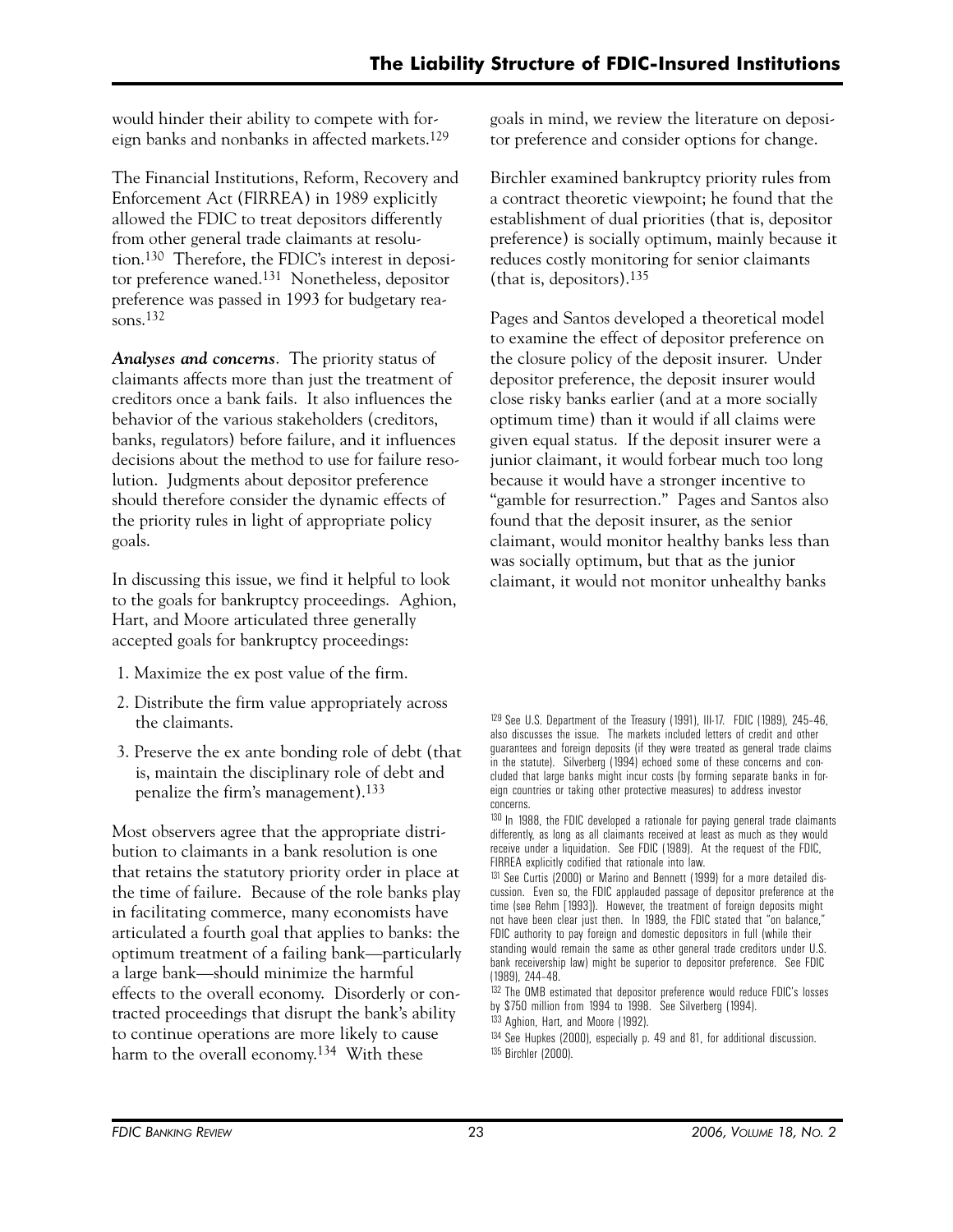frequently enough.136 However, Lutton and Becher argued that supervisory monitoring would increase under depositor preference because of heightened concerns about liquidity risk.<sup>137</sup>

One rationale for depositor preference has certainly been to reduce costs for the deposit insurer.138 Barring any dynamic effects, depositor preference should achieve that goal. However, as described above in the section on market discipline, historical experience raises doubts about the amount of savings that depositor preference might produce in the United States. Both general trade claimants and uninsured depositors have been successful in shifting losses to the FDIC before failure. In addition, we found scant evidence that depositor preference had diminished the market discipline imposed by uninsured domestic depositors.139 On the basis of anticipated changes in the behavior of unprotected creditors, a number of economists have concluded that savings from depositor preference in the United States are uncertain, and possibly negative.140 It appears that savings from on-book creditors materialize primarily in situations in which either the bank fails suddenly (as in some fraud failures) or some claimants cannot exit from the bank quickly (long-term unprotected debt or contingent claims).141 To date, concerns about the ability of large banks to compete in markets associated with unprotected general claims do not appear to have been realized. From 1995 through 2005, foreign deposits have more than doubled; moreover, they grew a little more quickly than domestic deposits. It appears that most banks (even most large banks) have a large enough retail deposit base to allow most unprotected creditors to flee the bank before failure.142

Several authors have found that domestic depositor preference would have troubling consequences if a multinational bank were to fail.143 Curtis found that as depositor preference is currently interpreted, it is inconsistent with international law because it effectively uses assets from all affected countries to satisfy domestic depositor claims ahead of foreign claims, thereby discriminating against all other nations. He then states the inevitable result:

Insisting on the subordinate status of foreign deposits, while attempting to implement a single-entity liquidation of a U.S. multinational bank, would not be effective, as it is impossible to imagine that foreign regulators would allow it. The effect of such an attempt would simply be to force foreign governments to segregate the assets of branches in their countries for the benefit of claimants against those branches.144

The practice of separating assets and claims by country at failure, commonly referred to as "ringfencing," is entirely legal. The FDIC would have no authority whatsoever to prevent it. And except in rare circumstances, the financial incentives to ring-fence under domestic depositor preference are very strong.

If a multinational banking organization were to fail and ring-fencing had been adopted, the FDIC might end up controlling the resolution process only for the assets and liabilities located in the United States.145 Planning and operations would

136 Pages and Santos (2003); Kaufman (1997), 59. The prompt corrective action (PCA) provisions of FDICIA may reduce (but not eliminate) the importance of incentives to close banks at the optimum time. The mandatory examination schedule in the United States, and the fact that the FDIC is not the primary federal supervisor for many banks, may reduce the importance of the findings about the deposit insurer's incentive to monitor banks. 137 Lutton and Becher (1994), Rehm (1993), and Kaufman (1997) also anticipated more liquidity risk for banks that were funded with unprotected credits. For a more detailed discussion, see the section above on liquidity risk. 138 Birchler (2000), especially p. 3; Garcia (2001), 67; and Silverberg (1994). This goal relates to the recoveries of one major creditor, rather than to the overall recoveries associated with the value of the firm as a whole (the first goal set forth by Aghion, Hart and Moore [1992]).

142 Marino and Bennett (1999).

143 See especially Curtis (2000) and Marino and Bennett (1999), but also Silverberg (1986, 1994); Bovenzi (2002); and Marino and Shibut (2002). 144 Curtis (2000), 257.

<sup>139</sup> McDill and Maechler (2003) found that domestic depositor preference resulted in a small increase in uninsured domestic deposits for most banks. The effect was much smaller than the reduction in uninsured deposits associated with FDICIA.

<sup>140</sup> Kaufman (1997); Thomson (1994); Silverberg (1994); Osterberg and Thomson (2003). One big difference between the savings associated with depositor preference in other countries and the savings associated with it in the United States may relate to insurance limits. In some countries, insured depositor preference has been coupled with a low insurance limit, a coupling that facilitates low-cost deposit insurance.

<sup>141</sup> See Shibut (2002), 14–16, for a discussion of the incentives and capacity of claimants to exit from a troubled bank. See Silverberg (1994), 12–13, and FDIC (1998), 662, for examples of large contingent claims.

<sup>&</sup>lt;sup>145</sup> It appears highly probable that the FDIC would lose control of foreign assets and liabilities unless a systemic-risk exception were invoked and, at a minimum, foreign depositors were paid more than they would receive under the least-cost test.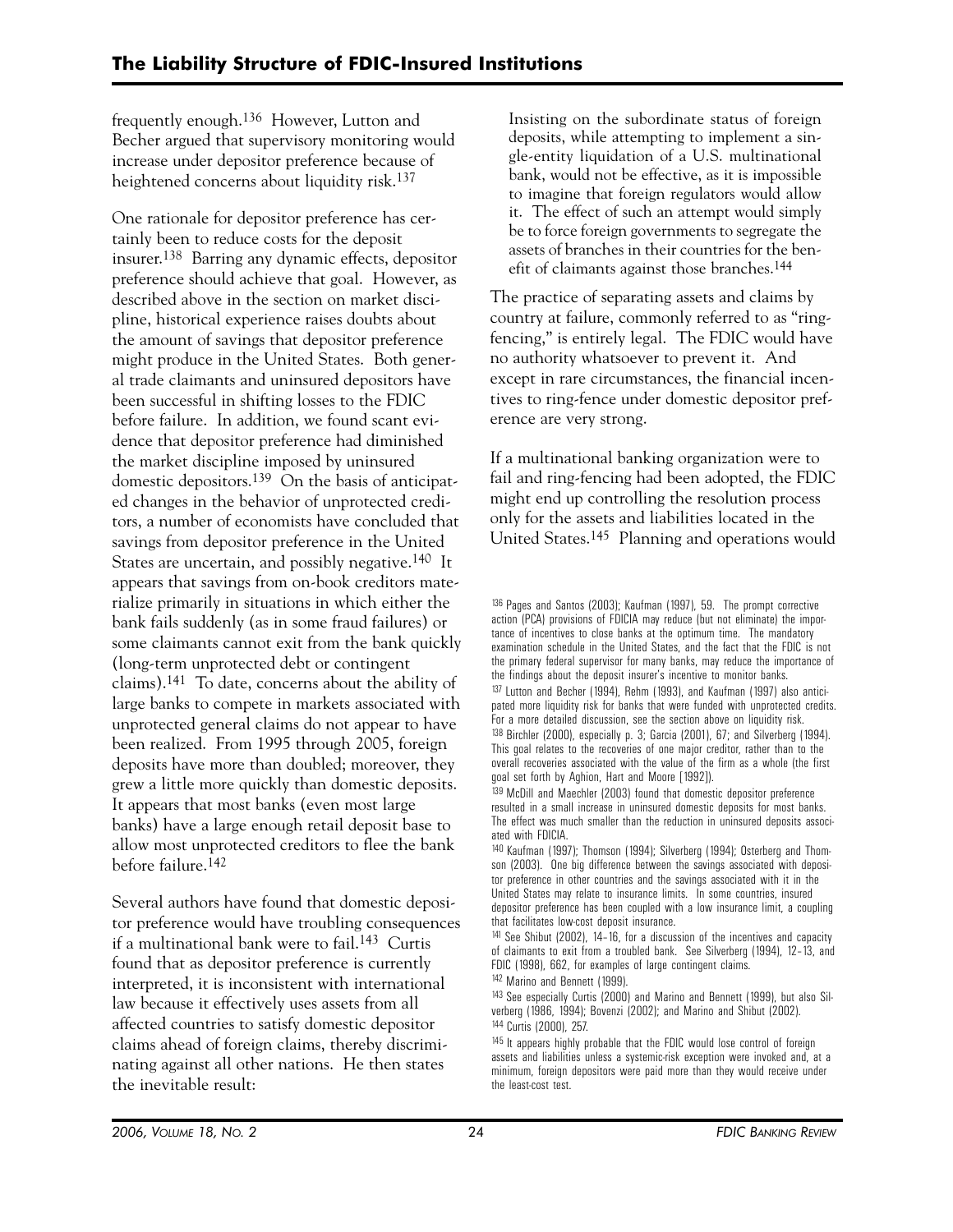be more uncertain, since the FDIC would not know which assets would ultimately fall under its control until after the failure.146 It is unlikely that the bank could be sold as a whole. There would probably be a scramble as governments sought to control the assets of the failed entity (with associated lawsuits and other overhead costs). Business lines that crossed international boundaries would be sold piecemeal, even if the aggregate values were higher. The liquidation process would be slower, so administrative costs would increase and more creditors would suffer liquidity losses.147 Because of these problems, the FDIC could lose more money under domestic depositor preference than it would have lost without depositor preference despite the benefits that depositor preference yields at domestic failures.

For large international banks, ring-fencing would probably also exacerbate the market disruption associated with closure. The higher aggregate losses, the initial lack of certainty about the distribution of assets across receivership(s), and the necessarily piecemeal asset sales strategy could slow down the resolution process considerably and thus reduce market confidence. The uncertainty about the resolution process would probably compound the market disruption because it would hinder the FDIC's ability to mitigate liquidity losses and payments-processing concerns through advance dividends to unprotected creditors.148

Bliss cites some benefits of ring-fencing: it places assets at the disposal of the court that is most likely to control them; it provides a way—an admittedly crude way—to settle conflicts in laws and legal objectives; and it reduces the need for cross-border data sharing.149 Baxter, Hansen, and Sommer also find that ring-fencing improves supervisory incentives and may reduce the chance of costly forbearance.150

Concerns about market disruption and the costs associated with ring-fencing might lead bank regulators to use the systemic-risk exception to the least-cost test if a bank with a large volume of foreign liabilities were to fail.151 Depending on the circumstances, use of the systemic-risk exception

could hinder efforts to meet the third goal of bankruptcy cited earlier (the ex ante bonding role of debt) through market discipline. If regulators were to provide substantial relief to creditors, there would probably be a long-term reduction in market discipline at all large U.S. banks (with associated long-term losses in market efficiency and increased risk to the FDIC).

The problems associated with ring-fencing would potentially disrupt the resolution of only a few banks since less than 1 percent of FDIC-insured banks hold foreign deposits. Moreover, most banks with foreign deposits have branches in only two countries; for these banks, both the costs and the disruptions of ring-fencing would probably be minimal. However, as of year-end 2003, the few global banks that do have branches in several countries hold more than 80 percent of foreign deposits and 30 percent of the assets of FDICinsured institutions.

*Options*. There are at least four possible ways of treating depositors and general trade claimants at insolvent banks:

- 1. Make no changes to the current priority order.
- 2. Give priority status to all deposits (with foreign deposits remaining uninsured and excluded from the assessment base).

<sup>&</sup>lt;sup>146</sup> The FDIC has recognized these problems repeatedly. See Marino and Bennett (1999); Bovenzi (2002); and Marino and Shibut (2002).

<sup>&</sup>lt;sup>147</sup> See Contact Group on the Legal and Institutional Underpinnings of the International Financial System (2002), a study that was launched by the G-10 deputies, for a discussion of the complexities of the bankruptcy proceedings of an international bank. See Marino and Shibut (2002) for a discussion of the FDIC's resolution options for megabanks. See Baxter, Hansen, and Sommer (2004) for an alternative view.

<sup>148</sup> Both Kaufman and Seelig (2002) and Marino and Shibut (2002) emphasize the benefits of advance dividends as a means to reduce market disruption at failure. Garcia (2001) cites quick payments to insured depositors as a good practice for deposit insurers. However, with the FDIC's costs associated with ring-fencing unclear until well after failure, the FDIC would be taking a substantial financial risk if it were to pay a large advance dividend at failure. 149 See Bliss (2003), especially 51–52.

<sup>150</sup> Baxter, Hansen, and Sommer (2004). They cite additional reasons to prefer territoriality as well.

<sup>&</sup>lt;sup>151</sup> If regulators decided that a systemic-risk determination was necessary regardless of the disruptions associated with ring-fencing, these concerns could lead them to provide more relief to creditors than they otherwise would.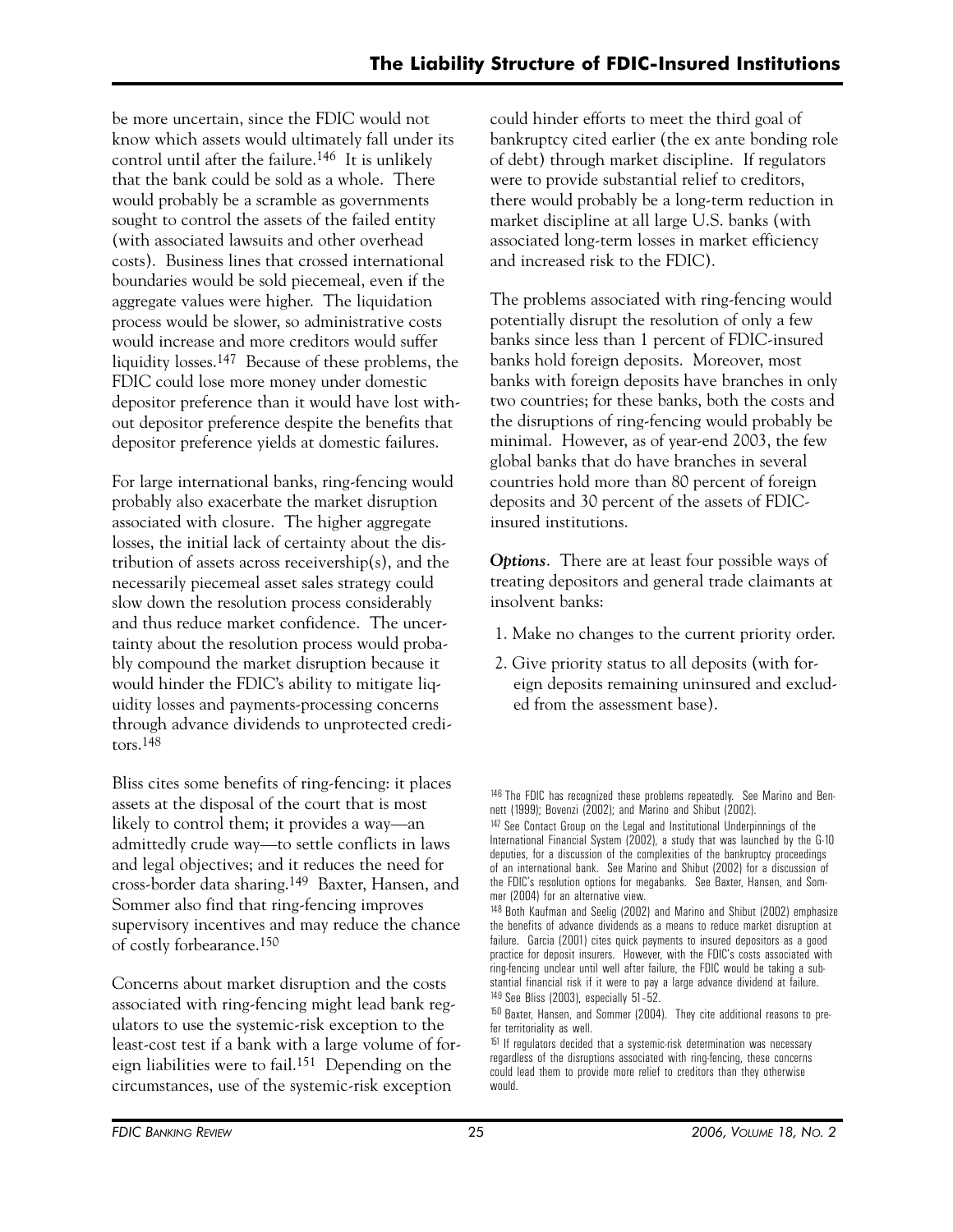- 3. Give priority status only to insured deposits.
- 4. Drop depositor preference altogether.152

Each option has different strengths and weaknesses. In terms of enhancing market discipline and reducing insurance fund losses, the differences are clear for banks without foreign deposits: option 3 is unquestionably the best, followed by options 1 and 2, and lastly option 4. Recent changes in bank liability structure have probably expanded the differences among the options, but the degree of change is difficult to gauge. The differences are probably greatest for liquidity failures, unexpected failures, and failures where there is a large volume of contingent liabilities or long-term unprotected borrowing. For banks with foreign deposits, one cannot readily determine which option would most enhance market discipline or reduce insurance fund losses (although the question would be an excellent one for further study).

For a few large international banks, the current preference order will limit the options of regulators in the event of failure. Regulators may be left with essentially two choices. First, they could run a series of territorial receiverships (separate proceedings in multiple countries), where market disruption could be significant, even systemic, because continuing the normal ongoing operations of the bank would be difficult or impossible. Creditor recoveries might suffer because of competition across countries and the lost franchise value, but market discipline would certainly be imposed. Second, regulators could try to avoid territorial receiverships by paying some general claimants (for example, foreign depositors) more than they would otherwise receive under the current depositor preference treatment.153 If the regulators succeeded, then the extent of market disruption would fall and the franchise value of the bank would be retained, but market discipline would be weakened and insurance fund losses might be larger. For banks with a substantial foreign deposit base, this option does a poor job of meeting the three goals stated above and has therefore been criticized by several researchers. Since the passage of FIRREA in 1989, no one has proposed this option.

If priority status were provided to all deposits (option 2), the financial gains from ring-fencing would be significantly reduced and U.S. banking regulators would be in a better position to contain systemic risk while still imposing losses on unprotected creditors. On the basis of a legal analysis and concerns about ring-fencing, Curtis recommended that the FDIC choose this option by changing its interpretation of the statute.154

In terms of the likelihood of ring-fencing, option 3 (insured depositor preference) probably falls between options 1 and 2. If a large international bank had relatively few insured deposits and a relatively low loss rate, the financial benefits of ringfencing would be small; in other circumstances, the benefits (and thus the likelihood) of ringfencing would increase. Under option 4 (the elimination of depositor preference), the incentives for ring-fencing would probably be similar to those under option 2 (all-depositor preference).

Option 3 (insured depositor preference) would probably raise concerns about fairness within the United States.155 To the extent that investors assume that large banks are too big to fail and therefore that large banks have de facto complete insurance coverage, small banks have a disadvantage in competing for uninsured deposits. When the FDIC was created in 1933, insured depositor preference was enacted at the same time, but in 1935 it was revoked precisely because of concerns that it was unfair to small banks. Option 2 (alldepositor preference without deposit insurance for

 $153$  However, some countries might still ring-fence, regardless of any clear financial incentive to do so. For example, Japanese law requires ring-fencing. The only option that would avoid all ring-fencing with complete certainty is open-bank assistance.

154 Curtis (2000), especially 262.

155 See Garsson (1993); Lutton (1994): and Marino and Bennett (1999).

<sup>&</sup>lt;sup>152</sup> This list is not exhaustive. For example, Silverberg (1986) discussed ringfencing and concluded that foreign deposits should be treated the same as domestic deposits in all respects (including deposit insurance and assessments). However, we excluded that option from our discussion because Congress deliberated on the insurance status of foreign deposits during the hearings that led up to FDICIA and rejected equal insurance treatment for them out of concern that that would harm the competitiveness of large U.S. banks abroad (see Curtis [2000]). Another option might be to give contingent claims a lower priority than other general trade claims, and place deposits and general trade claims in the same priority.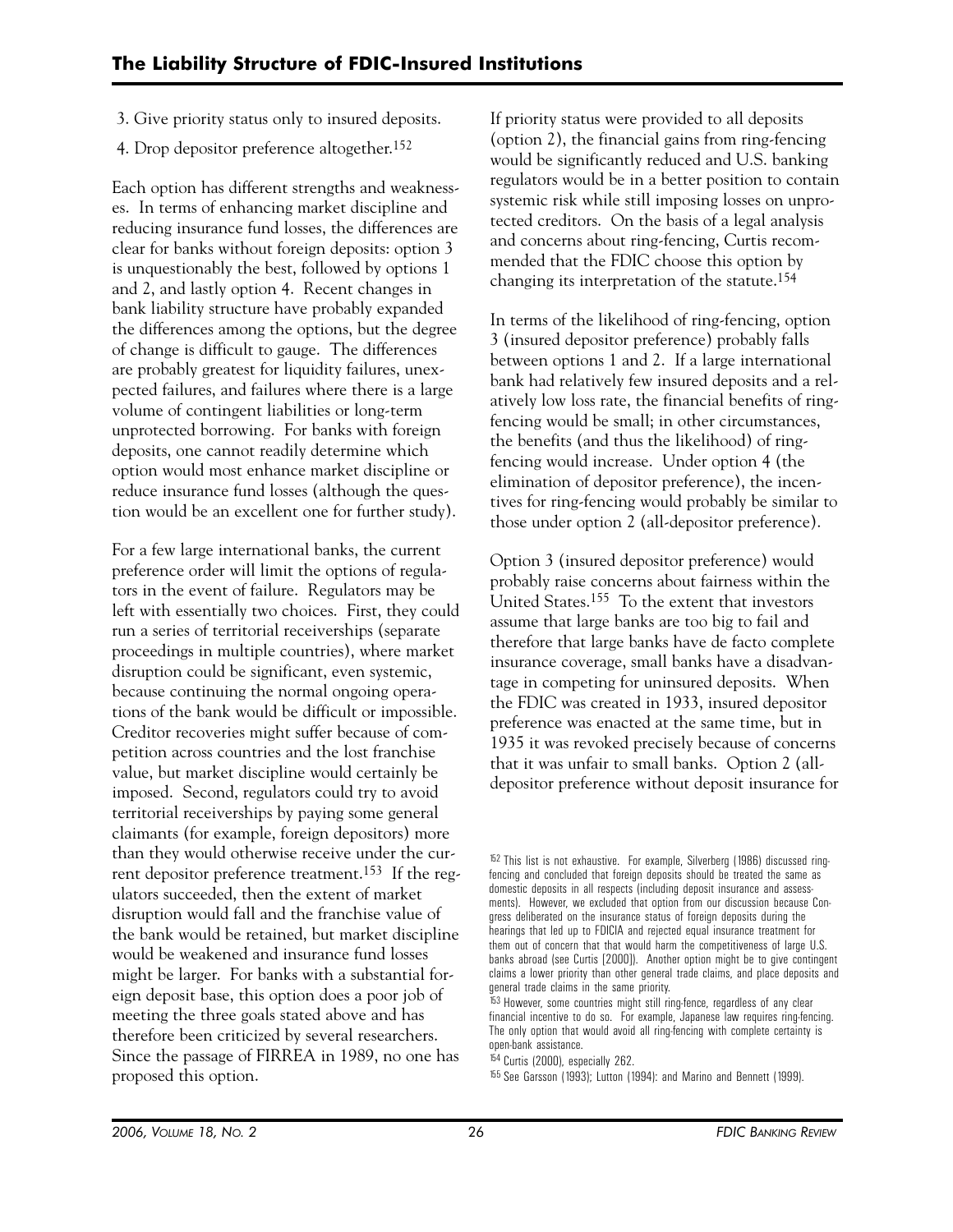foreign deposits) might also raise concerns about competitiveness across banks in the United States.

In conclusion, analyses of the optimum insolvency priority order for U.S. banks are scarce, and no consensus on the best approach has been reached. However, there is a consensus that the current insolvency priority order could cause very serious problems if a large international bank were to fail in the future. We recommend a thorough study of the issues rather than specific changes. Perhaps the best approach would be to commission a U.S. interagency group to study the options in more depth and make recommendations, or to have an international group tackle the research question and the difficult task of harmonizing the treatment of creditors at insolvent international banks.156 After the options are studied more carefully, any recommended changes should be pursued promptly, while the banking industry is healthy and time is available for a reasoned debate.

# *Operational Issues*

Depositor preference is not the only failure-resolution area affected by changes in bank liability structure. The movement away from deposit funding aggravates two operational challenges the FDIC sometimes faces when resolving failed institutions: one concerns situations when the FDIC has little or no advance warning of failure, and the other concerns FHLB advances.

When most banks fail, the FDIC has advance warning that failure is imminent. There is enough time to prepare, and the FDIC normally has some flexibility in selecting the failure date. Thus, most failures occur on a Friday, and most insured depositors have access to their funds on the following Monday. Often the FDIC has time before failure to perform some of the insurance administration and quietly arrange for the sale of at least some (and sometimes almost all) of the failed bank's assets.

The situation changes if a troubled bank relies heavily on unprotected credits (either uninsured deposits or general trade claims) for funding and then fails. In this case, the timing of the failure may well be determined by the creditors, as they attempt to exit from the bank and the bank's liquidity dries up. The FDIC may have little or no time to prepare for failure. The possibility of such liquidity failures poses significant operational challenges for the FDIC, particularly if the bank is large.

The changes in bank liability structure may have increased the likelihood of liquidity failures in the future. If so, liquidity failures will still occur less often than the typical capital-driven failure,157 but the combination of more unprotected funding plus a more concentrated industry will be a continuing challenge for the FDIC.

A second issue arises from FHLB advances. From 1992 to 2002, outstanding FHLB advances at commercial banks increased fivefold. The advance contracts almost always impose prepayment penalties. The FDIC has routinely paid these penalties to facilitate a quick sale of the institution's assets, but this policy has sometimes been expensive. When the Bank of the Alamo failed in 2002, the prepayment penalties amounted to 14 percent of the outstanding balance of advances. This is an area where the FDIC may want either to seek relief from prepayment penalties (perhaps by avoiding prepayment through guaranteeing the advances in exchange for the collateral, perhaps by seeking legislative remedies) or to reconsider its standard policy of prepaying advances in order to facilitate asset sales.

<sup>156</sup> In recent years, several efforts have been made to harmonize bank insolvency laws. Because of different philosophies, such negotiations are difficult. Even so, there have been some successes. In 2001 the European parliament passed the Winding-up and Reorganization Directive (which provides for a more coherent treatment of banks headquartered in the European Union), and several countries in Europe have adopted its provisions. In addition, many countries have adopted "carve-out" provisions for derivatives that follow harmonized netting agreements recommended by the International Swap and Derivatives Association (ISDA). See Contact Group on the Legal and Institutional Underpinnings of the International Financial System (2002) for an excellent discussion of the issues involved and the harmonization efforts to date. <sup>157</sup> Many researchers have found that most liquidity failures are, at bottom, capital failures as well. Unprotected creditors do not usually exit en masse from banks that are unquestionably in sound condition. Even if they do, such banks can normally arrange for alternative financing.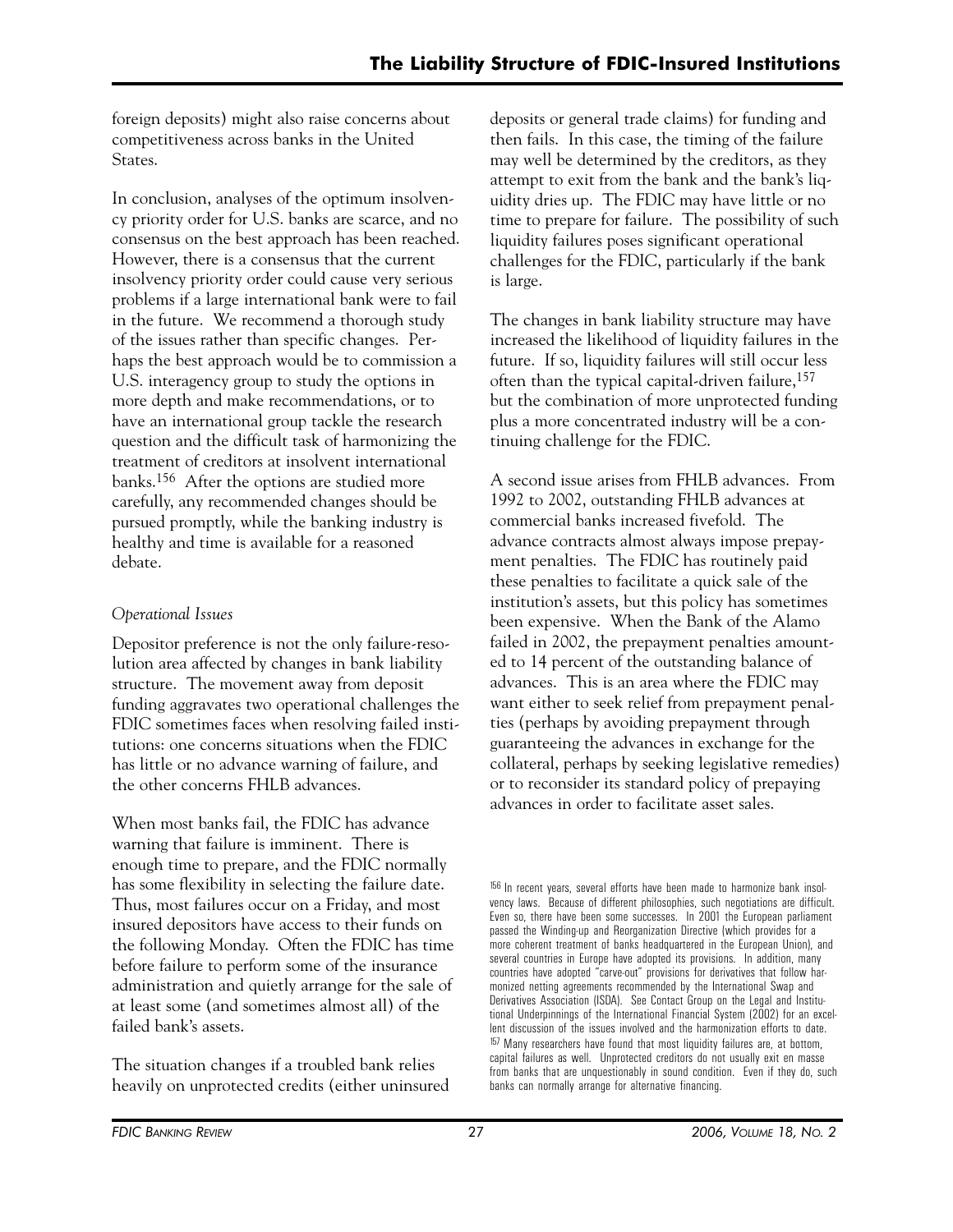# *Summary*

Bank deposit growth has not kept pace with the growth in bank assets. As a result of the deposit shortfall, bank management has looked to alternative funding sources. We describe the events that led to the gap between asset growth and deposit growth, describe some of the ways bankers are addressing the shortfall, and conclude that banks will continue to need alternative funding sources since future deposit growth is not likely to meet banks' future funding needs.

Consequently, banks must continue to adapt the way they manage their liability structure. Because banks are relying more heavily for funding on wholesale funding sources and rate-sensitive deposits, liquidity risk exposure has increased and liquidity management has become more important—and more complex—for banks.

Changes to a bank's liability structure raise several issues for banking regulators. The one that has received the most attention recently is market discipline—particularly for large, complex banking organizations. The research to date shows that unprotected investors monitor bank performance and respond to changes in risk exposure. Supervisors play an important role in ensuring that markets have accurate data on banks, since troubled banks otherwise tend to overstate capital. The evidence is weaker when it comes to the ability of markets to encourage banks to reduce their risk exposure when troubles arise. We expect that in the future, the disclosure of information to markets will receive more emphasis and the use of market data to inform and enhance the supervisory process will increase; market data may be incorporated into future deposit insurance pricing mechanisms as well.

Regulators have responded to the additional complexity of bank liability management by making several updates to their examiner guidance on liquidity risk. Regulators might want to weigh whether further action is necessary in order to better monitor the increasing use of wholesale funding. It may also be worthwhile for regulators to seek better ways of measuring liquidity risk.

An additional issue for banking regulators is whether the FDIC's insurance-pricing mechanism should be changed so that it better captures the relationship between bank funding strategies and the FDIC's risk exposure. We summarize the rationale for change and find that the relationship among funding strategies, bank size, and fund exposure is too complicated for there to be any easy solutions.

Finally, we discuss issues that center on failure resolution: domestic depositor preference and operational matters. Changes in liability structure have highlighted the importance of priority status when banks become insolvent. Economists have questioned the cost savings attributed to domestic depositor preference as well as the effects if a multinational bank were to fail. We describe the effects of four options and recommend further research—with prompt pursuit of the appropriate changes—while the banking industry is healthy and time is available for a reasoned debate. Changes in liability structure may also have two other effects on failure resolution: they may decrease the amount of preparation the FDIC can do before failure, and they may affect the way the FDIC handles FHLB advances at failed banks.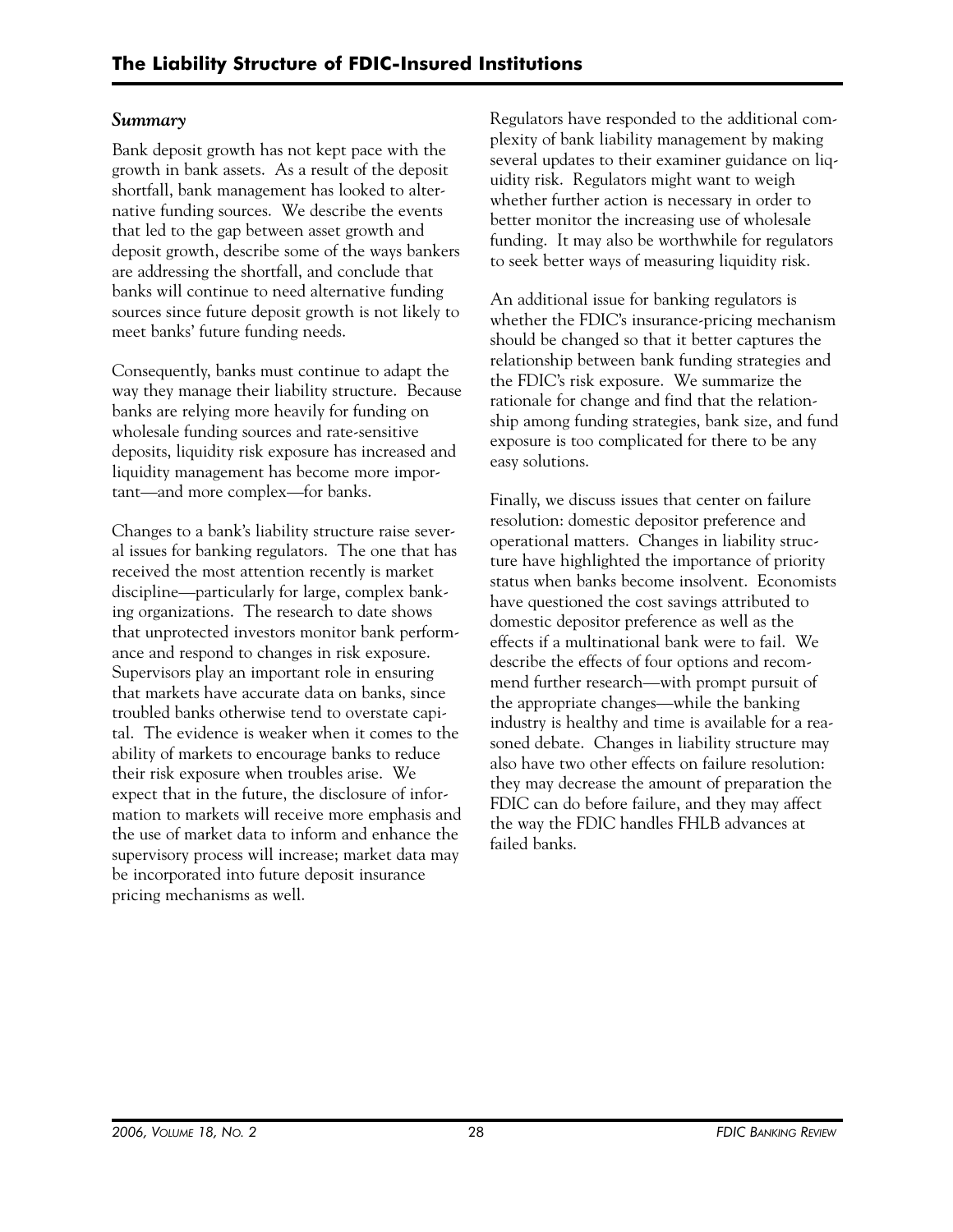# **REFERENCES**

- Aghion, Philippe, Oliver Hart, and John Moore. 1992. The Economics of Bankruptcy Reform. *Journal of Law, Economics and Organization* 8:523–46.
- American Bankers Association (ABA). 2001. Case History: Reserve Management. *ABA Banking Journal* (November).

———. 2003. ABA Endorses CDARS—An Innovative New Funding Tool for Community Bankers and Regional Banks. News Release. February 10.

- Anderson, Richard G., and Robert H. Rasche. 2000. Retail Sweep Programs and Bank Reserves 1994–1999. Federal Reserve Bank of St. Louis Working Papers, no. 2000 023A.
- Ashley, Lisa K., Elijah Brewer III, and Nancy E. Vincent. 1998. Access to FHLB Advances and the Performance of Thrift Institutions. Federal Reserve Bank of Chicago *Economic Perspectives* (Q2): 33–52.
- Baer, Gregory A. 2000. Testimony before the Subcommittee on Financial Institutions and Consumer Credit, Committee on Banking and Financial Services, U.S. House of Representatives. *Hearings on Merging the Deposit Insurance Funds*. 106th Cong., 2nd sess., February 16.
- Bair, Sheila C. 2001. Testimony before the Subcommittee on Financial Institutions and Consumer Credit, Committee on Financial Services, U.S. House of Representatives. *Hearings on Federal Deposit Insurance Reform*. 107th Cong., 1st sess., July 26.
- Bank for International Settlements (BIS). 2000. Sound Practices for Managing Liquidity in Banking Organizations. BIS.

———. 2001a. Overview of the New Basel Capital Accord. BIS Consultative Document.

- ———. 2001b. Working Paper on Pillar 3—Market Discipline. September.
- *Banking Policy Report*. 1997. Fed May Pay Interest on Reserve Balances to Avoid Greater Losses. August 18.
- Baumann, Ursel, and Erlend Nier. 2003. Market Discipline and Financial Stability: Some Empirical Evidence. Bank of England *Financial Stability Review* 14 (June): 134–41.
- Baxter, Thomas C., Jr., Joyce M. Hansen, and Joseph H. Sommer. 2004. Two Cheers for Territoriality: An Essay on International Bank Insolvency Law. *American Bankruptcy Law Journal* 78, no 1:57–91.
- Bennett, Paul, and Stavros Peristiani. 2002. Are U.S. Reserve Requirements Still Binding? Federal Reserve Bank of New York *Economic Policy Review* 8, no. 1:53–68.
- Bennett, Rosalind L., Mark D. Vaughan, and Timothy J. Yeager. 2005. Should the FDIC Worry about the FHLB? The Impact of Federal Home Loan Bank Advances on the Bank Insurance Fund. FDIC Center for Financial Research Working Paper 2005-10. http://www.fdic.gov/bank/analytical/cfr/cfr\_wp2005/CFRWP\_2005\_10\_Bennett\_ Vaughan Yeager.pdf.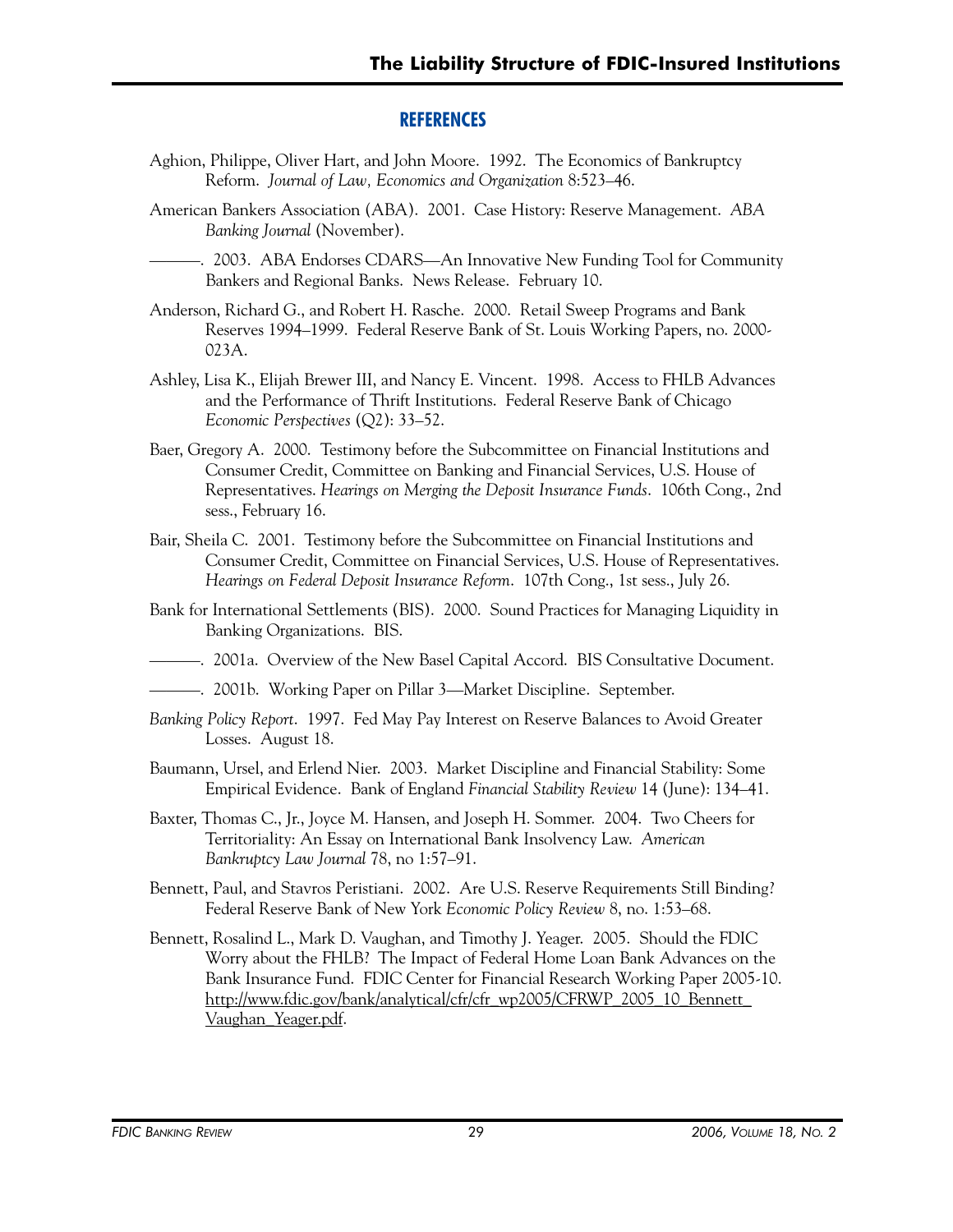- Benston, George J. 1993. Market Discipline: The Role of Uninsured Depositors and Other Market Participants. Federal Reserve Bank of Boston Conference Series, no. 37:65–95.
- Berger, Allen N., Sally M. Davies, and Mark Flannery. 2000. Comparing Market and Supervisory Assessments of Bank Performance: Who Knows What When? *Journal of Money, Credit, and Banking* 32, no. 3:641–70.
- Billett, Matthew T., Jon A. Garfinkel, and Edward S. O'Neal. 1998. The Cost of Market versus Regulatory Discipline in Banking. *Journal of Financial Economics* 48:333–58.
- Birchler, Urs. 2000. Bankruptcy Priority for Bank Deposits: A Contract Theoretic Approach. Swiss National Bank working paper.
- Bliss, Robert R. 2001. Market Discipline and Subordinated Debt: A Review of Some Salient Issues. Federal Reserve Bank of Chicago *Economic Perspectives* (Q1): 24–45.
	- ———. 2003. Bankruptcy Law and Large Complex Financial Organizations: A Primer. Federal Reserve Bank of Chicago *Economic Perspectives* (Q1): 48–58.
- Bliss, Robert R., and Mark J. Flannery. 2000. Market Discipline in the Governance of U.S. Bank Holding Companies: Monitoring vs. Influencing. Federal Reserve Bank of Chicago Working Paper 2000–03.
- Blum, Jurg M. 2002. Subordinated Debt, Market Discipline, and Banks' Risk Taking. *Journal of Banking and Finance* 26:1427–41.
- Boot, Arnoud W. A., and Anjan V. Thakor. 1993. Self-interested Bank Regulation. *American Economic Review* 82, no. 2:206–12.
- Bovenzi, John F. 2002. An FDIC Approach to Resolving a Large Bank. 38th Annual *Conference on Bank Structure and Competition Proceedings*, p. 56–61. Federal Reserve Bank of Chicago.
- Bradley, Christine M. 2000. A Historical Perspective on Deposit Insurance Coverage. *FDIC Banking Review* 13, no. 2:1–25.
- Bruce, Laura. 2003. CDARS: An Easy Way to Beat \$100,000 FDIC Limit. *Bankrate.com*. August 20.
- Bureau of National Affairs. 1994. Reality of Depositor Preference Appalling to Bank Regulators, NY Fed Official Says. *BNA's Banking Report*. January 31.
- Burton, Steven, and Gary A. Seale. 2005. A Survey of Current and Potential Uses of Market Data by the FDIC. *FDIC Banking Review* 17, no. 1:1–17.
- Calomiris, Charles W. 1997. *The Postmodern Bank Safety Net: Lessons from Developed and Developing Countries*. American Enterprise Institute.
- Campbell, Carl. 2001. In Tough Times, Nontraditional Deposits Help Banks Fund Growth. Federal Reserve Bank of Cleveland *Fourth District Conditions* (September).
- Cannella, Albert A., Jr., Donald R. Fraser, and D. Scott Lee. 1995. Firm Failure and Managerial Labor Markets: Evidence from Texas Banking. *Journal of Financial Economics* 38:185–210.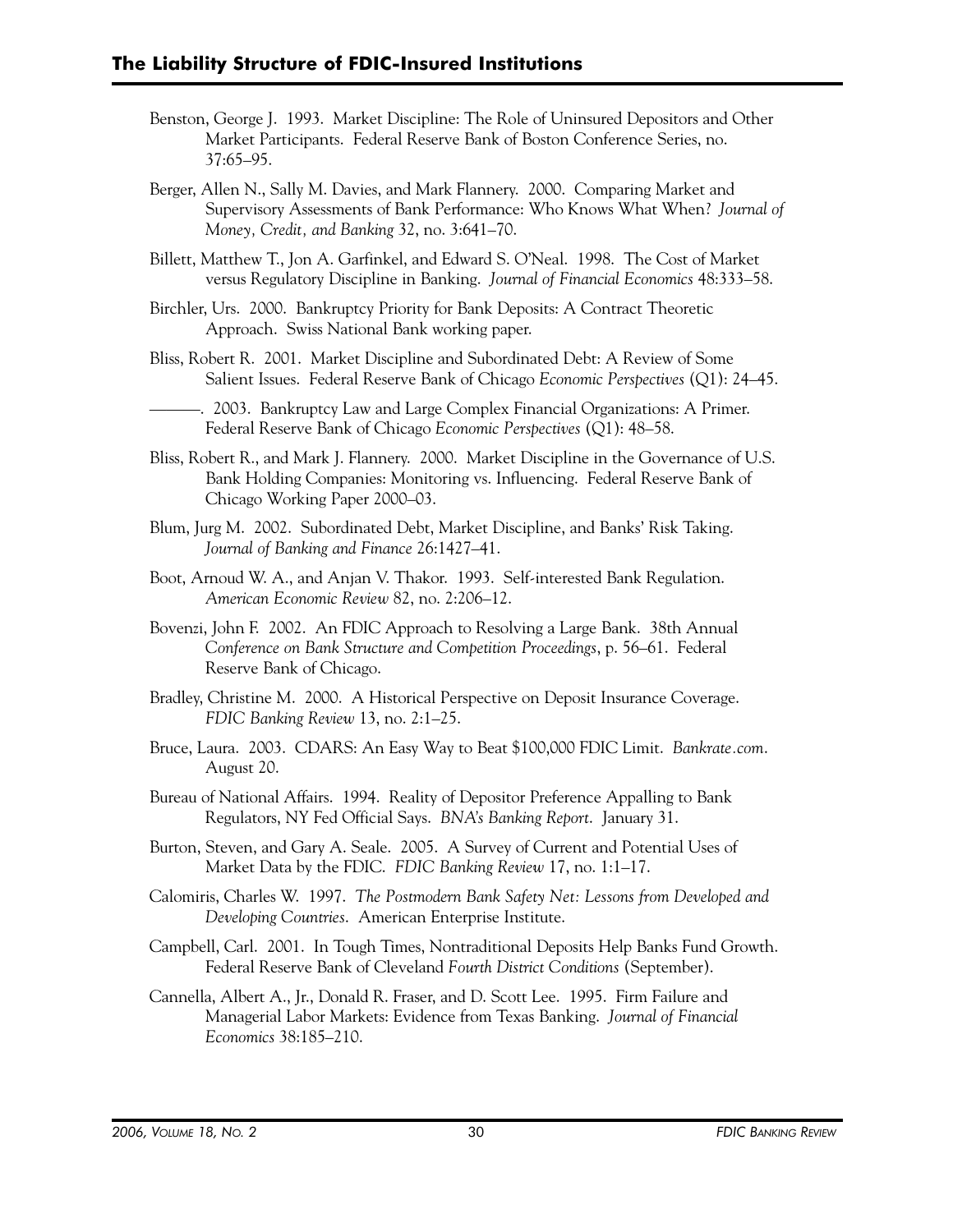- Carnell, Richard S. 2001. Testimony before the Subcommittee on Financial Institutions and Consumer Credit, Committee on Financial Services, U.S. House of Representatives. *Hearings on Federal Deposit Insurance Reform*. 107th Cong., 1st sess., October 17.
- CBS. 2003. Sanctuary for Hefty Sums. *CBS Marketwatch*. September 29.
- Chrystal, K. Alec. 1984. International Banking Facilities. Federal Reserve Bank of St. Louis *Review* 66: 5–11.
- Congressional Budget Office. 1993. *The Federal Home Loan Banks in the Housing Finance System*. CBO.
- Contact Group on the Legal and Institutional Underpinnings of the International Financial System. 2002. Insolvency Arrangements and Contract Enforceability.
- Cope, Debra. 1991. Brokered Deposits Are in Center of Battle to Limit FDIC Coverage. *American Banker* (March 25): 1.
- Covitz, Daniel M., Diana Hancock, and Myron L. Kwast. 2002. Market Discipline in Banking Reconsidered: The Roles of Deposit Insurance Reform, Funding Manager Decisions, and Bond Market Liquidity. Federal Reserve Board Finance and Economic Decisions Working Paper 2002-46.
- Curry, Timothy J., Peter J. Elmer, and Gary S. Fissel. 2003. Using Market Information to Help Identify Distressed Institutions: A Regulatory Perspective. *FDIC Banking Review* 15, no. 3:1–16.
- Curry, Timothy J., John P. O'Keefe, Jane Coburn, and Lynne Montgomery. 1999. Financially Distressed Banks: How Effective Are Enforcement Actions in the Supervisory Process? *FDIC Banking Review* 12, no. 2:1–18.
- Curtis, Christopher T. 2000. The Status of Foreign Deposits under the Federal Depositor-Preference Law. University of Pennsylvania *Journal of International Economic Law*  21, no. 2:237–71.
- Dahl, Drew, John P. O'Keefe, and Gerald A. Hanweck. 1997. The Influence of Examiners and Auditors on Loan-Loss Recognition. *FDIC Banking Review* 10, no. 1:10–25.
- Danielsson, Jon, and Hyun Song Shin. 2002. Endogenous Risk. Working paper, presented at the Research Workshop Crisis Resolution Conference sponsored by the Bank of England. September 23.
- Davenport, Todd. 2003. B of A Puts Faith, Future in Liquidity. *American Banker* (April 4):  $1-2.$
- Demsetz, Rebecca S., Marc R. Saidenberg, and Philip E. Strahan. 1997. Agency Problems and Risk Taking at Banks. Federal Reserve Bank Staff Report, no. 29.
- DeYoung, Robert, Mark J. Flannery, William W. Lang, and Sorin M. Sorescu. 2001. The Information Content of Bank Examination Ratings and Subordinated Debt Prices. *Journal of Money, Credit, and Banking* 33, no. 4:900–925.
- Dow Jones Capital Market Report. 2000. DJ Study: FHLB Advances Raise Risks to FDIC Fund. November 20.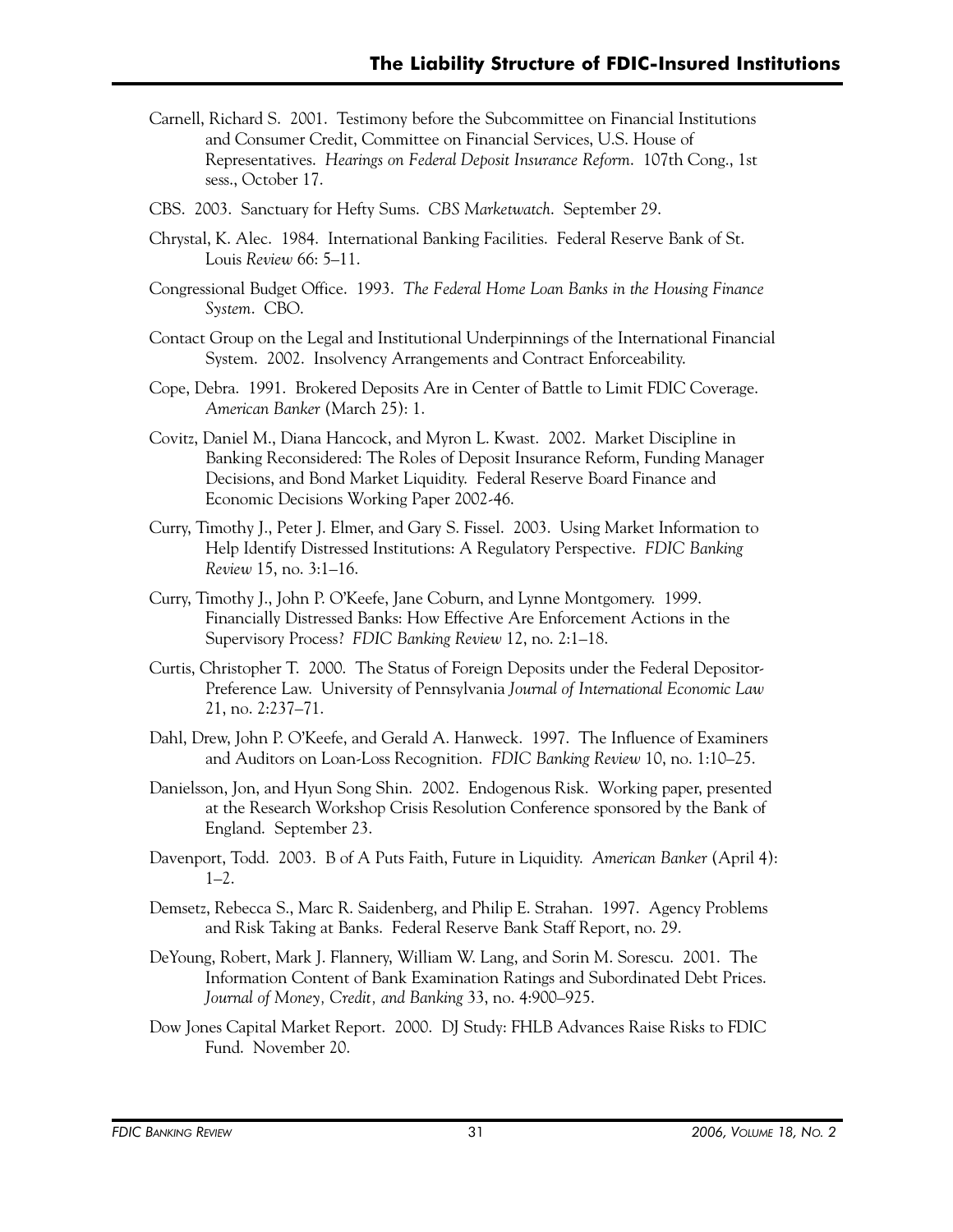- Ely, Bert. 1993. Surprise! Congress Has Just Enacted What Amounts to a Core Banking System. *American Banker* (September 21): 24–25.
- Emmons, William R., R. Alton Gilbert, and Mark D. Vaughan. 2001. A Third Pillar of Bank Supervision. Federal Reserve Bank of St. Louis *Regional Economist* (October): 1–8.
- Evanoff, Douglas E., and Larry D. Wall. 2000. Subordinated Debt as Bank Capital: A Proposal for Regulatory Reform. Federal Reserve Bank of Chicago *Economic Perspectives* (Q2): 40–53.
- Federal Deposit Insurance Corporation (FDIC). 1983. *Deposit Insurance in a Changing Environment*. FDIC.
- ———. 1985. 1985 Annual Report. FDIC.
- ———. 1989. *Mandate for Change: Restructuring the Banking Industry*. FDIC.
- ———. 1994. Advance Notice of Proposed Rulemaking: 12 CFR Part 327: Assessments. October 5. 59 FR 50710.
- ———. 1997. *The History of the Eighties, Lessons for the Future. Vol. 1, An Examination of the Banking Crises of the 1980s and Early 1990s*. FDIC.
- ———. 1998. *Managing the Crisis: The FDIC and RTC Experience 1980–1994*. FDIC.
- ———. 2000. Options Paper. FDIC.
- ———. 2002. DOS Manual of Exam Policies. FDIC.
- Federal Home Loan Bank Board. 1980. *Semi-Annual Aggregates December 31, 1980*.
- ———. 1983. *Semi-Annual Aggregates December 31, 1983*.
- ———. 1984a. *Semi-Annual Aggregates December 31, 1984*.
- ———. 1984b. *Quarterly Aggregates June 30, 1984*.
- ———. 1989. *Quarterly Aggregates June 30, 1989*.
- Federal Reserve Board of Governors (FRB). 1999a. International Activities of U.S. Banks and in U.S. Banking Markets. *Federal Reserve Bulletin* (September): 599–615.
- ———. 1999b. Using Subordinated Debt as an Instrument of Market Discipline, Federal Reserve Board Staff Study no. 172.
- ———. 2001. Supervisory Guidance on Complex Wholesale Borrowings. April 5.
- ———. 2006. *The Flow of Funds Accounts of the United States, 1975–1984*.
- Feldman, Ron J., and Arthur J. Rolnick. 1997. Fixing FDICIA: A Plan to Address the Too-Big-to-Fail Problem. Federal Reserve Bank of Minneapolis *Region*, Annual Report Edition.
- Flannery, Mark J. 1998. Using Market Information in Prudential Bank Supervision: A Review of the U.S. Empirical Evidence. *Journal of Money, Credit, and Banking* 30, no. 3:273–305.
- ———. 2001. The Faces of "Market Discipline." *Journal of Financial Services Research* 20, nos. 2/3:107–19.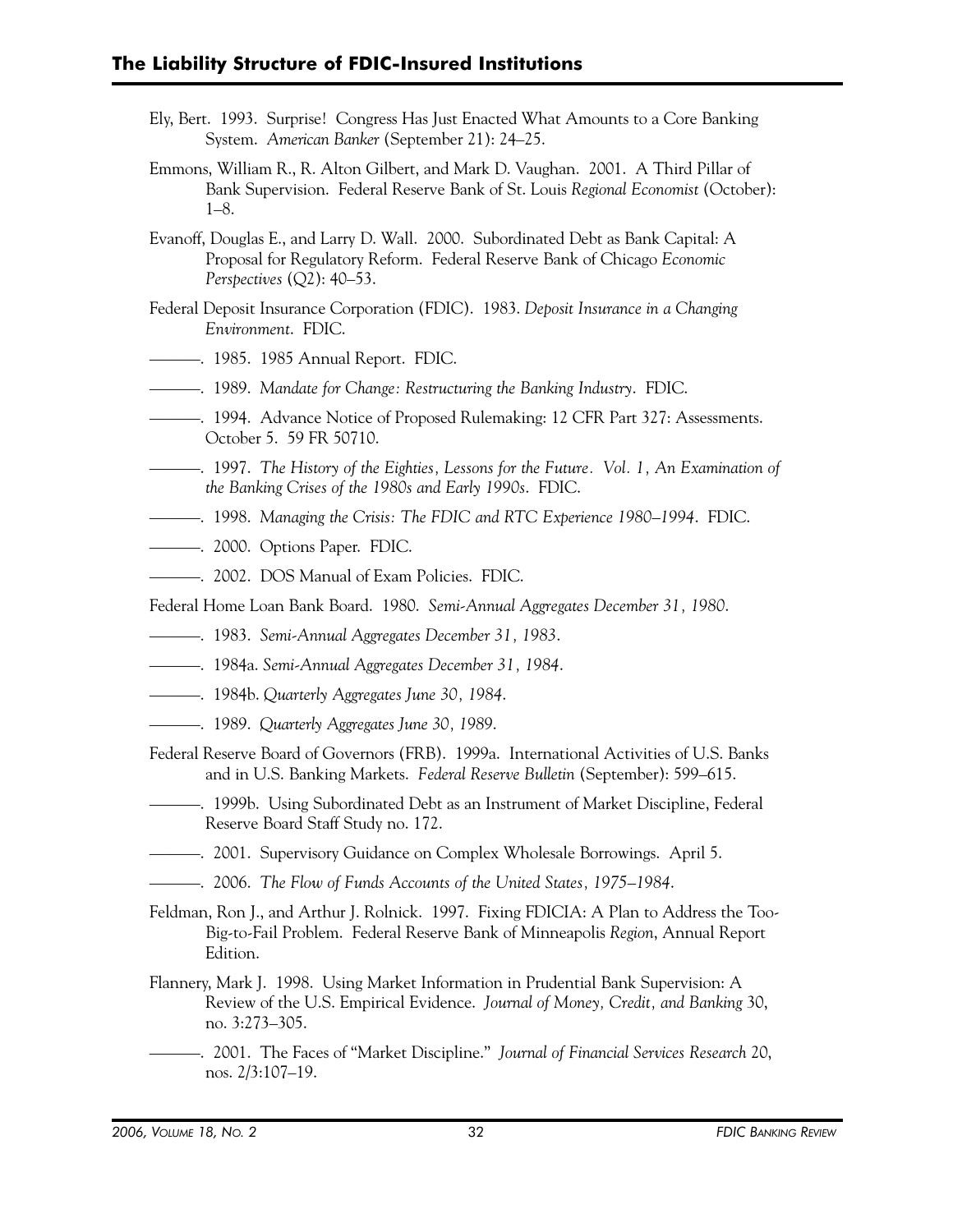- Flannery, Mark J., and Sorin M. Sorescu. 1996. Evidence of Bank Market Discipline in Subordinated Debenture Yields: 1983–1991. *Journal of Finance* 51, no. 4:1347–77.
- Garcia, Gillian. 2001. Deposit Insurance: Actual and Good Practices. International Monetary Fund working paper.
- Garsson, Robert M. 1993. Plan to Favor FDIC over Depositors Seen Imperiling Small Banks. *American Banker* (May 28): 2.
- Garver, Rob. 2000. Liquidity Rivaling Credit Quality as Crisis du Jour. *American Banker*  (October 30): 9.
- Gilbert, R. Alton, Andrew P. Meyer, and Mark D. Vaughan. 2003. Can Feedback from the Jumbo-CD Market Improve Bank Surveillance? Working paper, presented at the FDIC/JFSR Conference on Finance and Banking: New Perspectives. September 19–20.
- Goldberg, Lawrence G., and Sylvia C. Hudges. 2002. Depositor Discipline and Changing Strategies for Regulating Thrift Institutions. J*ournal of Financial Economics*  63:263–74.
- Grant Thornton. 2006. Thirteenth Annual Survey of Bank Executives (February 27). 7.
- Gunther, Jeffery W., Mark E. Levonian, and Robert R. Moore. 2001. Can the Stock Market Tell Bank Supervisors Anything They Don't Already Know? Federal Reserve Bank of Dallas *Economic and Financial Review* (Q2): 2–9.
- Gunther, Jeffery W., and Robert R. Moore. 2000. Financial Statements and Reality: Do Troubled Banks Tell All? Federal Reserve Bank of Dallas *Economic and Financial Review* (Q3): 30–35.
- Hadjiemmanuil, Christos. 2004. Bank Resolution Policy and the Organization of Bank Insolvency Proceedings: Critical Dilemmas. In *Who Pays for Bank Insolvency*, edited by David G. Mayes and Aarno Liuksila, p. 272–330. Palgrave McMillan.
- Hall, John R., Thomas B. King, Andrew P. Meyer, and Mark D. Vaughan. 2003. Did FDICIA Improve Monitoring? Working paper, presented at the FDIC/JFSR Conference on Finance and Banking: New Perspectives. September 19–20.
- Hamalainen, Paul, Maximilian Hall, and Barry Howcroft. 2005. A Framework for Market Discipline in Bank Regulatory Design. *Journal of Business Finance and Accounting*  32, nos. 1/2:183–207.
- Hill, George W. 1974. Why 67 Insured Banks Failed—1960 to 1974. FDIC.
- Hirschhorn, Eric, and David Zervos. 1990. Policies to Change the Priority of Claimants: The Case of Depositor Preference Laws. *Journal of Financial Services Research*  4:111–25.
- Hupkes, Eva. 2000. *The Legal Aspects of Bank Insolvency: A Comparative Analysis of Western Europe, the United States and Canada*. Kluwer Law International.
- Jackson, Ben. 2001. Deposit Growth "Crisis" for Community Banks. *American Banker*  (February 26): 1, 6.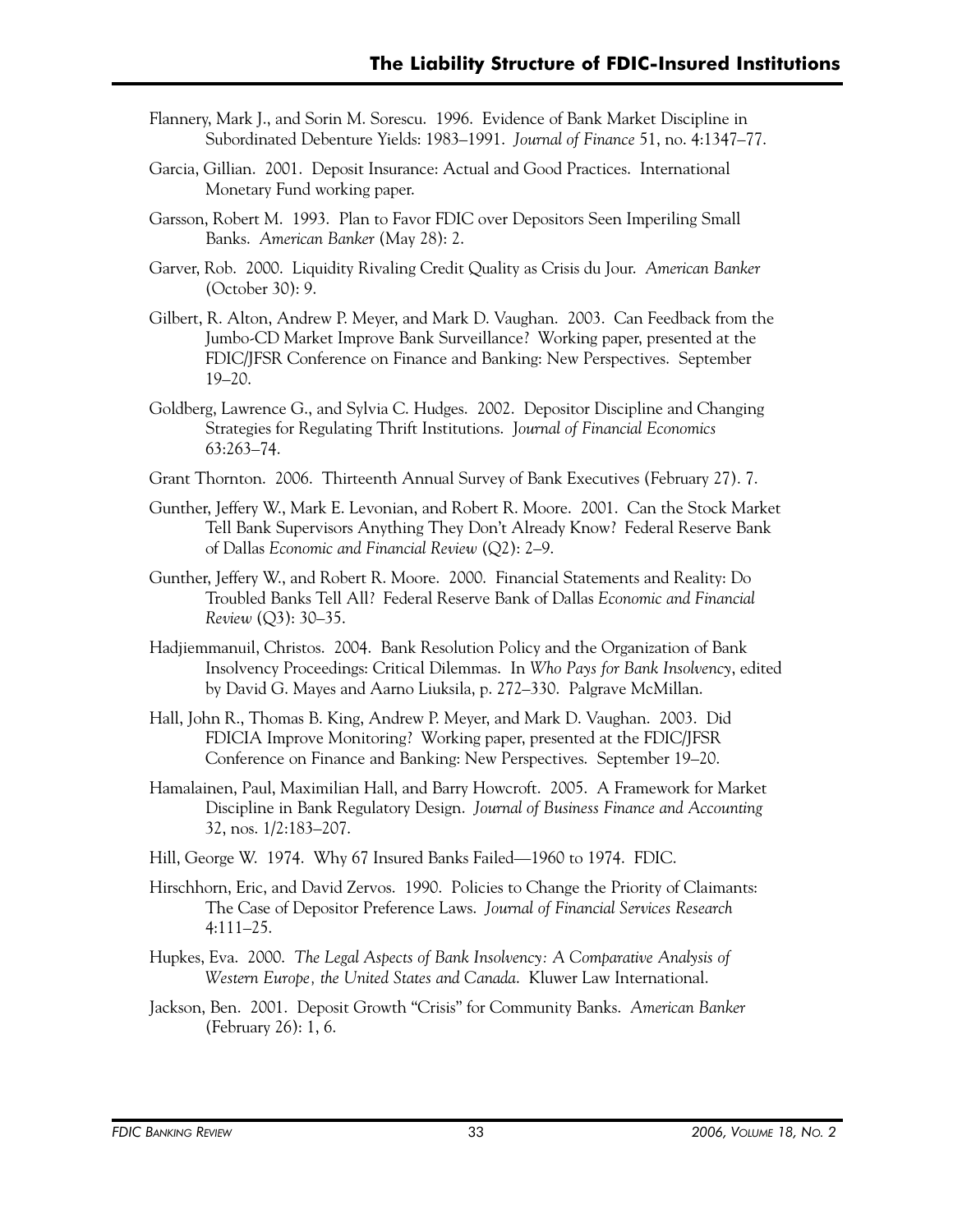- Jagtiani, Julapa, and Catharine Lemeaux. 2000. Stumbling Blocks to Increasing Market Discipline in the Banking Sector: A Note on Bond Pricing and Funding Strategy Prior to Failure. Federal Reserve Bank of Chicago Emerging Issues Series S&R-99 8R.
- Jarrow, Robert L., Rosalind L. Bennett, Michael C. Fu, Daniel A. Nuxoll, and Huiju Zhang. 2003. A General Martingale Approach to Measuring and Valuing the Risk to the FDIC Deposit Insurance Funds. Unpublished paper.
- Jones, David S., and Kathleen Kuester King. 1995. The Implementation of Prompt Corrective Action: An Assessment. *Journal of Banking and Finance* 19:491–510.
- Jordan, John S. 2000. Depositor Discipline at Failing Banks. *New England Economic Review*  (March/April): 15–28.
- Kane, Edward. 1990. Principle-Agent Problems in S&L Salvage. *Journal of Finance*  45:227–46.
- Kaswell, Maryann M. 1984. Deposit Account Regulation. *Business Lawyer* 1 (May): 1233–50.
- Kaufman, George G. 1997. The New Depositor Preference Act: Time Inconsistency in Action. *Contemporary Banking Issues* 23, no. 11:56–63.
- Kaufman, George G., and Steve Seelig. 2002. Post-Resolution Treatment of Depositors at Failed Banks: Implications for the Severity of Banking Crises, Systemic Risk, and Too Big to Fail. Federal Reserve Bank of Chicago *Economic Perspectives* 2002 (Q2): 27–41.
- Krainer, John, and Jose A. Lopez. 2002. Incorporating Equity Market Information into Supervisory Monitoring Models. Working paper, presented at the 38th Annual Conference on Bank Structure and Competition. Federal Reserve Bank of Chicago.
- ———. 2003. Using Securities Market Information for Supervisory Monitoring. Working paper, presented at FDIC/JFSR Conference on Finance and Banking: New Perspectives. September 19–20.
- Laeven, Luc. 2002. Bank Risk and Deposit Insurance. *World Bank Economic Review* 16, no 1:109–37.
- Llewellyn, David T. 2002. Comment: The Role of Market Discipline in a Prompt Corrective Action Regime. In *Prompt Corrective Action in Banking: 10 Years Later*, edited by George G. Kaufman, 321–34. Elsevier Science, Ltd.
- ———. 2005. Inside the 'Black Box' of Market Discipline. IEA *Economic Affairs* March 2005: 41–47.
- Lutton, Thomas. 1994. OCC Memo on Depositor Preference. September 30.
- Lutton, Thomas, and David Becher. 1994. OCC Memo on Depositor Preference. March 24.
- Maechler, Andrea, and Kathleen McDill. 2003. Dynamic Depositor Discipline in U.S. Banks. Working paper, presented at the FDIC/JFSR Conference on Finance and Banking: New Perspectives. September 19–20.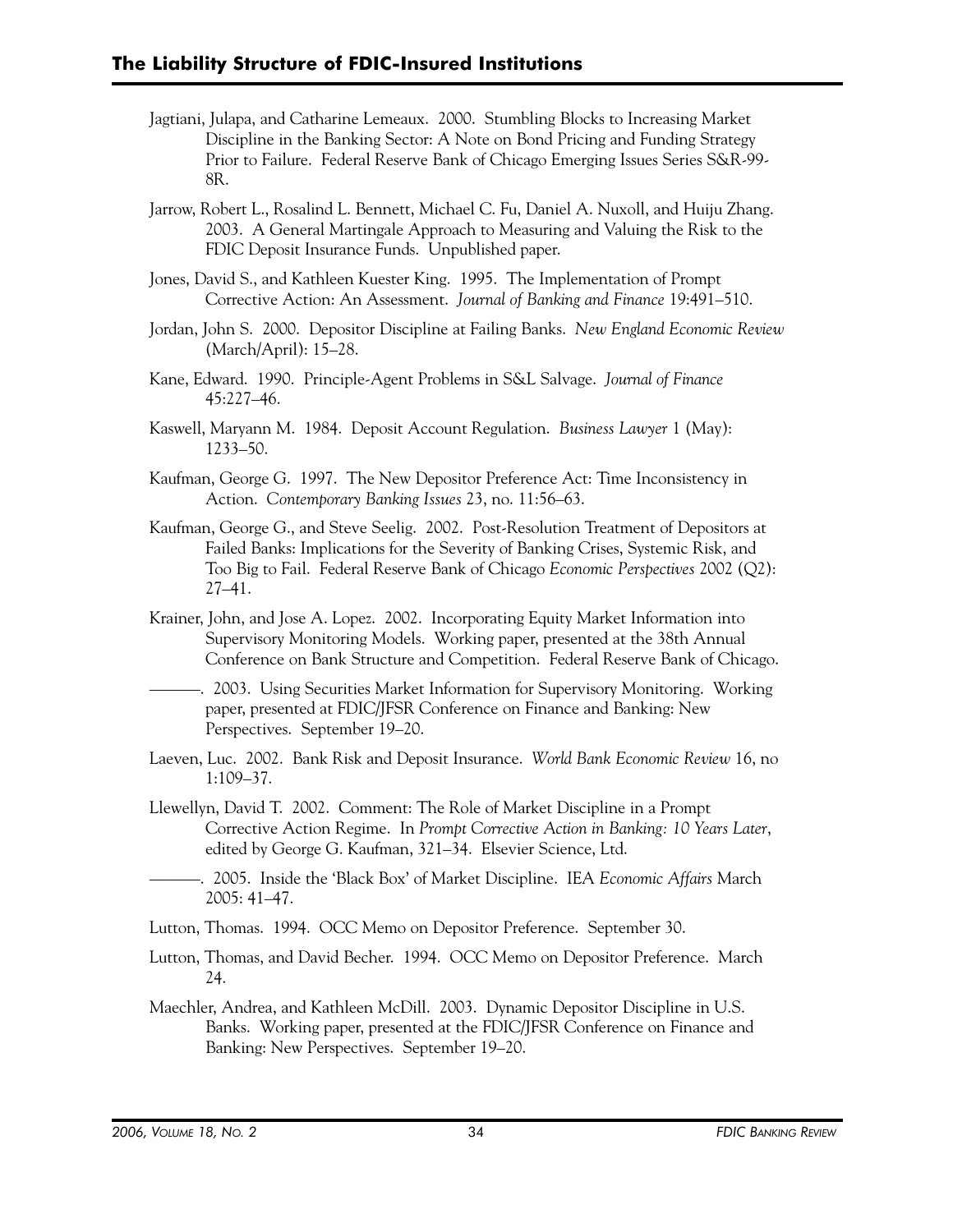- Marino, James A., and Rosalind Bennett. 1999. The Consequences of National Depositor Preference. *FDIC Banking Review* 12, no. 2:19–38.
- Marino, James, and Lynn Shibut. 2002. Resolution Strategies for Large U.S. Commercial Banks. Presented at the Research Workshop Crisis Resolution Conference at the Bank of England. December 9.
- McDill, Kathleen. 2004. Resolution Costs and the Business Cycle. FDIC Working Paper 2004-01.
- McDill, Kathleen, and Andrea Maechler. 2003. Do Uninsured Depositors Vote with Their Feet? In *Market Discipline in Banking: Theory and Evidence*, edited by George G. Kaufman, 211–48. Elsevier Science, Ltd.
- McKinsey and Company. 2003. Strengthening Financial Risk Management at the FDIC. Report delivered to the FDIC on July 16. www.fdic.gov/deposit/insurance/ strengthening/index.html.
- Meyer, Laurence H. 1999. Speech on Market Discipline as a Complement to Bank Supervision and Regulation. Conference on Reforming Bank Capital Standards, sponsored by Ernst & Young and AEI-Brookings Joint Center on Regulatory Studies, Council on Foreign Relations. New York, New York. June 14.
- ———. 2001. Testimony before the Subcommittee on Financial Institutions and Consumer Credit, Committee on Financial Services, U.S. House of Representatives. *Hearings on the Small Business Interest Checking Act of 2001*. 107th Cong., 1st sess., March 13.
- Morgan, Donald P., and Kevin J. Stiroh. 1999. Bond Market Discipline of Banks: Is the Market Tough Enough? Unpublished paper.
- North, Nolan. 2001. Testimony before the Subcommittee on Financial Institutions and Consumer Credit, Committee on Financial Services, U.S. House of Representatives. *Hearings on Federal Deposit Insurance Reform*. 107th Cong., 1st sess., October 17.
- Nuxoll, Daniel A., John O'Keefe, and Katherine Samolyk. 2003. Do Local Economic Data Improve Off-Site Bank-Monitoring Models? *FDIC Banking Review* 15, no. 2:39–53.
- Office of the Comptroller of the Currency, Board of Governors of the Federal Reserve System, Federal Deposit Insurance Corporation, and Office of Thrift Supervision. 2001. Joint Agency Advisory on Brokered and Rate-Sensitive Deposits. May 11.
- O'Hara, Maureen, and W. Shaw. 1990. Deposit Insurance and Wealth Effects: The Value of Being "Too Big to Fail." *Journal of Finance* 45:1587–1600.
- Osterberg, William P., and James B. Thomson. 2003. Depositor Preference Legislation and Failed Banks' Resolution Costs. *Research in Finance* 20:33–53.
- Pages, Henry, and João Santos. 2003. Optimal Supervisory Policies and Depositor-Preference Laws. BIS working paper.
- Park, S., and S. Peristiani. 1998. Market Discipline by Thrift Depositors. *Journal of Money, Credit, and Banking* 30, no. 3:347–64.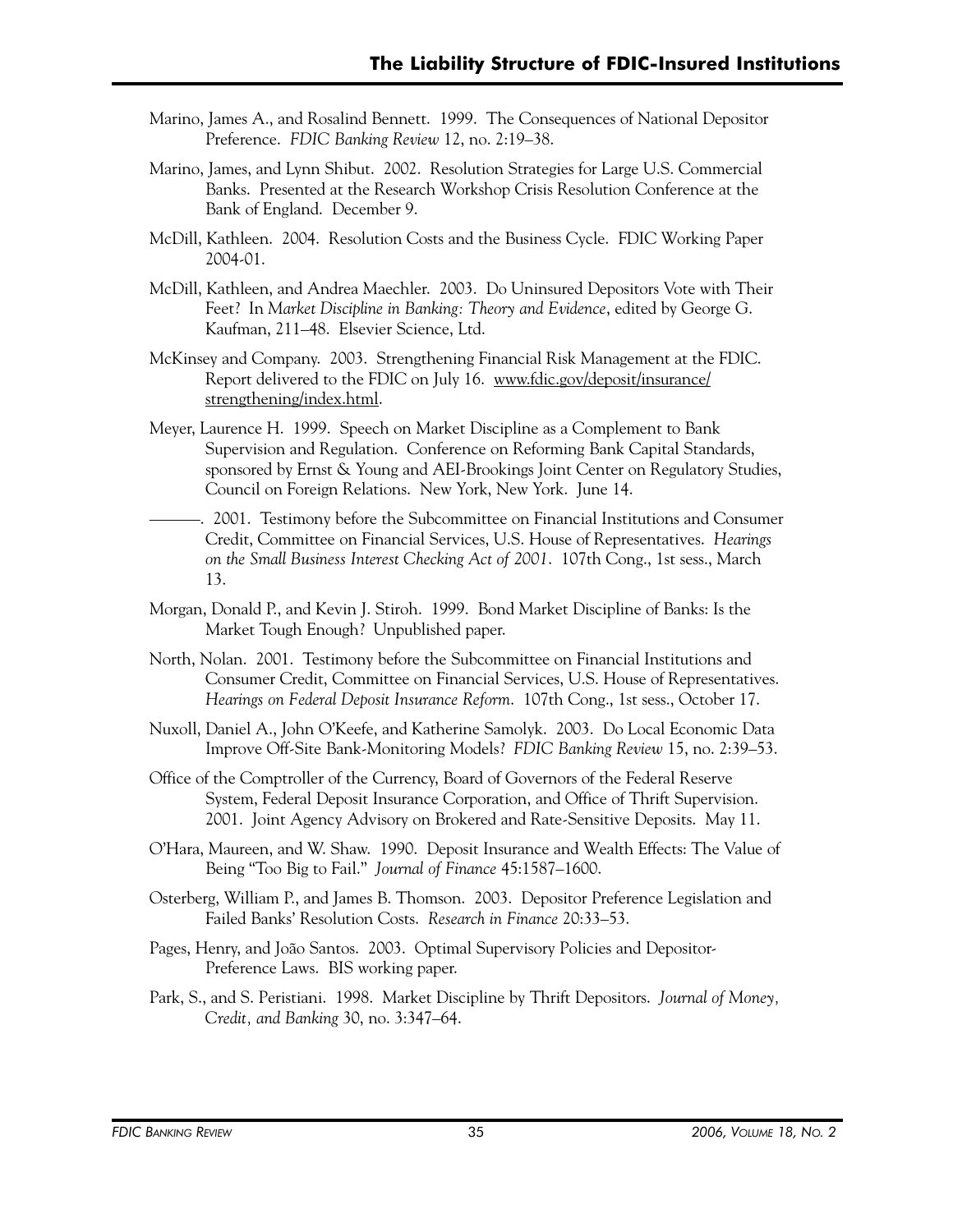- Peek, Joe, and Eric S. Rosengren. 1996. The Use of Capital Ratios to Trigger Intervention in Problem Banks: Too Little, Too Late. Federal Reserve Bank of Boston New England *Economic Review* (September/October): 49–58.
- Ratway, David J. 1995. National Depositor Preference: In an Attempt to Raise Revenue, Congress Completely Ignores a Potential Disaster. *Nova Law Review* 19:11–21.
- Rehm, Barbara A. 1993. Budget Provision Threatens Credit of Weak Banks. *American Banker* (August 4): 1–2.
- Rosen, Richard J. 2003. Is Three a Crowd? Competition Among Regulators in Banking. *Journal of Money, Credit and Banking* 35, no. 6:967–998.
- Rucker, Patrick. 2006. Making the Long-Term Case: Finance Board Chief Plan Protests FHLBs. (March 15).
- Salmon, Richard, Lisa Allston, Jeanne McBride, Dennis Trimper, Elvis Nelson, Debbie Barr, Beth Almond, Gwen Hudson, Donna Kinser, and Vicki Robinson. 2003. Costs Associated with Failures. Paper presented at FDIC Symposium: Why Do Banks Fail? October 24.
- Saunders, Anthony, and Marcia Millon Cornett. 2003. *Financial Institutions Management*. McGraw-Hill Irwin.
- Saunders, Anthony, Elizabeth Strock, and Nickolaos Travelos. 1990. Ownership, Deregulation, and Bank Risk Taking. *Journal of Finance* 45, no. 2:643–54.
- Seidman, Ellen. 2001. Testimony before the Subcommittee on Financial Institutions and Consumer Credit, Committee on Financial Services, U.S. House of Representatives. *Hearings on Federal Deposit Insurance Reform*. 107th Cong., 1st sess., July 26.
- Sexton, James L. 2000a. FDIC Memo on Securitization Examination Procedures. February 28.
- ———. 2000b. FDIC Memo on FHLB Advances. August 22.
- Shadow Financial Regulatory Committee. 1993. Statement No. 98: The New Depositor Preference Legislation.
- Shibut, Lynn. 2002. Should Bank Liability Structure Influence Deposit Insurance Pricing? FDIC Working Paper 2002–1.
- Silverberg, Stanley C. 1986. A Case for Depositor Preference. FDIC Banking and *Economic Review* 4, no. 4:7–12.
- ———. 1993. A Case for Broadening the Deposit Insurance Assessment Base. Unpublished paper. Independent Bankers Association of America.
- ———. 1994. A Report on Depositor Preference, Insurance Costs, and the Cost of Supervision. *Golembe Reports* (1994–2).
- Silverman, Gary. 2001a. U.S. Banking Potential Funding Crises Have Led to Calls for Written Contingency Plans. *Financial Times* (June 4): 24.

———. 2001b. Years of Living Dangerously Set to Haunt Banks: With Deposits Hard to Attract, Many Banks Are Over-stretched. *Financial Times* (June 4): 24.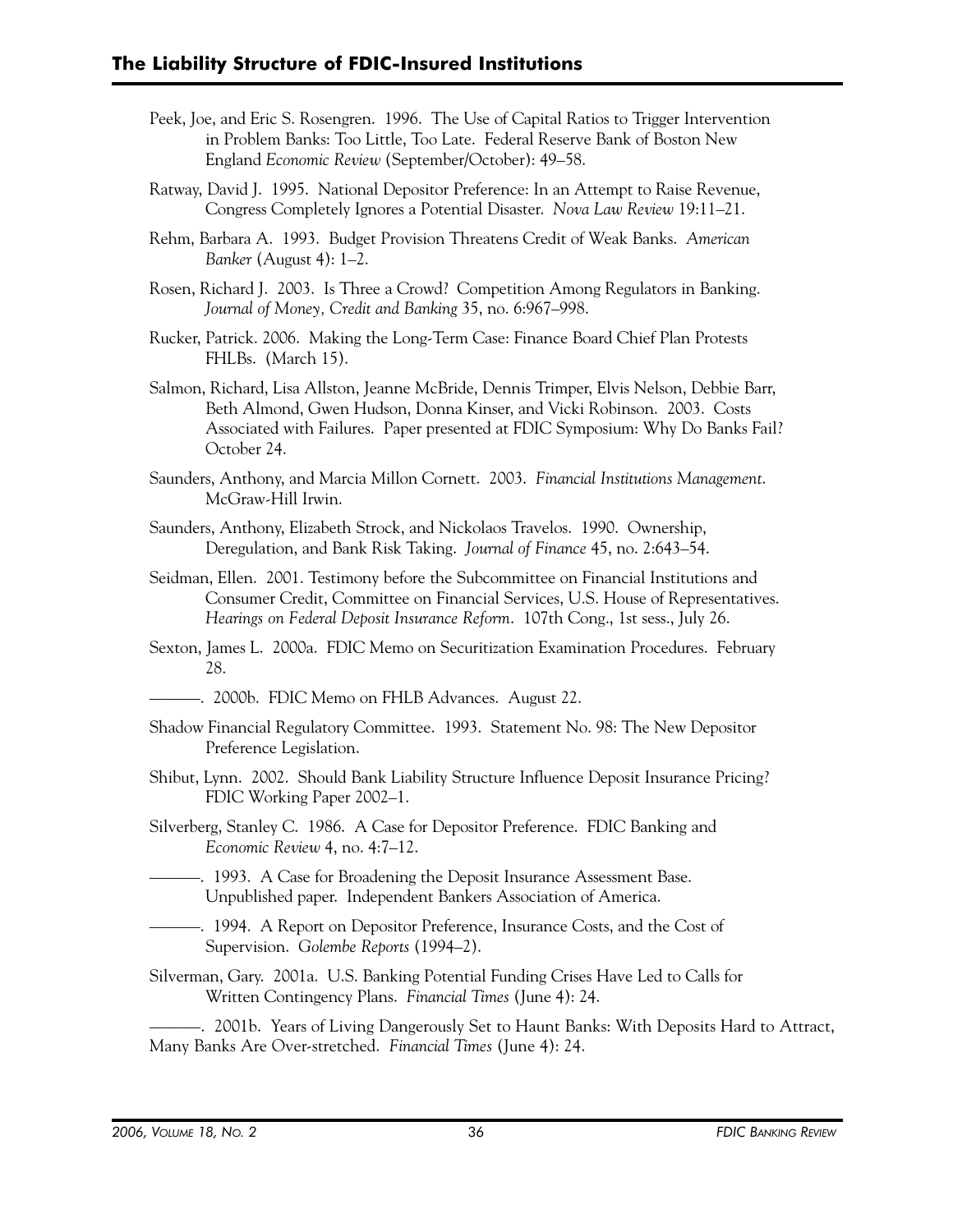- Sironi, Andrea. 2003. Testing for Market Discipline in the European Banking Industry: Evidence from Subordinated Debt Issues. *Journal of Money, Credit, and Banking* 35, no. 3:443–72.
- Stern, Gary. 1997. The Too-Big-to-Fail Problem. Federal Reserve Bank of Minneapolis *Region*, Annual Report Edition.
- Stojanovic, Dusan, Mark D. Vaughan, and Timothy J. Yeager. 2000. Is Federal Home Loan Bank Funding a Risky Business for the FDIC? Federal Reserve Bank of St. Louis *Regional Economist* (October). On-line publication accessed on April 1, 2006. http://www.fdic.gov/bank/analytical/cfr/cfr\_wp2005/CFRWP\_2005\_10\_Bennett\_ Vaughan\_Yeager.pdf
- -. 2001. Do Federal Home Loan Bank Membership and Advances Lead to Bank Risk-Taking? In 3*7th Annual Conference on Bank Structure and Competition Proceedings*, p. 165–196. Federal Reserve Bank of Chicago.
- Thomas, Kenneth H. 2001. Testimony before the Subcommittee on Financial Institutions and Consumer Credit, Committee on Financial Services, U.S. House of Representatives. *Hearings on Federal Deposit Insurance Reform*. 107th Cong., 1st sess., October 17.
- Thompson, Laura K. 2003. CD Network Lets Banks Lock In Large Deposits. *American Banker* (July 22): 6–7.
- Thomson, James B. 1994. The National Depositor Preference Law. Federal Reserve Bank of Cleveland *Economic Commentary* (February 15): 1–4.
- U.S. Department of the Treasury. 1991. *Modernizing the Financial System: Recommendations for a Safer, More Competitive Banks*. U.S. Department of Treasury.
- U.S. General Accounting Office (GAO). 1990. Bank Insurance Fund: Additional Reserves and Reforms Needed to Strengthen the Fund. GAO/AFMD-90-100.
- ———. 1992. Depository Institutions: Flexible Accounting Rules Lean to Inflated Financial Reports. GAO/AFMD-92-52.
- U.S. House of Representatives., Committee on Financial Services. 2001. *Small Business Interest Checking Act of 2001*. 107th Cong., 1st sess. H.R. Rept. 38.
- ———. 2003. *Business Checking Freedom Act of 2003*. 108th Cong., 1st sess. H.R. Rept. 53.
- Vaughan, Mark A., and Timothy J. Yeager. 2003. "Cedars" Deposits: Will They Fly? Federal Reserve Bank of St. Louis *Regional Economist* (October): 10–11.
- Zamorski, Michael J. 2001. FDIC Memo on Revised Examination Guidance for Liquidity and Funds Management. November 19.
	- ———. 2002. FDIC Memo on Wholesale Funding. August 28.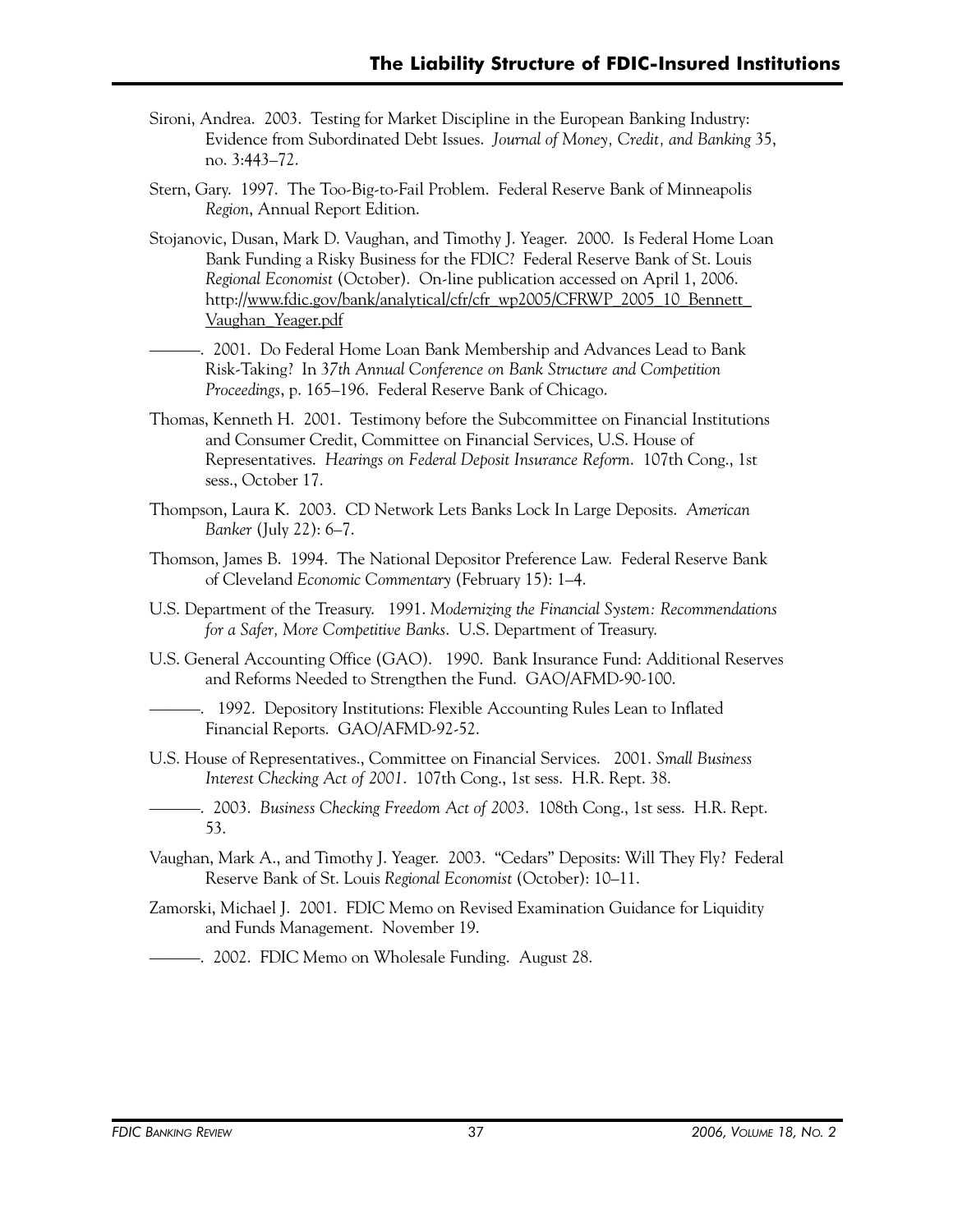# **The Resolution Trust Corporation and Congress, 1989–1993**

# PART I: 1989–90

*Lee Davison\** 

*Policymaking is forever a work in progress, balancing the concerns of the regulated with the interests of society, and making adjustments as new imbalances inevitably arise. Good policy begins with good supporting legislation, and the process of making these laws leaves behind a rich trail of lessons for the future. This article looks back at an important episode involving the FDIC—the creation and operation of the Resolution Trust Corporation (RTC)—and highlights the political give-and-take that is often necessary to craft important legislation. The legislative history of the RTC, reflected both in the consequences of the statute that created it and in debates over subsequent legislation concerning the agency, was affected by the unique use of taxpayer dollars to protect insured depositors at failed thrifts. Readers should note, however, that this article only tangentially examines everyday RTC operations, which often (though not always) proceeded largely unaffected by the debates over the RTC's management structure and funding that were central to the legislative debate. When the RTC started its work, hundreds of insolvent thrifts needed to be closed, their insured depositors protected, and their assets returned to the private sector. Hundreds more would fail after the RTC opened, and in all, the RTC would resolve 747 failed thrifts and dis-* *pose of more than \$450 billion in failed thrift assets before closing, a year earlier than originally planned, in 1995. The RTC successfully accomplished the broad public policy goals set out for it in 1989. The legislative story does, however, provide a window into understanding the environment in which the RTC operated. Readers interested in more details on the RTC's operations may want to consult the FDIC's study,* Managing the Crisis: The FDIC and RTC Experience 1980–1994 *(1998). The legislative history of the establishment of the RTC, "Politics and Policy: The Creation of the Resolution Trust Corporation," appeared in* Banking Review *17, No. 2 (2005). The continuation of that legislative history, covering the years 1989–1993, is presented in two parts: Part I appears here; Part II will follow in an upcoming issue.* —Editor's note.

<sup>\*</sup> The author is a historian in the FDIC's Division of Insurance and Research. The author would like to thank Tim Critchfield, Timothy Curry, Alice Goodman, Matthew Green, Jack Reidhill and Lynn Shibut for their helpful comments and suggestions. Any errors are, of course, the responsibility of the author.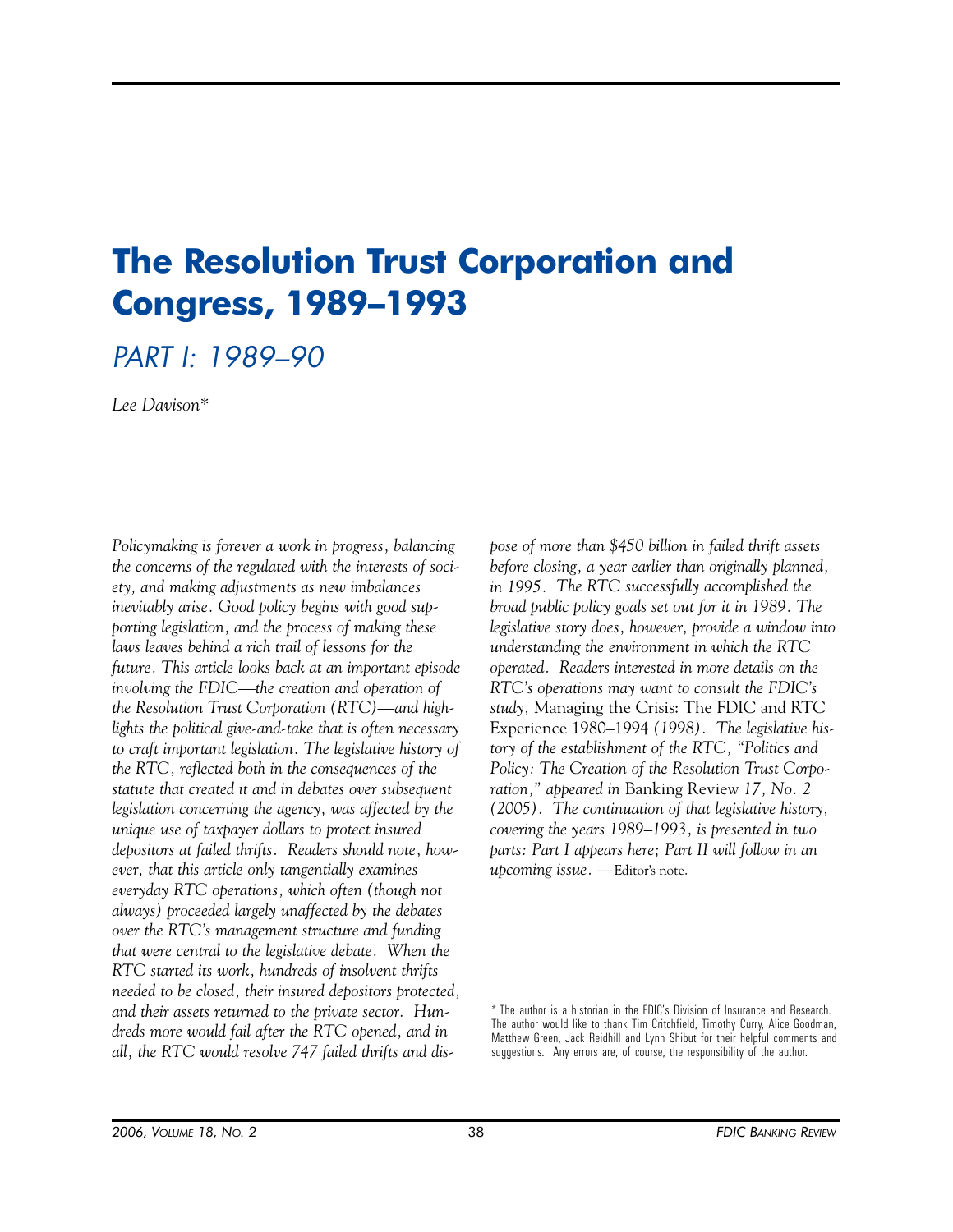The statute that created the Resolution Trust Corporation (RTC) in 1989—the Financial Institutions Reform, Recovery, and Enforcement Act of 1989, or FIRREA—spelled out the agency's mandate with a good deal of specificity, even providing a date for the agency's shutdown just six years from its opening.1 Such specificity, as well as the size of the initial funding (\$50 billion), indicated that the agency would get a good deal of congressional attention. Nevertheless, given FIRREA's detailed content and the short time horizon it set for the RTC, one might think that a history of RTC-related legislation in the years after FIRREA would be relatively brief. One would be wrong. In each of the four congressional sessions from 1990 through 1993, significant RTC legislation was proposed or enacted: in 1991 two RTC laws were passed, and in 1993 another one was;2 in 1990 and 1992 Congress considered but failed to pass RTC legislation.

Broadly speaking, during the life of the RTC Congress repeatedly sought to address two main issues. The first, and one that Congress found particularly hard to confront, was that of additional RTC funding. It quickly became apparent that the \$50 billion provided by FIRREA in 1989 would prove inadequate. And when Congress did muster the political will to appropriate more funds (twice in 1991), those funds, too, proved insufficient (according to estimates at the time). Legislation providing still more funding did not pass until 1993. The second main issue that Congress repeatedly sought to address was that of the management and operation of the RTC. This broad issue encompassed a whole range of smaller ones, including management structure, methods and speed of disposing of assets and resolving failed institutions, contract oversight, provision of affordable housing, and the hiring of minority firms to do RTC work. These issues of management and operations were debated in the context of each major bill.

The debates leading to the passage of FIRREA had not been marked by overt partisanship (except for the arguments over budgetary treatment of RTC funding). Once the RTC was in existence, however, it was a highly visible part of the George H. W.

Bush administration and a target for congressional critics, most often from the opposing party. A year after the RTC had been created, one observer noted that "the RTC can't make a move without somebody in Congress taking a shot at them . . . it's like being in a giant fishbowl where people not only look at you, but they line up along the sides, take harpoons, and start throwing them at you."3 By 1992, the unpopularity of voting funds for the RTC meant that it had become hard to get even Republican support for the RTC's funding needs, a situation exacerbated by the election of a Democratic president in 1992. But although the debates on proposed RTC legislation were often highly politicized, they were also substantive and demonstrate that Congress was attempting to make major and minor adjustments in an agency with vast responsibilities that had been started from scratch in 1989 and was expected to operate effectively under intense scrutiny.

# **Post-FIRREA Issues (1989–1990)**

The RTC's early operations (1989–90) were of great interest to many in Congress and generated much activity both in the legislature and within the administration. Although none of the legislation proposed during this period succeeded, the debates as well as the failed bills they accompanied contributed to the substance of the legislative

<sup>1</sup> As enacted, FIRREA made the RTC a limited-life (the corporation was to terminate by year-end 1996) entity that would manage and resolve all formerly FSLIC-insured institutions placed under conservatorship or receivership from January 1, 1989, through August 9, 1992. As of the date of enactment, the RTC was to succeed the Federal Savings and Loan Insurance Corporation (FSLIC) in its role as conservator or receiver of any institution. General oversight of the RTC was vested in an Oversight Board, which was to direct the RTC's overall policy, but operational control would rest with the RTC itself. The Board of Directors of the FDIC was to serve as the RTC's Board of Directors. (FIRREA expanded the FDIC's Board from three to five members, adding the head of the Office of Thrift Supervision (OTS) and a member to be nominated by the president). The FDIC would be the RTC's "exclusive manager." For a detailed discussion of the creation of the RTC, see Lee Davison, "Politics and Policy," *FDIC Banking Review* 17, no. 2 (2005). 2 In 1991, Congress passed the Resolution Trust Corporation Funding Act of 1991 (Public Law 102-18) and the Resolution Trust Corporation Refinancing, Restructuring and Improvement Act of 1991 (Public Law 102-233). In 1993, it passed the Resolution Trust Corporation Completion Act of 1993 (Public Law 103-304).

<sup>3</sup> Steve Klinkerman, "The High Road Is Costing the RTC Time and Money," *American Banker* (August 16, 1990).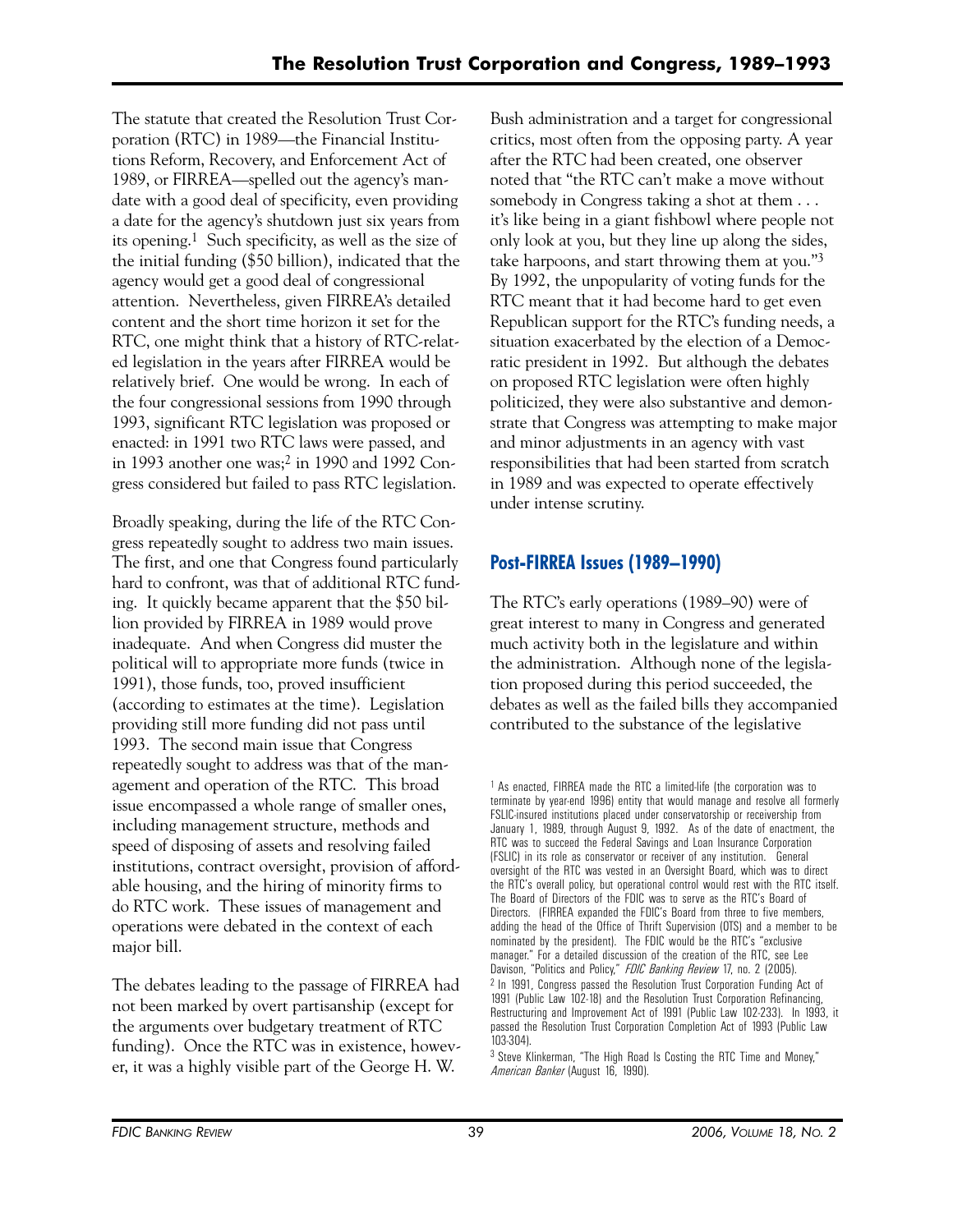changes that would be enacted in 1991 and illustrate the terms of the debates about the RTC overall.

During 1989–1990 three areas were most important: the first was general and multifaceted, combining concerns about the perceived slowness of the RTC's startup with concerns as to whether the bureaucratic structure outlined by FIRREA would be able to handle its appointed task. In a sense, this first area could be taken to include almost any of the agency's activities, but generally the concerns focused on the speed and manner of resolution and asset disposition. The other two areas were quite specific and dealt mainly with money the bottom line of most of the debates over the RTC. The first of these was the need to provide the agency with working capital, and the second was the need to provide the agency with additional loss funds as it became clear that the money allocated under FIRREA would prove insufficient. (Both of these issues became embroiled in the partisan debate over the federal budget at a time when the deficit was a political lightning rod.)4 Because the inadequacy of loss funding was not of immediate concern in the early months of the RTC's existence, this section will examine only the early criticisms of RTC operations and the debates over the provision of working capital.

# *Speed*

Questions about whether the RTC was moving fast enough both to resolve institutions and to sell assets began almost immediately. Expectations for the RTC were high—unrealistically so. The decision to confront the thrift crisis had been announced in February 1989; the concept of the RTC had therefore been present for six months before its August creation. Somehow, despite the obvious challenges facing it, many observers felt that results should have been expeditious.5 The RTC's management knew this. During deliberations in August about some of the first resolutions of failed institutions, RTC Chairman L. William Seidman noted, "I think the worst thing we can do now is not move forward quickly. . . . Mr. Brady [Nicholas Brady, secretary of the treasury] has said

. . . that we're going to do them tomorrow, and if we don't, that's big news, . . . the kind of news the White House doesn't like to hear."6 But although the FDIC, in consultation with other agencies, had been readying itself for the task of taking on the RTC, not until July was its precise role clear.<sup>7</sup> In any case, expecting the RTC to simply start work as if it had been in existence for years was unrealistic. As former FDIC Chairman William Isaac would note before Congress in the spring of 1990, "The scale of the RTC's undertaking is breathtaking. The RTC is in the process of creating, from scratch, virtually overnight, the world's largest financial institution, all of whose assets are troubled." Isaac believed it would take the better part of a decade for the RTC to accomplish its goals.8

In terms of resolutions, between August 9 and September 30 the agency resolved 24 institutions, but during the final quarter of the year it resolved only another 13, and during the first quarter of 1990 only another 15. To put this in perspective, by August 8, 1989, the day before the RTC came into existence, there were 262 failed thrifts in conservatorship that the agency would inherit and an additional 140 institutions would fail by the end of the

<sup>4</sup> It is, of course, impossible to divorce the issues of working capital and loss funding from the question of management: in mid- to late 1990, the expectation and then the reality of imminent shortfalls placed considerable constraints on the agency's ability to carry out its work. In short, there was no way the RTC could make continued significant progress without the necessary underpinning of adequate working capital and loss funds. Nevertheless, the lack of funds and the RTC's response to it contributed to criticism, even if the funding problem was beyond the agency's control. And criticism of the RTC in general could mean a multitude of things. The criticism might be directed at the agency itself, by the public or Congress, or the criticism might be aimed not specifically at the RTC but at the administration's conduct (whether exemplified by the Oversight Board or by the Treasury) or at "the bailout," with varying degrees of specificity or breadth. Although some detractors aimed their criticism precisely, many others did not. 5 John Murphy, former FDIC general counsel noted, "Let's face it, the legislation has been percolating for six months . . . [and] now that it has bubbled to the surface, people will be expecting prompt action" (Steve Klinkerman, "All Eyes Are on Seidman to Move Fast and Smart on Thrift Cleanup," *American Banker* [August 10, 1989]). 6 RTC Board of Directors Meeting, August 9, 1989.

7 See Davison, "Politics and Policy."

8 Robert Trigaux, "RTC Must Rely on Sales Mentality for Its Role in Bailout to Succeed," *American Banker* (May 9, 1990). Many observers were more impatient than Isaac, but pessimists were far less sanguine than he about the RTC's prospects: in October 1989, John Oros, a partner at investment banking company Goldman Sachs, declared it likely that "our grandchildren will be buying assets from the RTC" ("5-Year RTC Cleanup Called the "Big Lie," *National Mortgage News* [October 2, 1989]).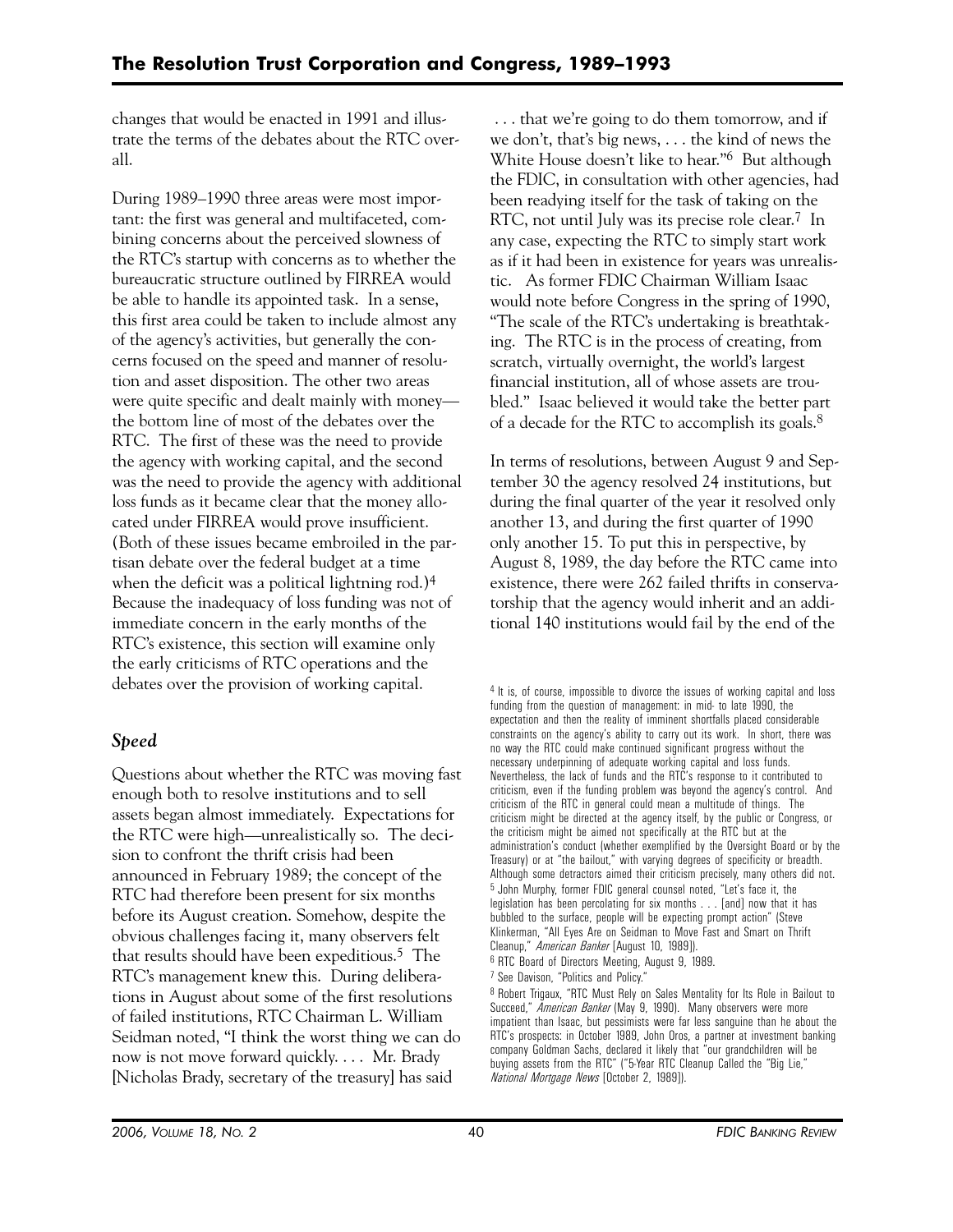first quarter of 1990.9 (See Figure 1 for the number of conservatorships and resolutions during the agency's existence.) By early 1990, the volume of criticism, particularly from House Democrats, had begun to rise significantly. Rep. Bruce Vento said he thought the RTC had failed to hit the ground running and it was "not too early to suggest that they should be doing more." He noted that the 37 resolutions carried out in 1989 had been "deposit sales, not really the sale of institutions, and they were not very complicated deals."10 Rep. Frank Annunzio stated that the RTC "has spent more time posturing for more money than in using what they have."11

No matter where one stood with regard to the RTC's performance, it was clear that the agency was not resolving failed thrifts at a rate that kept pace with the growing number of thrifts in conservatorship (institutions in conservatorship still operated, but were under RTC control). The RTC's most obvious response to the criticism was the so-called Operation Clean Sweep announced by Seidman in March 1990. Designed to assuage critics, restore the RTC's credibility in the eyes of potential acquirers, and demonstrate progress, this ambitious plan called for 141 resolutions by the end of June. The agency exceeded this goal, resolving 155 institutions with total assets of \$44.4 billion in just three months.<sup>12</sup>

Although Operation Clean Sweep might have mollified critics of the resolution process, it made



the asset-disposition part of the agency's task more difficult by adding substantially to the RTC's inventory of assets, particularly problem assets. And in fact, the agency's strategy for disposing of its inventory at first (and also later) provided fertile ground for disapproval. During the debate on passage of FIRREA, most concerns had centered on the idea that the RTC would move too quickly to sell off assets (particularly real estate), swamping an already severely depressed market, especially in the Southwest. These fears persisted during the agency's early days. Sen. Phil Gramm of Texas stated that if distressed thrifts' assets were disposed of too quickly, the effect might be to "bankrupt every healthy bank and thrift left [in the Southwest]."13 The RTC was certainly aware of these fears. RTC Board member Robert Clarke, during a discussion in October 1989, noted that "there has been so much sensitivity to this issue of dumping. And people are going to be, as you know all too well . . . really be looking . . . closely."<sup>14</sup>

Once the RTC was operating, however, the fear of dumping was gradually replaced by the fear that the RTC was not moving quickly enough to divest itself of the assets of resolved institutions.15 By mid-1990, with the inventory of assets rising and the prospect of more to come, many people realized that if the agency did not move assets quickly, it would never finish the job. In addition, people had come to believe that the only way to return real estate markets to normal was to get RTC properties back into the private sector. Ken Guenther of the Independent Bankers Association noted, "The attention has shifted from dumping to speeding up the disposition process . . . in some markets,

 12 FDIC, *Managing the Crisis* (1998), 127. 11 Robert M. Garsson, "Vento Urges Abolition of RTC Oversight Board," "Tough Scrutiny Ahead for RTC," and "Banking Panel Faults Bush on Pace of S&L Resolutions," *American Banker* (January 8, 22, and 24, 1990). For the debate over working capital, see the relevant section of this article.

13 Steve Klinkerman, "Southwest Fears Impact of Real Estate Liquidation," *American Banker* (August 16, 1989).

14 RTC Board of Directors Meeting, October 24, 1989.

15 Seidman noted in January 1990 that "on one side are the anti-dumpers, on the other side are the fast sellers" (Robert D. Hershey, Jr., "Savings Rescue Cost Seen Rising," *New York Times* [January 25, 1990]).

<sup>9</sup> Resolution Trust Corporation, *1989 Annual Report* (1991), 51–55 and *Annual Report 1990* (1991), 87-88.

<sup>&</sup>lt;sup>10</sup> It should be noted that the RTC's management was inclined to do more complicated deals, but the Oversight Board's cautious attitude inhibited such activity.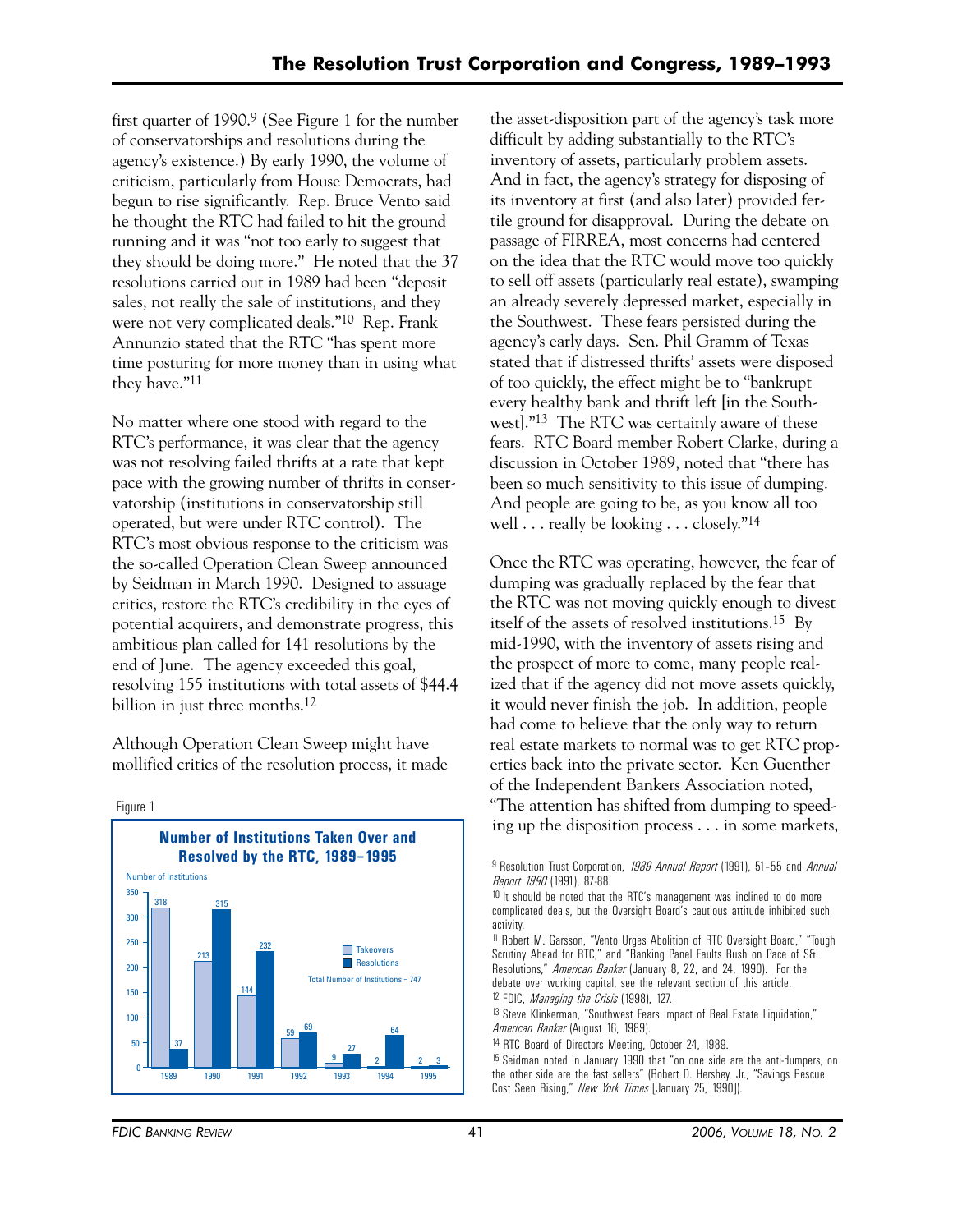nothing will stabilize until we get rid of the overhang of RTC properties."16 Texas congressmen were complaining that the RTC was moving too slowly—at a "snail's pace."17

As the need for swift action began to outweigh fears of dumping, constraints that FIRREA had put on the RTC (and especially the agency's interpretation of the requirements for selling assets in "distressed areas")18 came under fire. In June 1990, with the expected costs of the thrift rescue escalating and the argument becoming more partisan, House Democrats' condemnations of the agency's methods became more pointed. Rep. Vento told Treasury Secretary Brady, "There is an appearance to many of us that the RTC is floundering and the oversight board isn't doing what it can. It's simply not moving the assets."19

To facilitate speedier sales of assets, the RTC began to alter its asset-disposition policies. For example, in early May 1990, it decided to adopt a more flexible approach to real estate sales in distressed areas.20 By June it began to move toward a policy of using bulk sales to rid itself of at least some of its asset inventory. Though there was opposition to this strategy as creating a lack of competition among bidders (and as handing "sweetheart deals" to large investors), possibly lowering asset sale prices because of attendant discounts, and possibly hurting some real estate markets, such concerns were largely trumped by the desire to get assets moved out of the RTC quickly.21 Undoubtedly the changes were to some extent a response to clamor in Congress, but they were much more a function of the newly created agency's finally getting some experience under its belt and responding to the marketplace. In the area of asset-disposition policy and practice as in the area of resolutions, demonstrable change was a response both to public debate and to experience.

# *Management Structure*

Both resolutions and asset disposition were embroiled in debates about the RTC's management structure, which for Congress became one of the more contentious elements of the thrift

cleanup. The most visible issue was the relationship (as created by FIRREA) between the Oversight Board and the RTC. Though ostensibly the two bodies worked together, they had different purposes. The RTC was an operational entity, run by its own board of directors, with a mission primarily of resolving institutions and selling assets. The Oversight Board was a policy and watchdog entity with a mission of setting the general policies under which the RTC would accomplish its goals, controlling the purse strings, and keeping watch on the use of taxpayer funds; it was not to intrude too deeply into RTC operations.<sup>22</sup> Seidman at one point described the RTC as the body and the Oversight Board as the mind. On the surface this division of function might seem fairly straightforward: the Oversight Board would set policy, and the RTC, working within those policies and therefore in accordance with the Oversight Board's directives, would do its job. The operational reality, however, was much more complex.

A complicating factor was the existence of two sets of personnel with different viewpoints and experience. (It should be noted that this discussion is based primarily on certain RTC materials and the public debate; unfortunately, equivalent internal

<sup>&</sup>lt;sup>16</sup> Steve Klinkerman, "RTC's Aggressive Policy Garners Favorable Reviews," *American Banker* (April 3, 1990).

<sup>17 &</sup>quot;RTC Too Slow in Disposing of Real Estate Assets," *National Mortgage News* (April 16, 1990).

<sup>&</sup>lt;sup>18</sup> See U.S. House Committee on Banking, Housing, and Urban Affairs, Subcommittee on Financial Institutions Supervision, Regulation and Insurance, Resolution Trust Corporation Task Force, *Disposition of Assets* (May 4, 1990), 30. Fears of asset dumping and potential damage to local real estate markets had prompted legislators to add a provision in FIRREA requiring that the RTC not sell property in those areas for less than 95 percent of the market value established by the RTC.

<sup>19</sup> Stephen Labaton, "Savings Debate Gets Partisan Tone," *New York Times*  (June 15, 1990).

<sup>&</sup>lt;sup>20</sup> By then the RTC had its own market experience to go on and could lower an asset's market value by taking this experience into account: if it had not been able to sell a property after six months (four months for residential properties), the market value could be lowered by up to 15 percent; if the property continued unsold for another three months, the market value could be lowered by another 5 percent. If the property still remained unsold, it would be reappraised, but the market value would not be raised if the reappraisal was higher than the most recent market value set by the RTC (Paulette Thomas, "Resolution Trust Corporation to Slash Prices of Hard-to-Sell Realty from Sick S&Ls," *Wall Street Journal* [May 9, 1990]).

<sup>&</sup>lt;sup>21</sup> Paul Duke, Jr., "Bailout Officials Set Plan to Sell S&L Real Estate-Stockpile Would Be Sold in \$500 Million Chunks over the Next Few Years," *Wall Street Journal* (June 11, 1990).

<sup>22</sup> For example, individual transactions were not part of the Oversight Board's purview.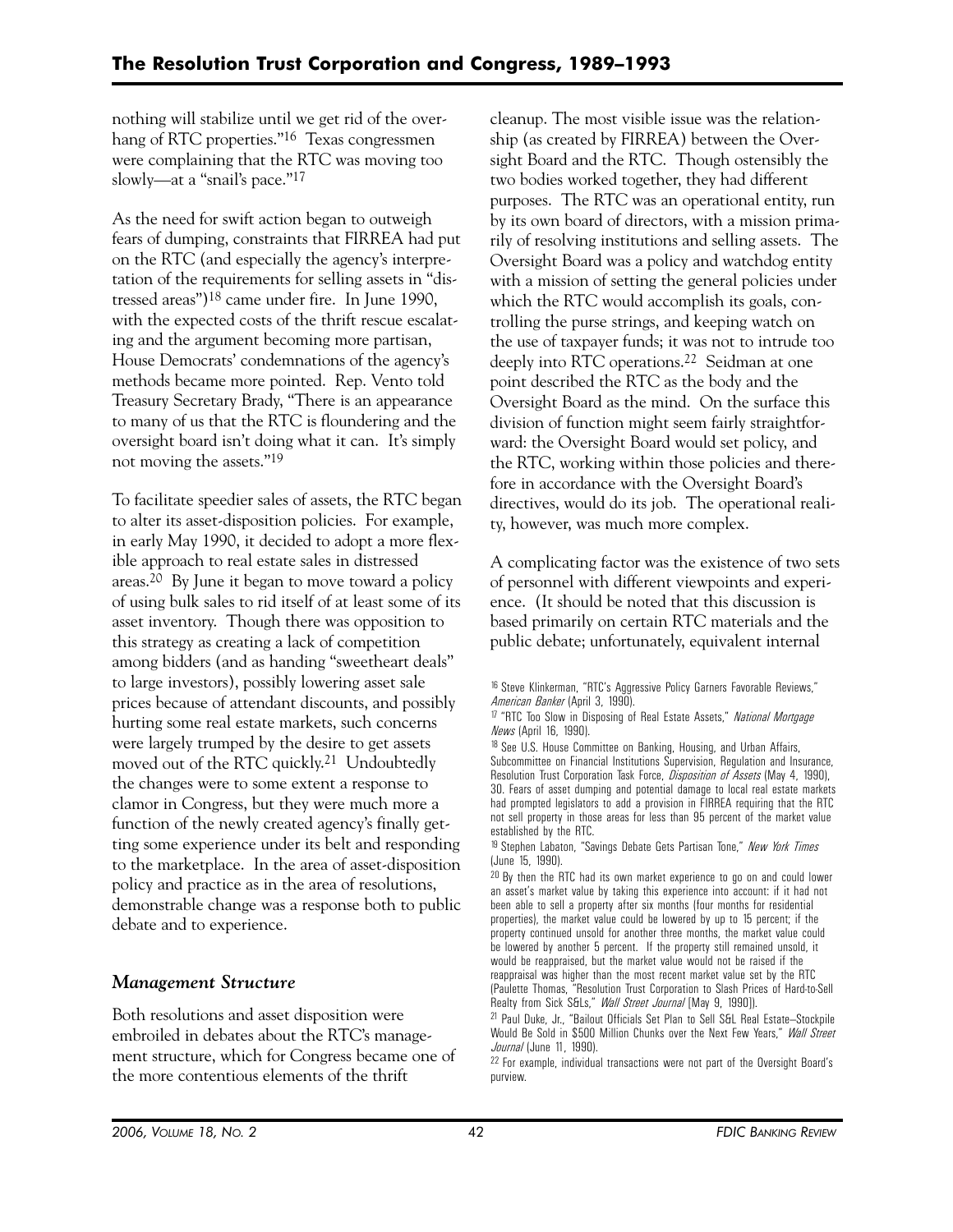Oversight Board materials were unavailable. Oversight Board members and staff doubtless held their own views on the Board's relationship with the RTC.) The RTC was essentially run by FDIC staff and executives while the Oversight Board had a strong Treasury Department component and so represented the administration's point of view. The FDIC was an independent agency with experience in financial institution failures and resolutions, and its board was accustomed to being able to adjust policies to suit its needs. Moreover, the FDIC's insurance fund came not from the taxpayer but from premiums paid by banks. The Oversight Board members, who had other time-consuming posts, would be able to spend relatively little time on RTC business, and both they and their staff, though experienced in banking, housing, or real estate development, had to come to grips with a new organization.23 However, with substantial taxpayer money involved, it was appropriate for the administration to be involved in how the RTC accomplished its goals.

This bifurcated structure was a recipe for conflict. Each entity might genuinely believe it was pursuing the best course available, but the two did not necessarily share a single vision. What the Oversight Board perceived as a "general policy," the RTC might see as an operational matter.<sup>24</sup> There was constant tension over who had the power to make decisions and concern about perceptions of who was responsible for results.

Although FIRREA demanded that the Oversight Board create general policies, RTC executives thought the Oversight Board was attempting to write a set of rules for a process that was ill-suited to being governed by rules.25 In these executives' experience, judgment had to be applied in the making of decisions, but the politics of the S&L cleanup had led to statutory mandates as well as Oversight Board authority constraining the ability to make such judgments. Moreover, the RTC's executives believed that the need for the Oversight Board to overcome the difficulties of starting from scratch further complicated matters. The RTC would, of course, have to follow Oversight Board policy (although the agency could and did seek to change that policy); Seidman warned RTC staff specifically not to exercise judgment but to

follow the rules. Although FDIC staff had previously had more flexibility, Seidman noted, "we didn't [previously] have a statutory standard and we didn't have anybody upstairs to raise the issue about how we were operating."26

As the RTC began its work, the officials involved sounded conciliatory notes about this somewhat cumbersome relationship. Treasury Secretary Brady said it would be a "cooperative effort." Seidman publicly predicted a good working relationship with the Oversight Board.27 Tension, however, was present from the outset. The RTC wanted to move immediately to sell five institutions but the Oversight Board prevented it from doing so, believing that the transactions were too complicated inasmuch as many key policies had not yet been formulated.28 RTC Executive Director David Cooke stated that the Oversight Board had asked the RTC to "stay with fairly simple, small transactions" until policies could be determined; he said, diplomatically, that he did not mind this since the organization was just getting on its feet.29

25 RTC Board of Directors Meeting, January 9, 1990.

27 Barbara A. Rehm, "21-Year Veteran of FDIC Climbs to Top RTC Post," *American Banker* (August 10, 1989).

28 Jim McTague, "RTC Told to Delay Major Deals; Key Policy Issues Must Be Resolved First," *American Banker* (August 14, 1989).

29 Barbara Rehm, "Helmsman Cooke Plots RTC Course," *American Banker* (August 14, 1989). Seidman later recalled that even small transactions created problems. The RTC had decided that as a means to show the world that it would hit the ground running, the agency would liquidate three small S&Ls and pay off their depositors. In the absence of defined policies, the Oversight Board initially chose not to make funds available. Seidman informed Deputy Treasury Secretary John Robson that if asked to explain why the thrifts had not been liquidated (he was scheduled to appear on the news), he would state that lack of funds was responsible. The Oversight Board reversed its decision and made the funds available (L. William Seidman, *Full Faith and Credit: The Great S&L Debacle and Other Washington Sagas* [1993], 204).

<sup>&</sup>lt;sup>23</sup> As structured by FIRREA, the Oversight Board had five members. Three of these were government officials: the Secretary of the Treasury (Nicholas Brady, who served as the board's chairman), the Chairman of the Federal Reserve Board (Alan Greenspan), and the Secretary of Housing and Urban Development (Jack Kemp). The other members were individuals to be nominated by the president and confirmed by the Senate. The first such members were Philip Jackson (a former Fed governor) and Robert Larson (the CEO of a real estate development firm). The Senate confirmed Jackson and Larson in April 1990.

 $24$  For example, in December 1989 there was some suggestion that the Oversight Board might be interested in setting RTC employment ceilings. When RTC Executive Director David Cooke, remarking that this seemed to be outside of the Oversight Board's territory, asked the RTC Board if it wanted to provide guidance to the Oversight Board, the RTC Board's members declined, with Seidman noting, "If this is oversight, they might as well handle everything" (RTC Board of Directors Meeting, December 12, 1989).

<sup>26</sup> RTC Board of Directors Meeting, October 24, 1989.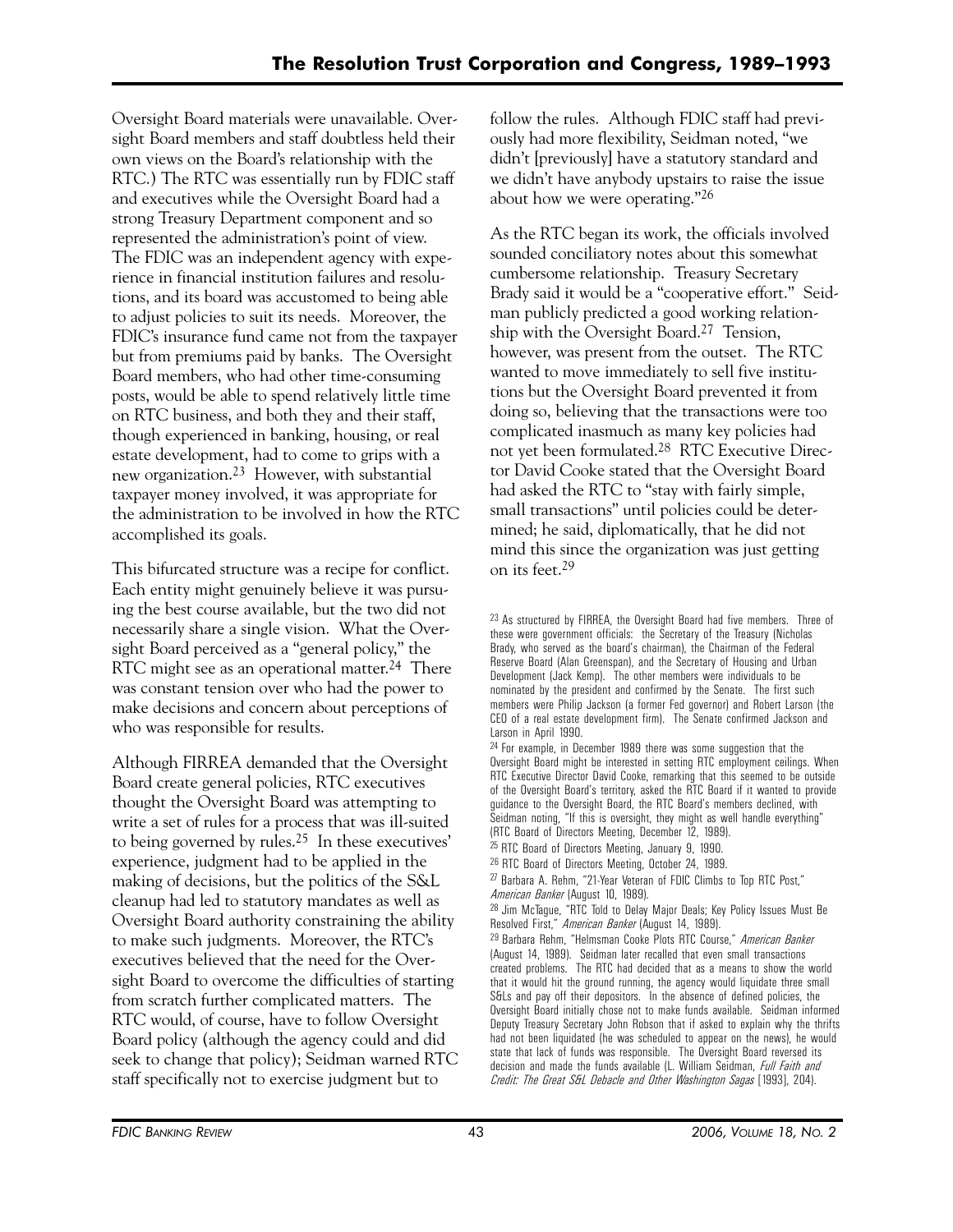When Clarke asked in August 1989 about the relationship with the Oversight Board, Seidman stated that it was taking a lot of work and that

We've time and time again gotten to the brink with them where they say they don't have this or they need that in order to give us money. And I have instructed the staff at that point to tell them that we are closing shop and going home. And when they have money, we'll go back in business. And so far they've given us the money. One of these times they probably won't.

Seidman did say that he and William Taylor, the Oversight Board's acting vice president for finance and administration, were attempting to create practical solutions to their problems.30 Nevertheless, in the matter of funds disbursement, the Oversight Board wanted to keep the shortest possible rein on the RTC, a policy that Seidman criticized openly just weeks after the RTC began operations, complaining that John Robson, deputy treasury secretary and the acting president of the Oversight Board, essentially had veto power over RTC management decisions because of his control over funding. In turn, Treasury was reported to be angered by public discussion of disagreement, and one commentator noted that the Oversight Board felt exposed, since it had ultimate responsibility for handing money over to the RTC.<sup>31</sup>

Although Nicholas Brady called the troubles mere "healthy friction" that would occur in any startup operation, others thought the system was too complex; in their eyes, the "zeal to have prudent supervision . . . meant that the buck stops everywhere." Daniel Brumbaugh, who had been an economist at the Bank Board, said the structure led to "artificial, arbitrary outcomes."32 Rep. Vento described the RTC and the Oversight Board as "operating for the past two months by the collective seat of their collective pants"—a management style that, he claimed, had not worked.33 Congressmen such as Vento and Annunzio criticized initial drafts of the Oversight Board's strategic plan as vague.34 The General Accounting Office (GAO) also found the early version of the plan too amorphous.35 The unfavorable perceptions were reinforced by the inability of the RTC and Oversight Board to decide on the method for raising the RTC's working capital (discussed in detail below).36

Daniel Kearney's appointment as Oversight Board president in October was meant to bring to the Oversight Board someone who had experience in both private sector real estate and government and who would be able to repair the frayed relationship between the RTC and Treasury.37 However, Kearney resigned after only four months, citing a misunderstanding on both his and the Treasury's part about the scope of the powers vested in the position. This was generally taken to mean that Treasury had never given Kearney any real authority and that he found the situation unacceptable.38 Seidman noted that Kearney was replaced on an interim basis by William Taylor, who was able to get much more done not only because he was an experienced government official but also because, after Kearney's resignation, Treasury had to be far more accommodating to avoid the repercussions from a second departure.39

31 Nathaniel C. Nash, "Federal Savings Industry Rescue Is Entangled in Agency Disputes," *New York Times* (August 28, 1989).

32 Paulette Thomas, "Thrift Bailout, Lacking a Chief and Floundering as Officials Feud, Slows and Grows More Costly," *Wall Street Journal* (October 11, 1989).

33 Jim McTague, "RTC Sales Unfair to Small Banks," *American Banker* (October 20, 1989).

34 Barbara A. Rehm, "Lawmakers Say Guidelines from RTC Oversight Board Are Vague," *American Banker* (November 7, 1989).

35 Gregory Wright, "RTC May Run Dry by 1991," *National Mortgage News* (November 13, 1989).

36 John L. Douglas, the FDIC's outgoing general counsel, stated in December that if the working capital debate was not resolved, it would put the RTC out of business, noting that the bickering with Treasury had to stop: "The RTC is a beggar at Treasury's door constantly" (Barbara A. Rehm, "No Money, Too Many Rules, and No Friends," *American Banker* [December 11, 1989]). 37 Kearney was a principal at a Boston real estate advisory firm and had previously held posts at the Department of Housing and Urban Development, the Government National Mortgage Association, and the Office of Management and Budget (OMB) as well as Salomon Brothers (Barbara A.

Rehm, "Top RTC Overseer Plays Conciliator for Rival Factions," *American Banker* [November 7, 1989]). 38 Barbara A. Rehm, "Confidence in RTC Seen Waning; Kearney Exit Spells

Deeper Trouble for S&L Agency," *American Banker* (February 12, 1990); Brian Collins, "News Analysis: RTC Resignation Shows Tensions," *National Mortgage News* (February 19, 1990); and "The Thrift Bomb," *Wall Street Journal* (February 13, 1990). Kearney's difficulties can be illustrated by a discussion at an RTC board meeting, where it was noted that Kearney had made clear to the Oversight Board that the RTC needed more flexibility to make deals. The RTC board believed that Kearney was supportive and understood the issues but that, despite significant effort, he had been unable to make real progress. During the discussion, it was mentioned that the Oversight Board's lack of action was not the real problem because funding was controlled by Treasury and the OMB (RTC Board of Directors Meeting, January 12, 1990). 39 Seidman, *Full Faith and Credit*, 205–6.

<sup>30</sup> RTC Board of Directors Meeting, August 15, 1989.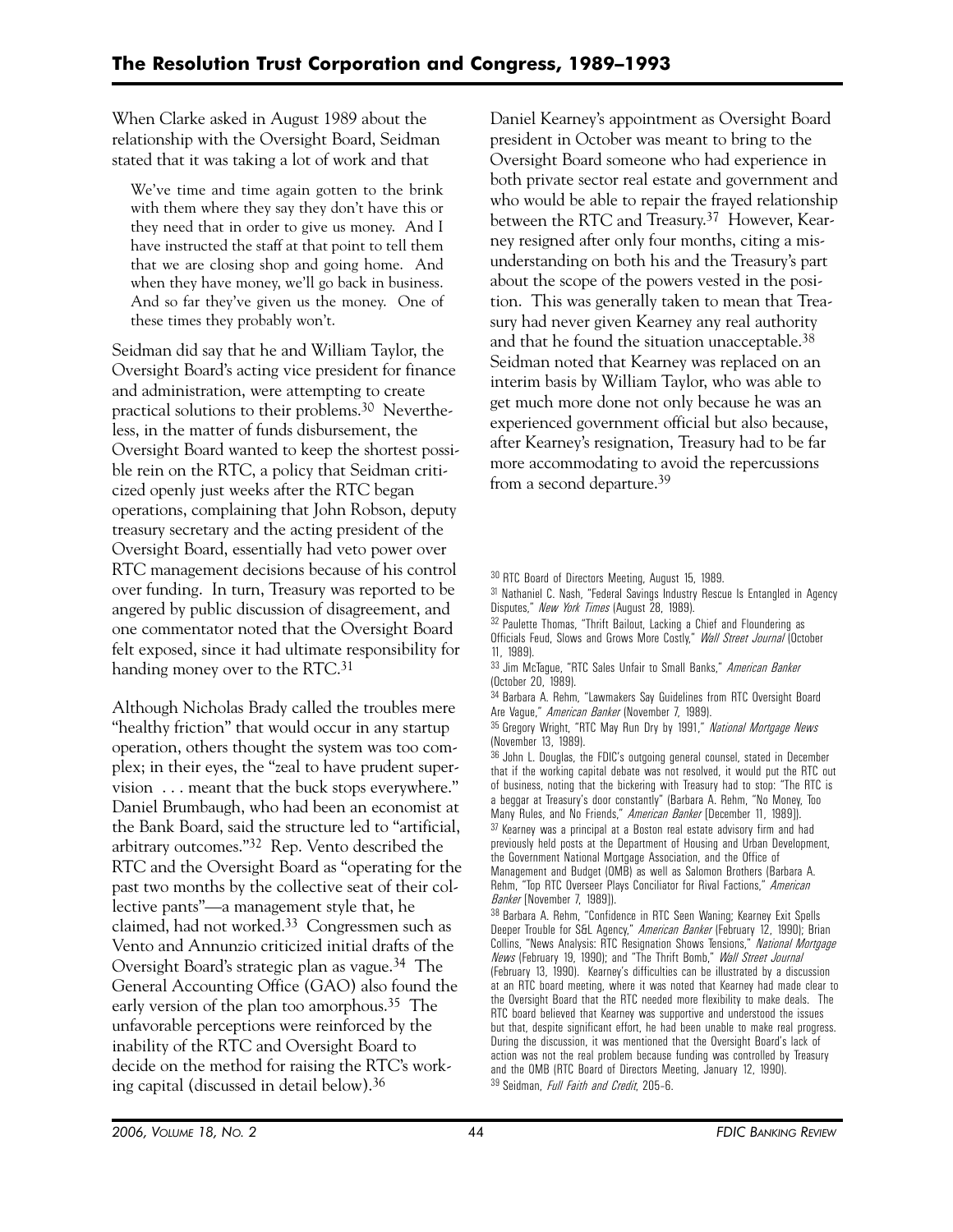Toward the end of 1989, largely as a result of the bifurcated management structure, the RTC's operations were described as paralyzed. Noting that only 37 thrifts had been resolved since the agency had opened for business and that only 3 small thrifts had been resolved in the previous 10 weeks, one observer blamed much of the agency's inaction on the Oversight Board, which, "in its zeal to avoid even the appearance of impropriety in cutting deals, . . . has thrown out all the bargaining tools developed over the years [by the FDIC]." An attorney dealing with financial institutions predicted that it would take several months at least before the Oversight Board might liberalize the terms of deals, several more months before the terms under which assets could be sold would be determined, and then a couple of more months before the RTC would be able to react to those rules and put significant numbers of deals into the pipeline.40

By January, public criticisms of the management structure became more and more numerous. Auburn University economist James Barth, who had been the chief economist at the OTS, said the S&L cleanup was quickly unraveling. Rep. Henry Gonzalez noted that key positions remained unfilled and important policies unannounced. Vento called for the Oversight Board to be abolished because it was too cumbersome. Another commentator called the structure "an absolute absurdity" and argued that split responsibility meant no responsibility.41 Inside the RTC, there was clearly a certain amount of frustration with the situation. Seidman remarked that he thought it was the RTC's job to run the cleanup and the Oversight Board's to finance it, and that the Board should tell the RTC what they wanted, and the RTC would do it. "We can't both have the responsibility and not have the responsibility and so we're sitting here thinking up ways to get around the fact that they don't know how to provide financing."42

The split between the RTC and the Oversight Board was evident in congressional oversight hearings in January 1990. When Rep. Chalmers Wylie asked Seidman and RTC Executive Director Cooke if the Oversight Board was necessary, Seidman replied that when originally consulted about the structure, he had suggested either setting up a new and separate RTC with its own board answerable to the administration or allowing the FDIC to take over the cleanup, with the inclusion in FIRREA of whatever constraints were considered necessary. Seidman's implication was that the present structure was lacking. Cooke answered: "What we need at the operational arm is a fully operational board. We need a board that is available, accessible, and that we can exchange views and get decisions made." Seidman noted that people at the Oversight Board had tried hard to cooperate and that Kearney's performance was excellent, but asked, "Where did the buck stop in this whole process? If you can tell me, then we will know how to get it done, but at the present time it is almost impossible for David [Cooke] to know where to go and how to get operational decisions." After this exchange, Wylie noted that he had asked the question "somewhat facetiously, but apparently it was a better question than I first thought."43 During the following week, Robson told the Senate Banking Committee that he knew of "no instance in which the working relationship between the Oversight Board and the RTC has thwarted progress toward the common goal of carrying out the mandates of FIRREA."44

Just two weeks later, Kearney resigned. According to Rep. Charles Schumer, his departure suggested that initial startup frictions had not diminished. According to Vento, his leaving confirmed Vento's belief the Oversight Board should be abolished. Former FDIC Chairman Isaac argued that the policies set by the Oversight Board had made deals uneconomical for bankers and that much of the problem had to do with the multiplicity of man-

<sup>40</sup> Steve Klinkerman, "RTC Hogtied by Its Overseers," *American Banker* (December 26, 1989).

<sup>41</sup> For these three observations, see Glenn Brenner, "Pace Slows in Bailout of Thrifts; Shortage of Funds Threatens Effort to Sell Failed S&Ls," *Washington Post* (January 8, 1990); see also Robert M. Garsson, "Vento Urges Abolition of RTC Oversight Board," *American Banker* (January 8, 1990).

 42 RTC Board of Directors Meeting, January 9, 1990.

<sup>43</sup> U.S. House Committee on Banking, Finance and Urban Affairs, *Oversight Hearings* (January 23–25, 1990), 98–100.

<sup>44</sup> U.S. Senate Committee on Banking, Housing, and Urban Affairs, *Second Oversight Hearing* (January 31, 1990), 19.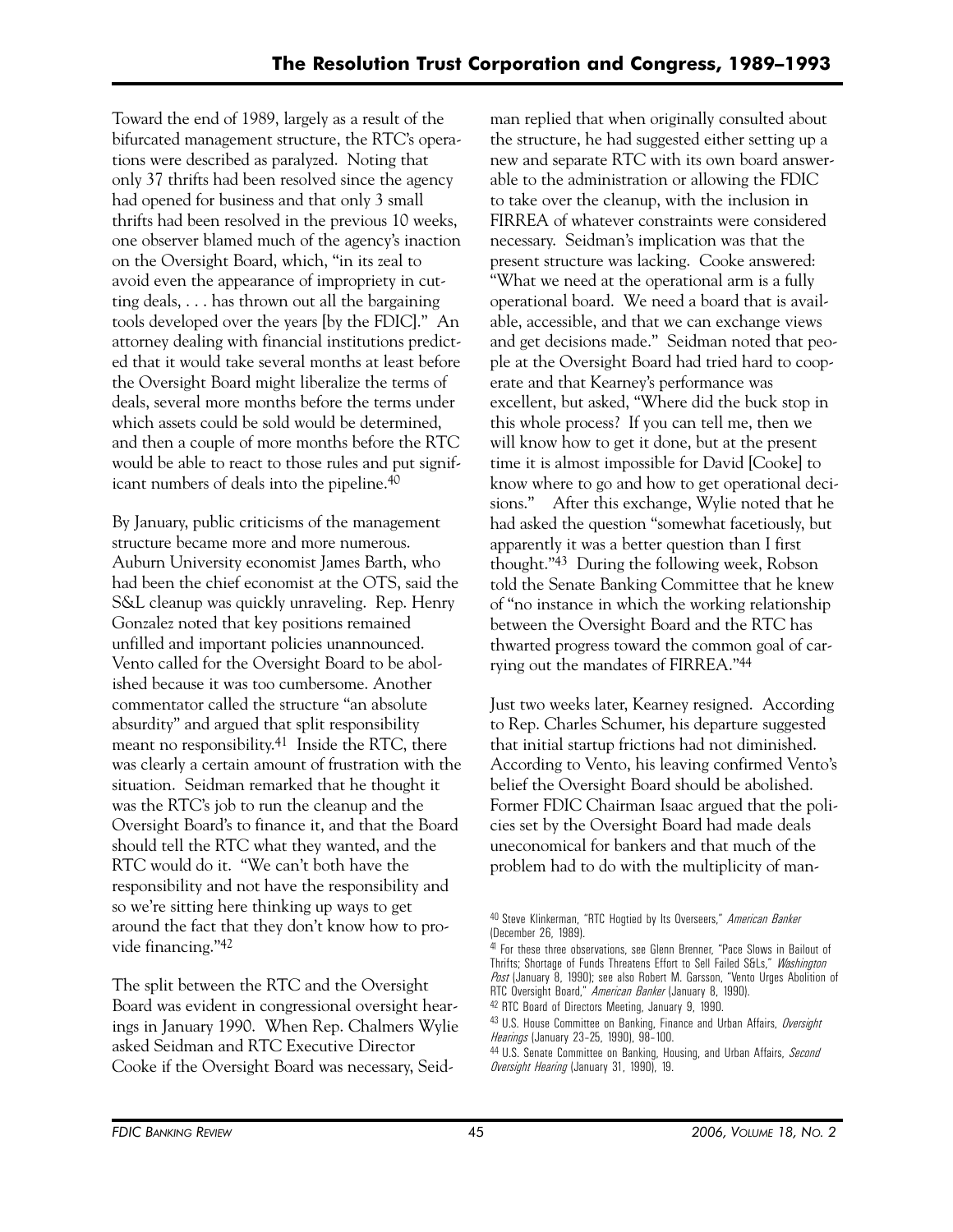agement layers.45 Gonzalez added his voice to those calling for change, noting that disarray and indecision were now publicly evident.46 The *Wall Street Journal* ran an editorial suggesting that "at the end of the day, Treasury has to get out of the way and let someone make decisions."47 David Cooke reiterated that he had had a good relationship with Kearney and that [he and Kearney] had worked with Oversight Board staff to produce recommendations, "but where it goes from there is a mystery."48

Cumulatively the early record eventually resulted in proposed legislation designed to change the management structure put in place by FIRREA. In the immediate aftermath of Kearney's departure, two bills were introduced, one in the Senate and one in the House. Sen. Robert Kerrey, who had attempted to change the makeup of the Oversight Board during the FIRREA debate, had reiterated his concerns in October. He maintained that the Oversight Board's appointed officials were too busy with their governmental duties elsewhere to properly oversee the RTC.49 His solution to the management problem was to create a new single board of governors to manage the RTC. It would replace both the Oversight Board and the RTC Board of Directors and would have nine members, five of whom would be independent members nominated by the president and confirmed by the Senate; the others would be members of the current Oversight Board and the Chairman of the FDIC. Although in March Kerrey's bill was also introduced in the House (by Rep. Peter Hoagland), nothing came of it.50 Vento, head of the House RTC task force, also introduced a bill to alter the management structure. His bill would abolish the Oversight Board and transfer its powers to the FDIC Board of Directors.<sup>51</sup> This bill, too, failed to get anywhere, but clearly the RTC's management structure was on its way back to the drawing board.52

One reason Congress did not address the issue at this time was that just before Kearney's resignation, Senate Banking Committee Chairman Donald Riegle said he thought FIRREA needed to be given time to work and he had "no intention of opening it back up."53 Even after Kearney left, it

was reported that Congress was unlikely to take up any structural change, and Seidman discounted the possibility of such change, noting that Bush would veto any bill incorporating a change of that nature.54 In addition, by late March, Treasury officials were reported as having said that relations between the RTC and the Oversight Board had improved markedly. They ascribed the improvement to Seidman's recognition that criticism of the Oversight Board "eventually sticks to him as well."<sup>55</sup> As noted above, the improvement was certainly partly the result of William Taylor's having become acting Oversight Board president in place of Kearney.56 The RTC, Treasury and the Oversight Board were likely all chastened by the consistent criticism of them in the public debate. The structure of RTC management and its perceived effect on RTC performance would, however, return to the congressional agenda repeatedly as Congress debated RTC operations during the next several years.

45 Nathaniel C. Nash, "Resignation at Savings Agency," *New York Times*  (February 10, 1990).

46 Barbara A. Rehm, "Confidence in RTC Seen Waning; Kearney Exit Spells Deeper Trouble for S&L Agency, *American Banker* (February 12, 1990).

47 "The Thrift Bomb," *Wall Street Journal* (February 13, 1990).

48 Brian Collins, "RTC Resignation Shows Tensions," *National Mortgage News* (February 19, 1990).

49 U.S. Senate Committee on Banking, Housing, and Urban Affairs, *Oversight Hearing* (October 4, 1989), 66–67.

50 S. 2155 and H.R. 4386, the Resolution Trust Corporation Reorganization Act.

51 H.R. 4127, introduced on February 27, 1990.

52 During 1990, two other bills also sought to change the RTC's management structure. One, H.R. 4851, the Financial Institutions Oversight Reform Act introduced by Rep. William Gradison in May, was a sweeping bill establishing Treasury control over financial institutions. It would have abolished not only the RTC but also several other entities, including the Office of Thrift Supervision (OTS). Given the extreme nature of this bill, it is unsurprising that it received little attention. Another bill, S. 3112, introduced by Senator Tim Wirth in September, would have abolished the Oversight Board and created a new Board of Directors for the RTC, consisting of the FDIC's board and two independent members to be nominated by the president. These bills show that in some quarters the notion of changing the management structure persisted throughout 1990.

53 Robert M. Garsson, "Riegle Opposes Efforts to Amend S&L Bailout," *American Banker* (February 6, 1990).

54 Brian Collins, "RTC Resignation Shows Tensions," *National Mortgage News* (February 19, 1990).

55 Robert M. Garsson, "Seidman Opens 2nd Office at RTC Headquarters," *American Banker* (March 26, 1990).

56 Seidman predicted that Taylor would be able to be more flexible than his predecessor (RTC Board of Directors Meeting, February 13, 1990). Taylor served as acting president until June, when Peter Monroe, a former deputy assistant secretary at HUD, took the position (Linda Corman, "RTC's New Oversight Chief Has Learned to Get Along," *American Banker* [June 4, 1990]).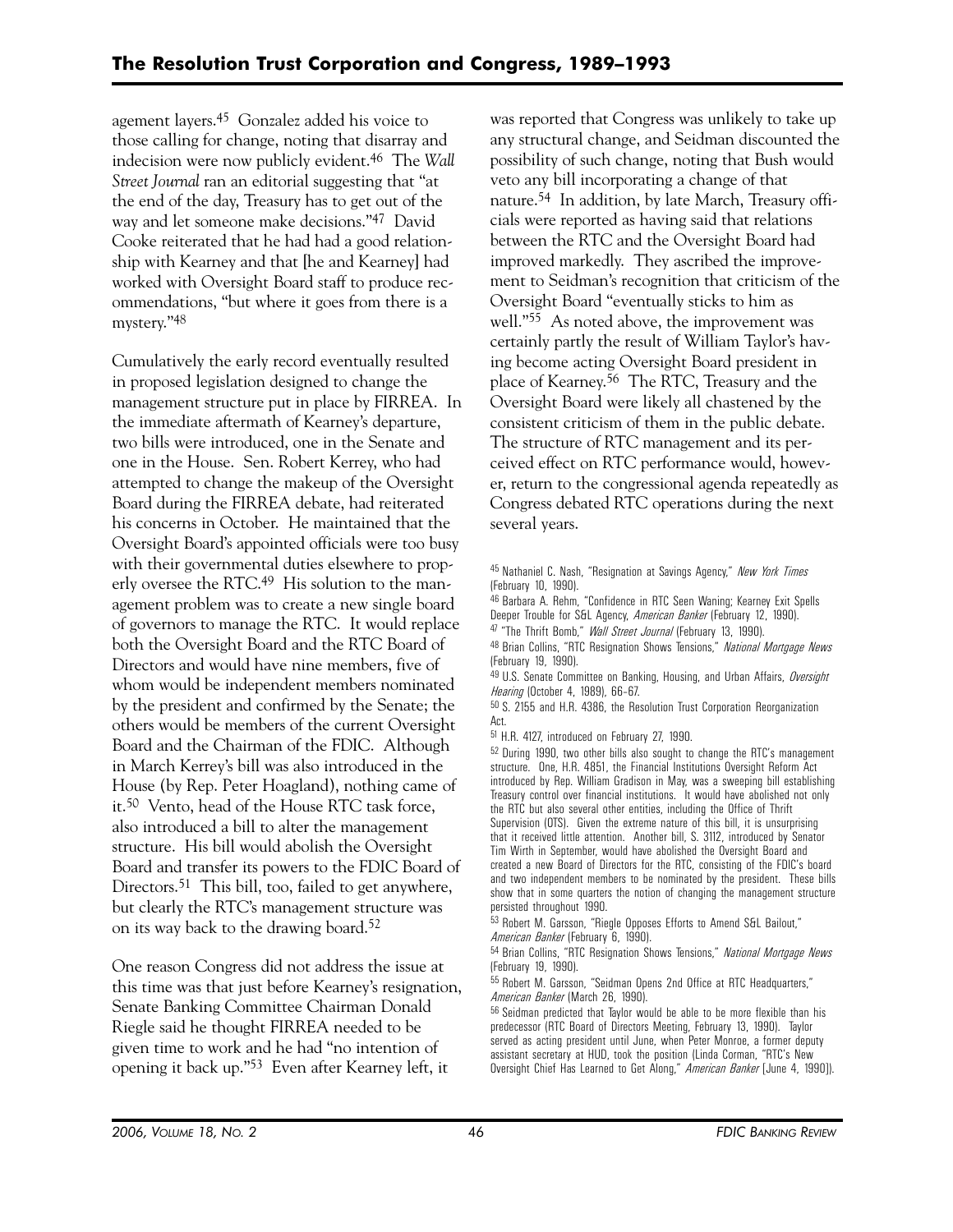# *The Working Capital Problem*

The \$50 billion that FIRREA provided to the RTC were "loss funds," funds to make insured depositors whole for losses suffered by insolvent institutions. FIRREA was silent about working capital, but the need for it was obvious: the RTC would incur carrying costs associated with the assets of failed institutions until those assets could be sold. The money borrowed for working capital would eventually be repaid from those asset sales. The requirement for working capital had been communicated to Congress before FIRREA passed.57 Just several weeks after the RTC began its work, David Cooke noted that the Oversight Board was investigating setting up a financing vehicle.58 In October, Seidman told the Senate Banking Committee that the RTC would require working capital so that it could continue resolving institutions without resorting to "uneconomic asset disposition policies." He emphasized that the working capital borrowings would in no way add to the \$50 billion provided for loss funds and that any working capital program would still fall under the obligation limit imposed by FIRREA (discussed below) and would therefore be determined by the underlying value of the RTC's assets.<sup>59</sup> The subject of working capital was discussed again before the congressional RTC task force in October and November, when Oversight Board members, RTC officers, and the GAO all emphasized the need for  $it.60$ 

Although the need for working capital was straightforward, finding the means to provide it became highly politicized. As a result, six months would pass before the issues surrounding this funding would be resolved. To understand the debate, one must place it within the larger picture of the budget. FIRREA's provision of the RTC's loss funds had been marked by a partisan struggle over their budgetary treatment. Democrats had argued for all loss funds to be from Treasury appropriations. The administration preferred an "off-budget" financing method. Spending funded by appropriations would increase the reported budget deficit and make it more difficult to meet the Gramm-Rudman-Hollings (GRH) deficit reduction law's targets; spending funded "off-budget"

would not.61 In the end, FIRREA represented a compromise—with \$18.8 billion in on-budget Treasury appropriations and \$30 billion from bonds issued by the off-budget Resolution Funding Corporation (RefCorp). Another \$1.2 billion was funneled from the Federal Home Loan Bank System through RefCorp to the RTC. Some who were involved in the process believed the Democrats saw RTC working capital as a way to try to force the president to abandon his promise not to raise taxes,62 although the debate was also about the transparency of the budget. But the delay in finding a solution could also be ascribed to the Bush administration's anxiety at being seen as directing increased monies to the RTC and to its desire to at least moot the idea of using an off-budget vehicle to fund working capital in order to avoid further constraints on the administration's spending choices during this period of high deficits. In the end, it turned out that neither Congress nor the administration preferred having the RTC as a constant companion to budget negotiations.

# *The Debate about Method*

The administration was never publicly forthcoming about the methods it was considering using, but it was rumored that one possible way to provide working capital was to create a "Resolution Bank." Some Democrats in Congress thought the administration wanted to create another RefCorp

<sup>57</sup> See for example, letter from L. William Seidman to Sen. Donald W. Riegle, Jr., June 26, 1989, reprinted in U.S. House Committee on Banking, Finance and Urban Affairs, *Oversight Hearings* (Jan. 23–25, 1990), 560ff. Seidman then noted that "RTC likely will need considerably more than \$50 billion to provide working capital to effect resolutions. . . . RTC must have the ability to raise cash or provide cash-equivalent obligations."

<sup>58</sup> Brian Collins, "RTC Chafes under Tight Grip," *National Mortgage News* (August 28, 1989).

<sup>59</sup> U.S. Senate Committee on Banking, Housing, and Urban Affairs, *Oversight Hearing* (October 4, 1989), 118–19.

<sup>60</sup> U.S. House Committee on Banking, Finance and Urban Affairs,

Subcommittee on Financial Institutions Supervision, Regulation and Insurance, Resolution Trust Corporation Task Force, *Status and Activities* (October 4 and 19, November 6 and 13, 1989), passim.

<sup>61</sup> GRH created "maximum deficit amounts." The law mandated that if these were exceeded, the president would be required to issue a sequester order to reduce all nonexempt spending by the same percentage.

<sup>62</sup> At least this was the case according to OTS Director M. Danny Wall (RTC Board of Directors Meeting, January 9, 1990).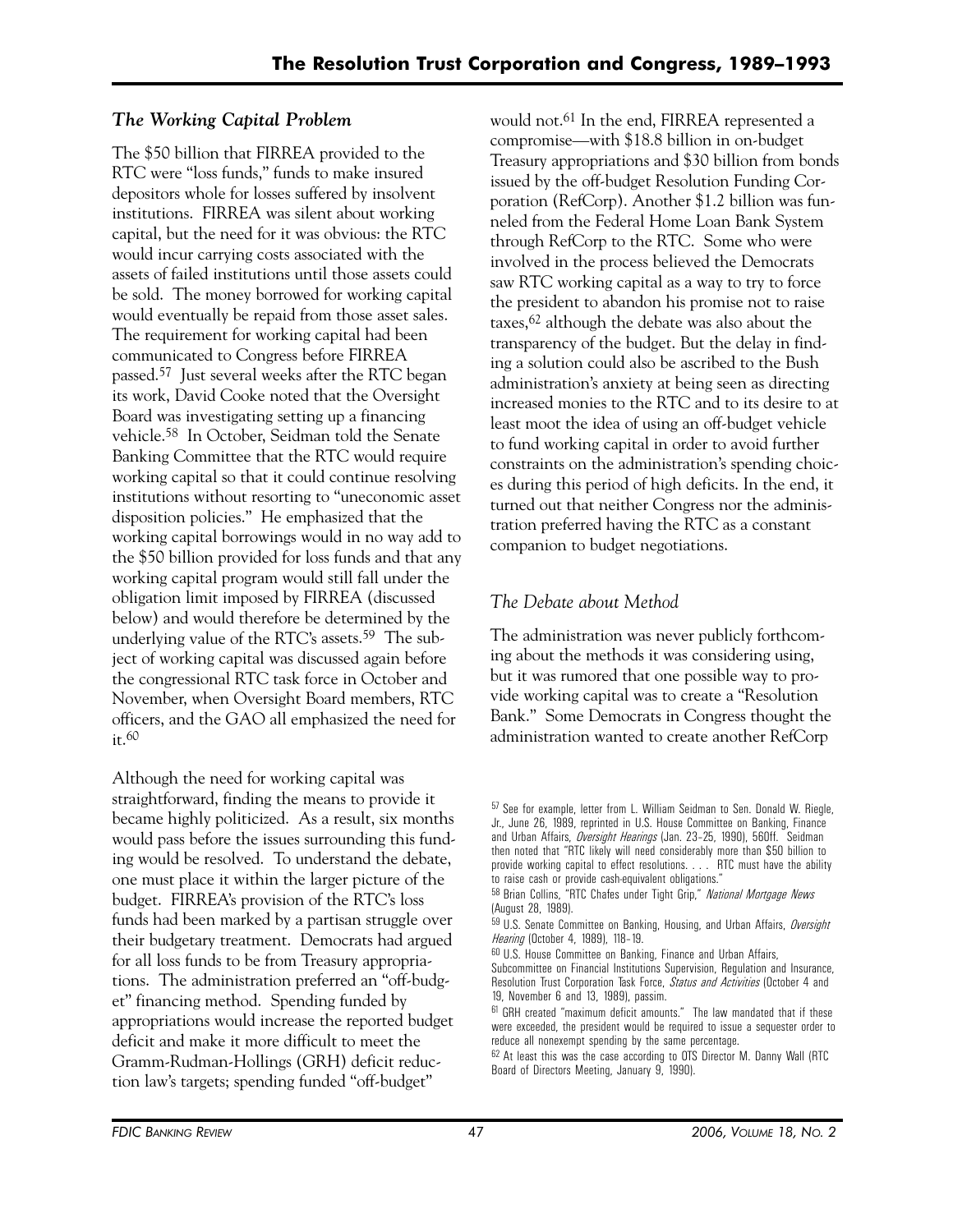and this belief led to the introduction of the first post-FIRREA RTC-related piece of legislation: the Federal Agency Debt Management Act (referred to below as the Stark bill).63 The bill—which was aimed specifically at the RTC even though the agency was never mentioned—would have prohibited federal agencies established after December 31, 1988, from "incurring any financial obligation other than authorized borrowings from the Treasury." The bill was intended to underscore congressional Democrats' opposition to another off-budget funding entity. Treasury Assistant Secretary David Mullins told Congress that although FIRREA had no explicit plan for working capital borrowing, the question had been discussed with Congress during the debate over that law. (FIRREA in fact authorized such borrowing concern about it had engendered Rep. Gonzalez's insistence on an obligations limit—and the method of borrowing had been left open to provide the RTC with maximum flexibility.)64 Mullins argued that the Stark bill was unworkable and would interfere with routine RTC transactions in offering guarantees; in addition, since FIRREA provided only for \$5 billion in RTC borrowing from the Treasury, the bill would apparently limit working capital to that very insufficient amount.

Mullins also noted that the administration believed the budgetary treatment of working capital should wait until some plan was chosen but that nevertheless it would be improper to "distort" the budget by "ballooning budget expenditures in early years with amounts that will be fully repaid with budget receipts in later years." Moreover, recording RTC working capital spending on-budget could have perverse effects. Working capital borrowing (after fiscal year 1990)65 would count as budget outlays and potentially force budget cuts elsewhere, while the proceeds of asset sales in the later years would reduce net budget outlays, possibly allowing higher levels of government spending in those years than would otherwise be the case. Although there would be no net difference in spending over time, placing RTC working capital on-budget could arbitrarily affect the timing of government spending. Lastly, he noted that scored on-budget, RTC operations might become the

largest single discretionary determinant of budget results, making the RTC even more political. Congress, Mullins said, should "think long and hard before allowing the budget process to drive the case resolution and asset disposition process." The administration obviously opposed the bill.

RTC Chairman Seidman said the agency would require at least \$50 billion in working capital, noting that working capital would smooth "out the timing difference between the RTC's cash outlays and its cash inflows" and that it was also needed to replace high-cost funds as a way to lower resolution costs. The alternative was to borrow using insured deposits at a much higher cost.66 Other alternatives to raising working capital, such as using whole-thrift transactions or slowing the pace of resolutions to correspond to asset sales, would also prove costly. He reiterated that because the bill prohibited any financing other than through the Treasury but provided no additional Treasury financing beyond FIRREA's \$5 billion, in practical terms the bill would simply "prevent the RTC from raising adequate working capital."67

66 Thrifts in conservatorship were still operating institutions (run by the RTC) and needed to fund their assets. The greater the amount of funding provided to the institution through loans from the RTC, the less funding the thrift would have to seek in the deposit markets at higher cost. High-cost funds replacement therefore lowered the cost to the taxpayer. For a description of the conservatorship process, see FDIC, *Managing the Crisis*, 117–18. 67 He was also concerned that the bill might be interpreted as applying to RefCorp, an interpretation that would put it in conflict with FIRREA, and that it might prohibit the RTC from providing the assurances and indemnities against lawsuits that are routinely provided to acquirers of institutions or assets. It might also be interpreted as banning putbacks of assets, thereby increasing the need for working capital, and might make it very costly for the RTC to securitize assets. All in all, Seidman felt the bill could put the RTC out of business (U.S. House Committee on Ways and Means, Subcommittee on Oversight, *Role of Federal Borrowing and Loan Guarantees* [October 31, 1989], 51ff.).

<sup>63</sup> H.R. 3469 was introduced on October 13, 1989, by Rep. Fortney Stark; several important House members, including Dan Rostenkowski, were cosponsors.

<sup>64</sup> U.S. House Committee on Ways and Means, Subcommittee on Oversight, *Role of Federal Borrowing and Loan Guarantees* (October 31, 1989), 36ff. For the FIRREA obligations limit, see Davison (2005), 29, and the discussion in the present article.

<sup>&</sup>lt;sup>65</sup> Because the GRH law applied only to prospective fiscal years, working capital outlays financed by borrowing in the current fiscal year would not trigger the need for spending cuts.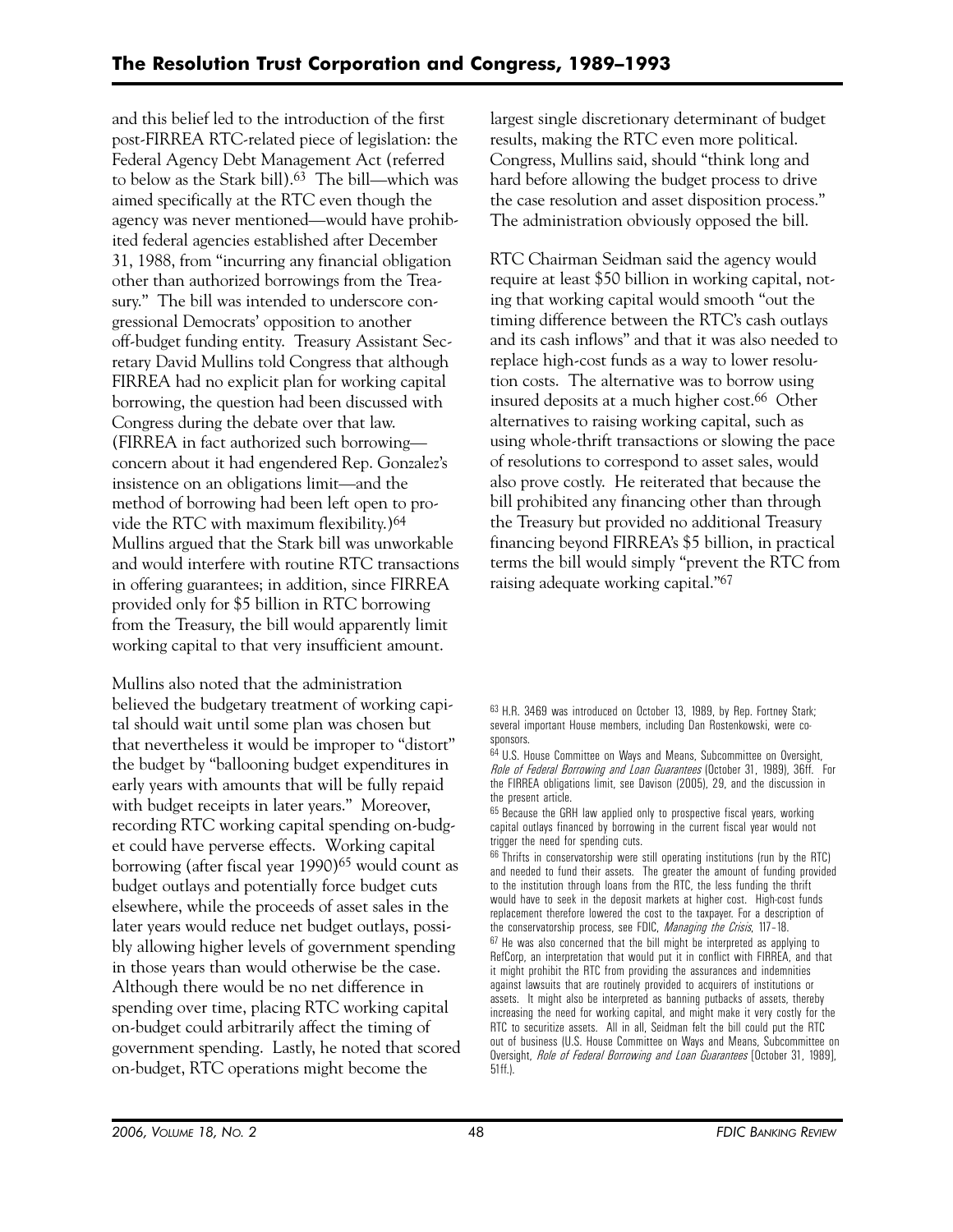Whereas the RTC wanted working capital simply so the agency could do its job, politics played a significant role in the debate between the administration and congressional Democrats. As Rep. Stark told Seidman, deposits in S&Ls had to be honored, and the RTC would end up with large amounts of assets that no one wanted to see dumped; working capital was therefore required. But, he noted, "We have some political differences that you're not privy to or involved in."68 In mid-November congressional Democrats and the administration agreed to postpone their disagreements over the issue of working capital: the Oversight Board and the RTC agreed not to seek to raise working capital during the congressional recess and to create a plan in consultation with Congress in 1990; and for its part, the House Ways and Means Committee agreed not to send the Stark bill to the House floor.<sup>69</sup>

This political compromise did not, however, relieve the RTC's very real operational concerns about a lack of working capital. By late November, the agency was adhering to its schedule for resolutions but was expected to have spent all the funds allocated to it for the fourth quarter and also for the early part of the first quarter of 1990. There was some concern that unless an agreement over working capital was arrived at quickly, the pace of resolutions would be affected.70 By mid-December, RTC management became even more concerned, for they had seen indications that the RTC's lack of working capital and liquidity problems were now publicly known and could have adverse effects, notably in the agency's dealings with deposit brokers who might demand higher rates, particularly because they knew the RTC could abrogate contracts.71 Seidman advised that the RTC should slow down its work and should not count on getting any working capital until the end of the first quarter. His prediction proved reasonably accurate.<sup>72</sup>

By early January 1990, the administration was narrowing down the potential mechanisms for raising working capital.73 The creation of another offbudget entity had been rejected, and administration officials were suggesting a combination of

Federal Financing Bank (FFB) borrowing and the sale of short-term notes backed by S&L assets.74 Congressional Democrats supported only FFB borrowing, and without a quick decision from the administration, they would resume their push for the Stark bill. In mid-January, despite Seidman's belief that the RTC had to slow down, the Treasury contended that the RTC had sufficient funds to continue operations through the second quarter, and the House Banking Committee reportedly remained skeptical that the RTC needed more funds; one committee staff member suggested that the agency simply use the \$50 billion in appropriated loss funds, noting "cash is cash."75 At this point, however, the RefCorp had sold only \$4.5 billion in bonds in October, and though it was to sell another \$5 billion on January 17, it would need four additional offerings over the following year to raise all the funds provided for in FIRREA.76 (See Figure 2.) As William Roelle (Director of the RTC's Resolutions and Operations

70 RTC Board of Directors Meeting, November 29, 1989.

 $71$  Several weeks earlier, when the agency had been unable to get a clear answer on how it could draw in a timely fashion on the \$5 billion line of credit established by FIRREA, it had been forced to hold \$1 billion in reserve that might have gone toward replacing high-cost funds (RTC Board of Directors Meeting, November 29, 1989).

73 Jerry Knight, "S&L Board Unveils Its Rescue Plan; Needed Funding Remains Uncertain," *Washington Post* (January 4, 1990). In fact, in late November, in discussions with RTC management, Kearney said the Oversight Board was ready to submit its working capital plans to the administration for discussion and was leaning toward direct borrowing from the Federal Financing Bank (FFB). (The FFB was created by Congress in 1973 to centralize borrowing by federal agencies and reduce the cost of such borrowing.) The RTC was also told that the OMB had "somehow decided that [using the FFB] may be off budget." Cooke told Kearney that the budget status was immaterial to the RTC; Kearney replied that it was immaterial to him as well (RTC Board of Directors Meeting, November 29, 1989). As indicated above, however, the budget-scoring issue was very important to both the administration and Congress.

74 Paulette Thomas, "S&L Bailout Aides Scrap Plan to Create Off-Budget Agency to Raise Financing," *Wall Street Journal* (January 9, 1990). 75 Barbara A. Rehm, "RTC Plans to Dispose of 50 Thrifts in 1st Period," *American Banker* (January 16, 1990).

 January 17, 1990; April 4, 1990; July 3, 1990; October 2, 1990; and January  $76$  The RefCorp was a mixed-ownership government corporation established by FIRREA to provide the RTC with \$30 billion of its initial \$50 billion in funding (see Davison [2005], 35–37. RefCorp bond offerings were made in October 1989 (\$4.5 billion), January 1990 (\$5 billion), April 1990 (\$3.5 billion), July 1990 (\$5 billion), October 1990 (\$5 billion), and January 1991 (\$6.9 billion). See Oversight Board press releases dated October 18, 1989; 2, 1991.

<sup>68</sup> Ibid., 92.

<sup>69</sup> Robert M. Garsson, "RTC Funding Fight Put on Hold until Next Year," *American Banker* (November 15, 1989).

<sup>72</sup> Ibid., December 19, 1989.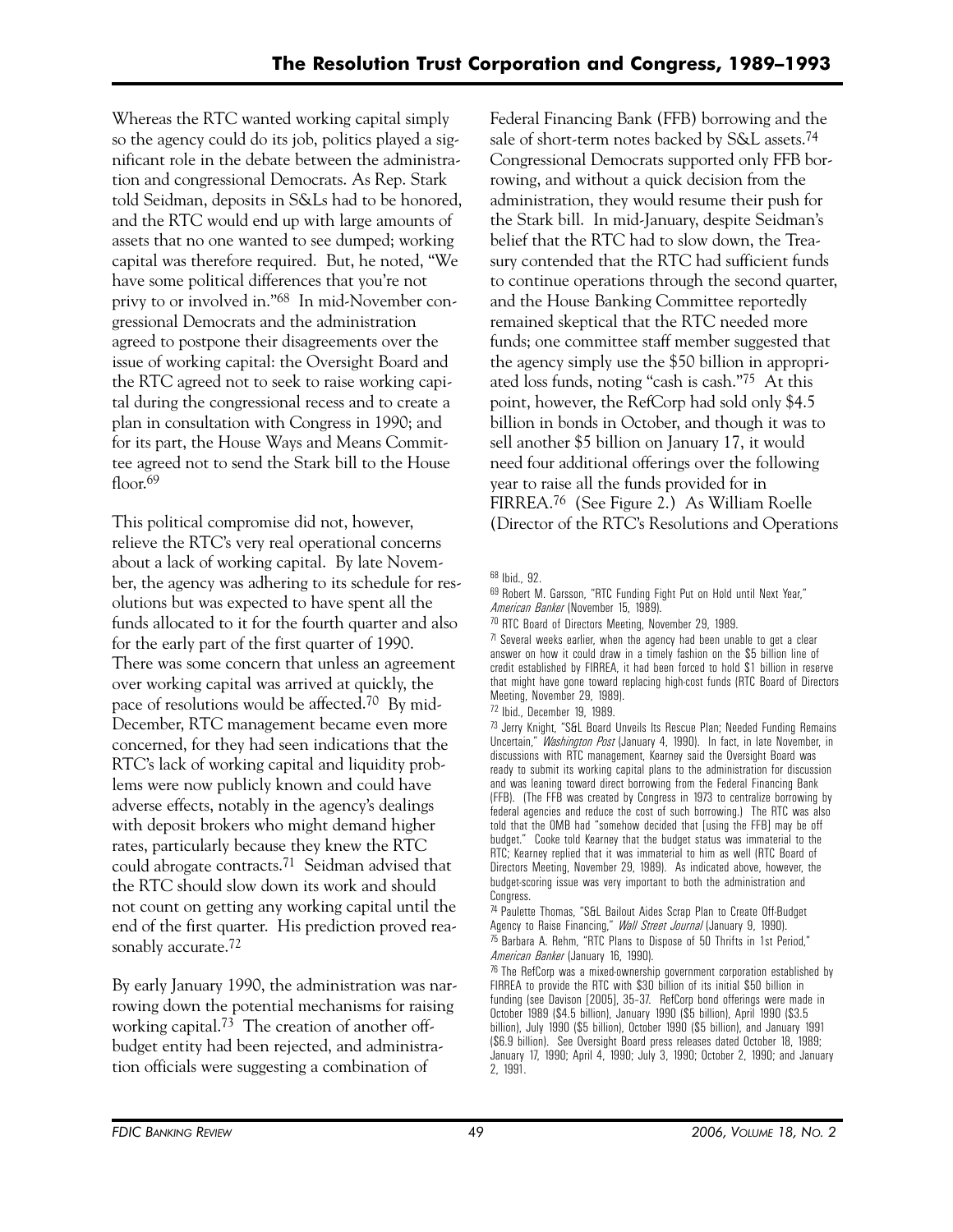Division) noted, "Cash is cash [only] when you get it."77 Shortly thereafter, the RTC indicated that in order to fund RTC operations, it might be forced to demand early repayment of the \$11.3 billion lent to 169 thrifts. The demand could force the thrifts to depend once again on high-cost funds, driving up deposit interest rates across the United States.78 Such an eventuality belied the Treasury claim that the RTC had enough cash to last into the second quarter, and indeed, not long afterward, John Robson informed Congress that the RTC would need an infusion of working capital funds during the first quarter of 1990.79

Despite the political jostling, it was most unlikely that the administration could persuade congressional Democrats to approve anything other than FFB borrowing. It was clear that working capital was necessary and would be provided; the politics surrounding the budgetary treatment of working capital were just as clear; and the administration undoubtedly preferred a method that would not increase the deficit.80 In mid-February, the Justice Department ruled that the RTC had the authority to raise funds through the FFB, at last clearing the way for the RTC to be provided with working capital.81 The announcement was immediately made that the RTC would raise \$11 billion in the first quarter, with \$8 billion going for carrying costs of receivership assets and \$3 billion for the replacement of high-cost funds backing conservatorships.82

#### Figure 2



The RTC had been provided with working capital, but what the additional borrowing would mean for the budget was less clear. Since the fiscal-year 1990 budget was already in place, any 1990 borrowings might increase the deficit but would not require any action under Gramm-Rudman. In 1991, however, any substantial increase in the deficit resulting from RTC borrowing might make necessary significant offsetting budget cuts (something neither party would find palatable), barring a tax increase that Bush had already forsworn. The solution was to exclude RTC working capital from the GRH budget targets, a goal accomplished by a provision approved by the Senate Appropriations Committee in April. Reportedly, the administration, the Congressional Budget Office (CBO), and the Senate leadership supported the legislative change.83 In the end, the Budget Enforcement Act of 1990 effected the exclusion, whose relevant provision also had the salutary effect of excluding

77 Barbara A. Rehm, "RTC Plans to Dispose of 50 Thrifts in 1st Period," *American Banker* (January 16, 1990).

78 Steve Klinkerman, "RTC Efforts to Get Cash Could Raise Thrift Rates," *American Banker* (January 19, 1990).

79 U.S. House Committee on Banking, Finance and Urban Affairs, *Oversight Hearings* (January 23–25, 1990), 27–28.

80 Barbara A. Rehm, "Administration Plans to Find Capital for RTC," *American Banker* (February 1, 1990).

81 Robert M. Garsson, "Justice Says RTC Can Use Federal Bank for Capital," *American Banker* (February 16, 1990).

82 "S&L Rescuers Are Cleared to Use Short-Term Funds," *Wall Street Journal* (February 16, 1990). The Treasury announced that it would increase the amounts of its weekly auctions of short-term bills and 52-week bills to raise the needed funds ("U.S. to Boost Level of Borrowing to Fund S&L Industry Bailout," *Wall Street Journal* [February 21, 1990]). Much of these funds was not spent during the first quarter because thrift resolutions slowed; however, as the RTC contemplated a major drive to resolve 141 institutions in the second quarter, it was authorized to borrow up to \$45.3 billion ("Thrift Agency Is Cleared to Borrow \$45.3 Billion," *Wall Street Journal* [April 12, 1990]).

83 David Rogers, "Bill Seeks to End Count of RTC Fund under Deficit Law," *Wall Street Journal* (April 26, 1990). Treasury Secretary Brady, in response to a question in May, noted, "You don't want to complicate an already complicated set of budget negotiations . . . by swinging it back and forth with respect to working capital. It could be \$50 billion worse this year and \$30 billion better the next year, and it would raise havoc with the Gramm-Rudman target" (U.S. Senate Committee on Banking, Housing, and Urban Affairs, *Hearing on the Semiannual Report* [May 23, 1990], 67). This was also the position of the chairman of the Federal Reserve Board, Alan Greenspan, who in January had said that the basic purpose of Gramm-Rudman-Hollings was to raise total domestic savings and that since RTC working capital was a transfer of assets, it would have no effect on domestic savings and should be excluded from the GRH calculations. He was also concerned about the false effects that receipts from asset sales might have on the budget in later years. See U.S. Senate Committee on Banking, Housing, and Urban Affairs, *Second Oversight Hearing* (January 31, 1990), 76–77.

*2006, VOLUME 18, NO. 2* 50 *FDIC BANKING REVIEW*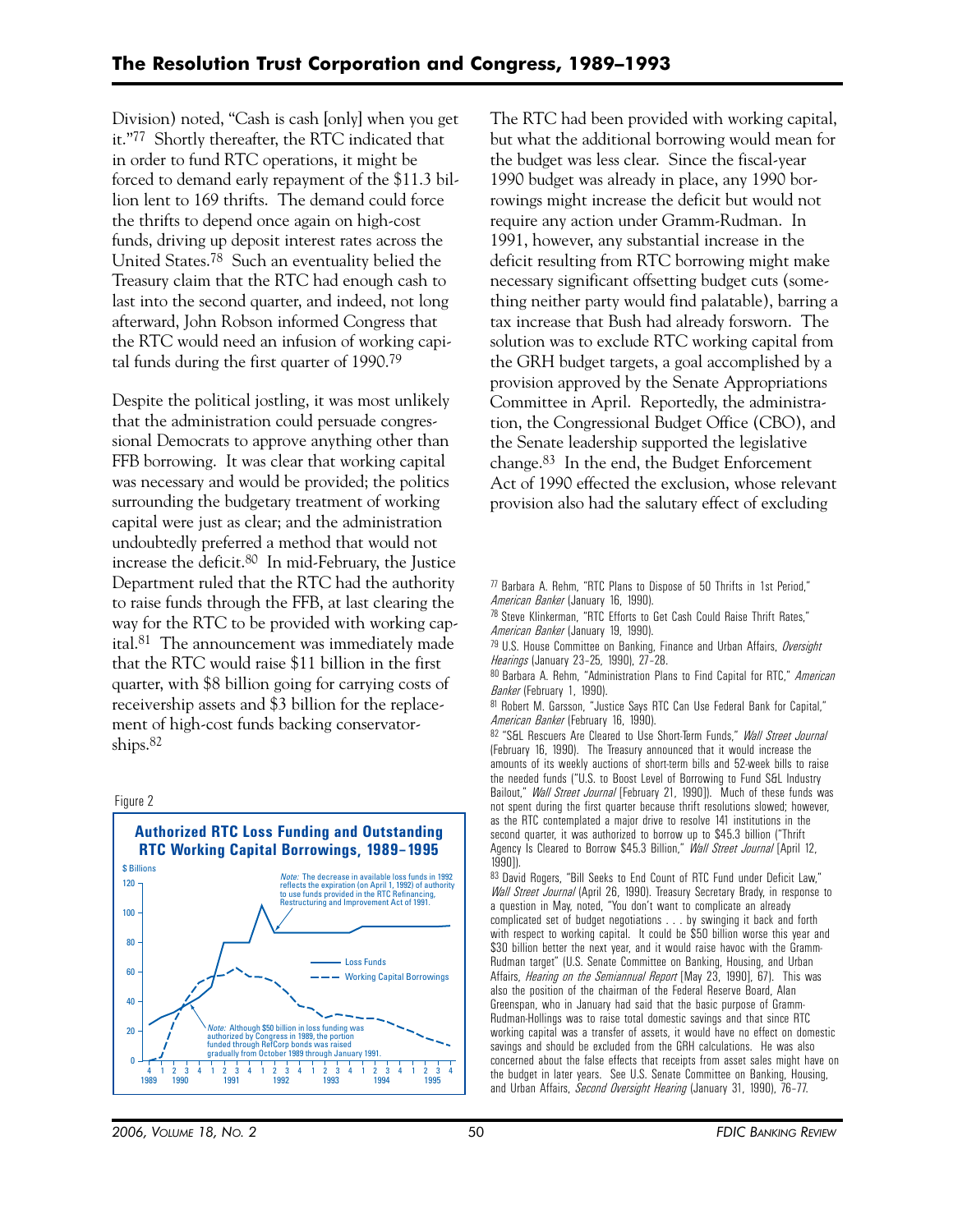any further legislative appropriations for RTC losses from the budget deficit reduction process.84

# *The \$18.8 Billion Loophole*

The working capital saga was not quite over, however. Although the mechanism through which the RTC would borrow was agreed to, the possibility still existed that the agency would be unable to borrow enough working capital to fund its operations. In June 1990, Treasury Secretary Brady even as he asked for appropriations for loss funds beyond the \$50 billion already provided informed Congress that before the RTC spent the \$50 billion for losses, it was likely to run up against the obligation limit set by FIRREA at the insistence of Rep. Gonzalez. The obligation limit (also known as the note cap) was intended to restrict total RTC obligations to the sum of its cash, unused loss funds, and 85 percent of the fair market value of assets it acquired.85 This meant essentially that the RTC had to hold unused loss funds in reserve in an amount equal to 15 percent of the fair market value of its assets.<sup>86</sup> These funds would serve as a capital cushion for repayment of debt obligations in the event that RTC's estimates of fair market values proved to be too optimistic. The Oversight Board characterized the situation as requiring immediate attention, and the RTC held out the possibility of needing to "dramatically step up asset sales to fund resolutions." Others argued that the administration was simply applying pressure to have RTC borrowing excluded from the budget (which, as noted, did occur), and a Senate Banking Committee staffer said that although the RTC would run into the obligations limit before the end of the year, the danger was not imminent.87 This prediction was fairly accurate, but the fear that the RTC would have to radically slow the pace of its resolutions stirred action.

The solution to the difficulty lay in an oversight: FIRREA's note cap formula implicitly calculated unused loss funds as the excess of the \$50 billion authorized by FIRREA over RefCorp funds received to date. However, RefCorp funding could only account for up to \$31.2 of the \$50 billion; the note cap (erroneously) omitted a reference to the

\$18.8 billion in Treasury funding that had also been provided in FIRREA. The RTC, to reassure Congress that it would not take advantage of the error, had been including the Treasury funding in its borrowing limit calculations regardless (i.e., as if it were no different than RefCorp funds). Until mid-1990, this compensatory calculation was of little consequence, but Treasury projected that if the RTC continued the calculation in this manner, the obligations limitation would become a real constraint by the fourth quarter.<sup>88</sup> Undersecretary Robert Glauber told the House Banking Committee that a literal reading of FIRREA would deduct only RefCorp contributions received from the \$50 billion in FIRREA-authorized funds to determine the amount of unused loss funds available to back new obligations. This would permit the remaining \$18.8 billion to offset the note cap's required reserve of loss funds (15 percent of the fair market value of assets) originally intended to ensure that RTC could repay its working capital borrowing. In effect, the RTC would be able to borrow for working capital up to 100 percent of the fair market value of assets acquired.89 He added that "in the absence of action by Congress, we would be faced with the choice between using the \$18.8 billion to raise working capital and shutting down the resolution activity of the RTC," but he said that the RTC would not take the former course without congressional approval.90 House members at the hearing, confronted by the simultaneous request for significant additional loss funds, paid scant attention to the working capital issue, but a deci-

<sup>84</sup> Budget Enforcement Act of 1990, Sec. 13101 (specifically, see sec. 252[b]), 104 STAT 1388-581.

<sup>85</sup> U.S. House Committee on Banking, Finance and Urban Affairs, *Semiannual Report and Appearance by the Oversight Board* (June 14, 1990), 15. This description is a simpler way of presenting the limitation. More formally, the sum of contributions received from RefCorp plus outstanding obligations could not exceed the RTC's available cash plus 85 percent of the fair market value of its other assets by more than \$50 billion. Reacting to the 1988 FSLIC deals, Rep. Henry Gonzalez had insisted on including a provision that would limit the RTC's outstanding obligations.

<sup>86</sup> U.S. House Committee on Ways and Means, *Additional Financing Costs*  (September 19, 1990), 35.

<sup>87</sup> Debra Cope and Robert M. Garsson, "Brady Expected to Warn Congress RTC May Run Out of Cash by Fall," *American Banker* (June 13, 1990).

<sup>88</sup> U.S. House Committee on Banking, Finance and Urban Affairs, *Funding the Resolution Trust Corporation* (July 30, 1990), 15, 139.

<sup>89</sup> As \$18.8 billion is equivalent to 15% of \$125.33 billion, the latter figure was the effective limit on RTC working capital borrowing. Outstanding FFB working capital borrowings peaked in 1991 at approximately \$63 billion. 90 Ibid., 15–16.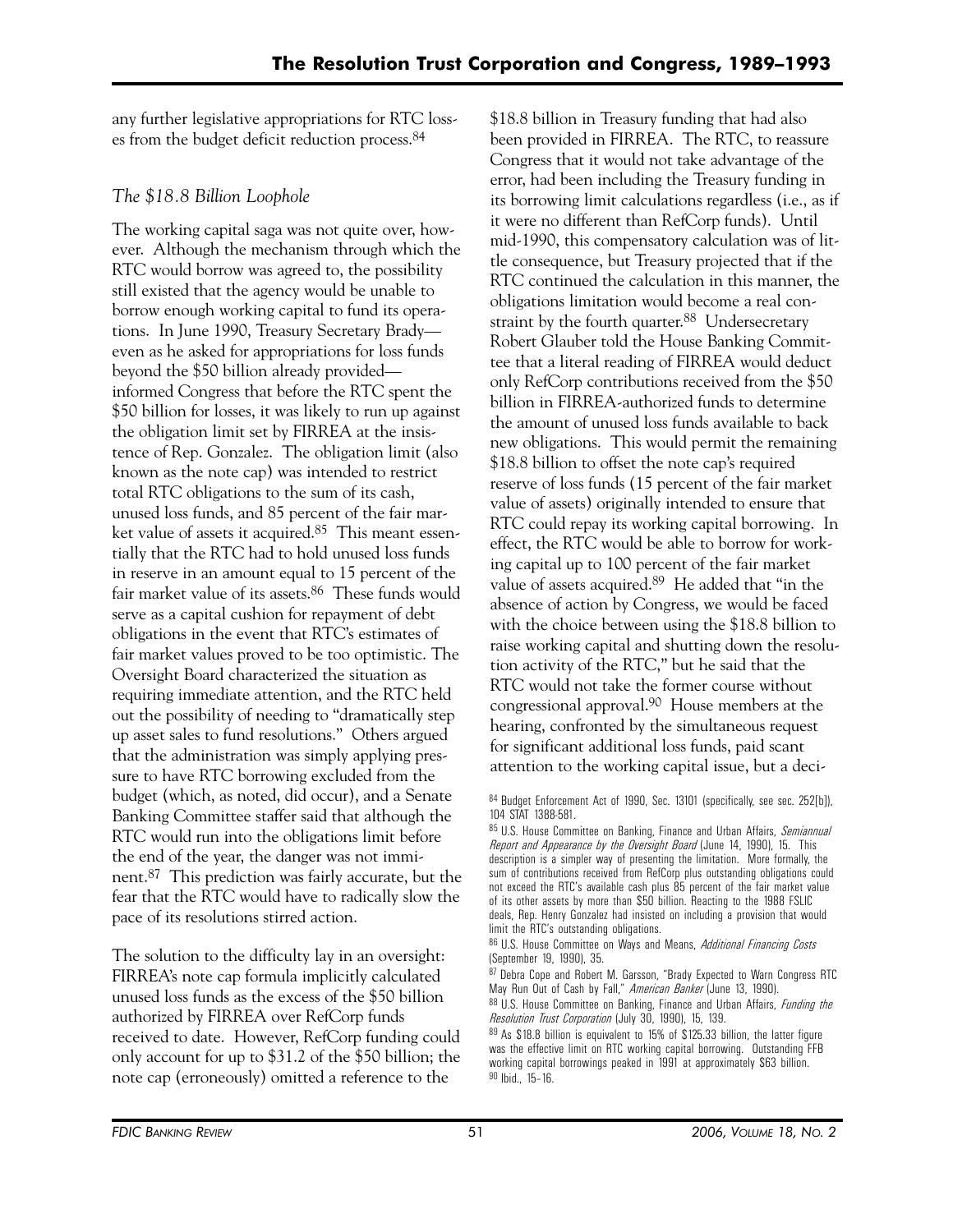sion to acquiesce in the literal interpretation would allow Congress to delay a highly contentious vote on new loss funding until after the November elections.91

Nevertheless, it took some time to get there. In late August Nicholas Brady noted in a letter to Rep. Dan Rostenkowski that although the administration had no specific proposal for adjusting the note cap, any funding legislation had to deal with the obligations limitation. A month later, Seidman again warned that without action, RTC resolutions would have to be tied to asset sales and would slow to "only a handful of institutions per quarter." Although the RTC had not yet run up against the limit, Seidman reiterated that it would soon become a constraint. He suggested that rather than omit the \$18.8 billion in Treasury funding from the calculation, FIRREA be amended to allow the RTC to borrow 100 percent of the fair market value of its assets, noting that "since the ultimate costs will be the Government's in any event, it does not seem that the Government is taking any real risk [if such a change is made]."92

Once again, however, Congress was concentrating much more on the increase in loss funds than on operating capital. The assumption was that somewhere in the new funding legislation Congress would address the working capital issue; however, as discussed below, Congress adjourned without agreeing to any new RTC funding. Just before the adjournment, the House Banking Committee on a voice vote approved allowing the RTC to use the \$18.8 billion drafting error and the Senate followed suit.<sup>93</sup>

On October 30, the RTC wrote to the Oversight Board asking that it be allowed to take advantage of the \$18.8 billion drafting error and stating that otherwise, operations would come to a halt before the end of the year.94 Two days later the Oversight Board agreed, providing the RTC with sufficient working capital and access to loss funds to continue resolving institutions until Congress could return to the issue in the new session.95 Gonzalez and Riegle had both written to the Oversight Board encouraging this action.<sup>96</sup> This interpretation of FIRREA could conceivably have been

challenged in the courts, but Gonzalez noted that with Congress having failed to pass any new funding for the RTC, he believed no one in Congress would object to the decision.<sup>97</sup> Once the decision was made, David Cooke told the RTC Board that the agency could move quickly to market the larger institutions it had planned to resolve during the fourth quarter, and that it could now continue through February 1991.98

Table 1 shows what the limitations on outstanding obligations would have been under the note cap formula (see note 85) from March 31, 1990, to March 31, 1991. As the table shows, without approval to take advantage of the loophole, the RTC would have exceeded the obligations limitation before year-end. With the changed calculation, however, the agency easily complied with the limitation.99 In hindsight, the RTC's position would have been easier if FIRREA had dealt more directly with working capital—if doing so had even been possible. Congressional attitudes in 1990 illustrate the difficulties that would have

95 Stephen Labaton, "Loophole to Be Used to Keep Bailout Afloat," *New York Times* (November 2, 1990).

96 U.S. General Accounting Office, *Obligations Limitation: Resolution Trust Corporation's Compliance as of September 30, 1990* (1991), 4–5.

97 "RTC to Borrow Working Capital; Regulators Avoid Funding Halt," *BNA's Banking Report* 55 (November 5, 1990), 747-48.

98 RTC Board of Directors Meeting, November 2, 1990.

99 The GAO noted that the exclusion of Treasury contributions "effectively eliminated the 15 percent cash reserve feature and resulted in a potentially misleading assessment" of the RTC's ability "to fund any future losses resulting from assets sales at less than their recorded value," and suggested that FIRREA be amended to fix this problem (U.S. GAO, *Obligations Limitation as of December 31, 1990* (1991), 6–7. The GAO would later note that the Resolution Trust Corporation Funding Act of 1991, which provided an additional \$30 billion in loss funds (see the relevant section of this article for a discussion of the 1991 law), made the FIRREA obligations limitation formula even more misleading because the 1991 law did not amend the formula; thus, the additional funding was excluded from the calculation. In fact, Congress never changed the note cap formula, even as further laws (not only in 1991 but also in 1993) provided additional loss funds, and the obligations limitation never again became a constraint on RTC operations. Indeed, the GAO ceased publishing a calculation of the obligations limitation. (However, both the Senate and the House had included a revised obligations limitation formula in their abortive attempts to pass new funding legislation at the end of 1990 For the 1990 bills, see S. 3222 and H.R. 5891, 101st Cong., 2nd sess.)

<sup>91 &</sup>quot;Treasury Scrambling for Funds for RTC," *National Mortgage News* (August 6, 1990).

<sup>92</sup> U.S. House Committee on Ways and Means, *Additional Financing Costs* (September 19, 1990) 5, 34. See also Paulette Thomas, "Seidman Totals Growing Costs of S&L Rescue," *Wall Street Journal* (September 20, 1990). 93 Barbara A. Rehm, "House Bank Panel Votes Added Funds to RTC," *American Banker* (October 24, 1990).

<sup>94</sup> RTC Board of Directors Meeting, October 30, 1990.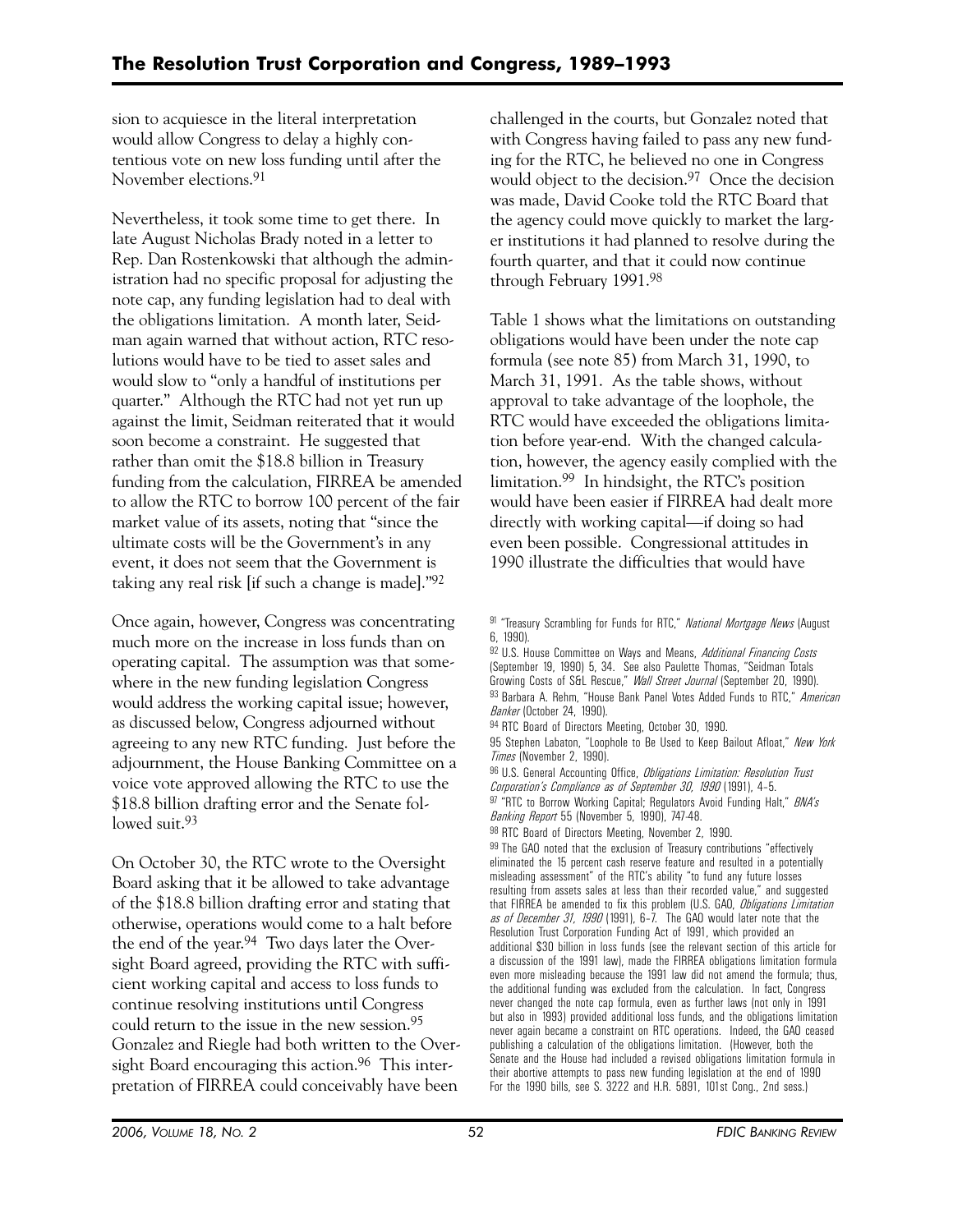attended adding anything to FIRREA that might have been portrayed as additional funding. Moreover, since the number of institutions and the volume of assets the RTC was dealing with were moving targets, any working capital provisions in FIRREA would likely have proved inadequate. And the Bush administration might have believed that it could borrow working capital quietly offbudget after the fact, although given the scrutiny attached to the RTC, any such attempt would likely have failed.

The struggle over working capital demonstrates how politicized RTC spending was and how enmeshed the agency was in budget brinksmanship at a time when the federal budget was in serious deficit. Irrespective of this, however, the number of insolvent institutions and the associated costs of resolving them kept rising. Had FIRREA not inadvertently included the \$18.8 billion loophole, the RTC's operations might have been seriously impaired by the end of 1990, and Congress would undoubtedly—although perhaps grudgingly—have been forced into a swift about-face. However, as discussed below, the politics of RTC funding often led to impasse.

# **The 1990 Legislative Stalemate**

As noted, FIRREA's \$50 billion in loss funds was almost immediately recognized as insufficient. In January 1990, Seidman told Congress that although the \$50 billion would cover insolvencies into 1991, it was obvious that more would be needed, perhaps another \$24 billion. The reaction of Democratic Rep. Frank Annunzio was not encouraging: there was, he said, "No way you are getting money from the Congress."100 Republican Rep. James Leach noted, "Congress would rather not deal with the thrift issue ever again . . . but it probably has no choice."101 Both of Leach's points would turn out to be true. The RTC did not get its money from Congress in that session, and Congress did have to deal with the issue again in the following session.

In March, the House Banking Committee RTC task force predicted that the RTC would require

100 Paulette Thomas, "Latest Estimates Show Thrift Bailout May Cost \$24 Billion over Allocation," *Wall Street Journal* (January 25, 1990). 101 Robert M. Garsson, "2nd Thrift Bill Takes Shape, but Congress Is Reluctant," *American Banker* (January 22, 1990).

|                          | A<br><b>Contributions</b><br><b>Received</b> | B<br><b>Outstanding</b><br><b>Obligations</b> | c<br>Cash<br>and<br><b>Equivalents</b> | D<br><b>85% FMV</b><br><b>Assets</b> | $(A+B-C-D)$<br><b>Adjusted</b><br><b>Obligation</b><br>Level | <b>Maximum</b><br>Level |
|--------------------------|----------------------------------------------|-----------------------------------------------|----------------------------------------|--------------------------------------|--------------------------------------------------------------|-------------------------|
|                          |                                              |                                               |                                        |                                      |                                                              |                         |
| 3/31/1990 <sup>a</sup>   | 29,526                                       | 2.760                                         | 3.181                                  | 13.728                               | 15,377                                                       | 50,000                  |
| 6/30/1990 <sup>a</sup>   | 33,021                                       | 30.162                                        | 4.043                                  | 29.593                               | 29.547                                                       | 50,000                  |
| 9/30/1990                | 19.221                                       | 48.864                                        | 5.113                                  | 40.985                               | 21,987                                                       | 50,000                  |
| $9/30/1990$ <sup>a</sup> | 38.021                                       | 48.864                                        | 5.113                                  | 40.985                               | 40.787                                                       | 50.000                  |
| 12/31/1990               | 24.248                                       | 54.777                                        | 5.177                                  | 40.930                               | 32,918                                                       | 50,000                  |
| 12/31/1990 <sup>a</sup>  | 43,048                                       | 54,777                                        | 5,177                                  | 40,930                               | 51,718                                                       | 50,000                  |
| 3/31/1991                | 31,286                                       | 58,532                                        | 5,060                                  | 43.713                               | 41,045                                                       | 50,000                  |

**Calculation includes \$18.8 billion in Treasury contributions.**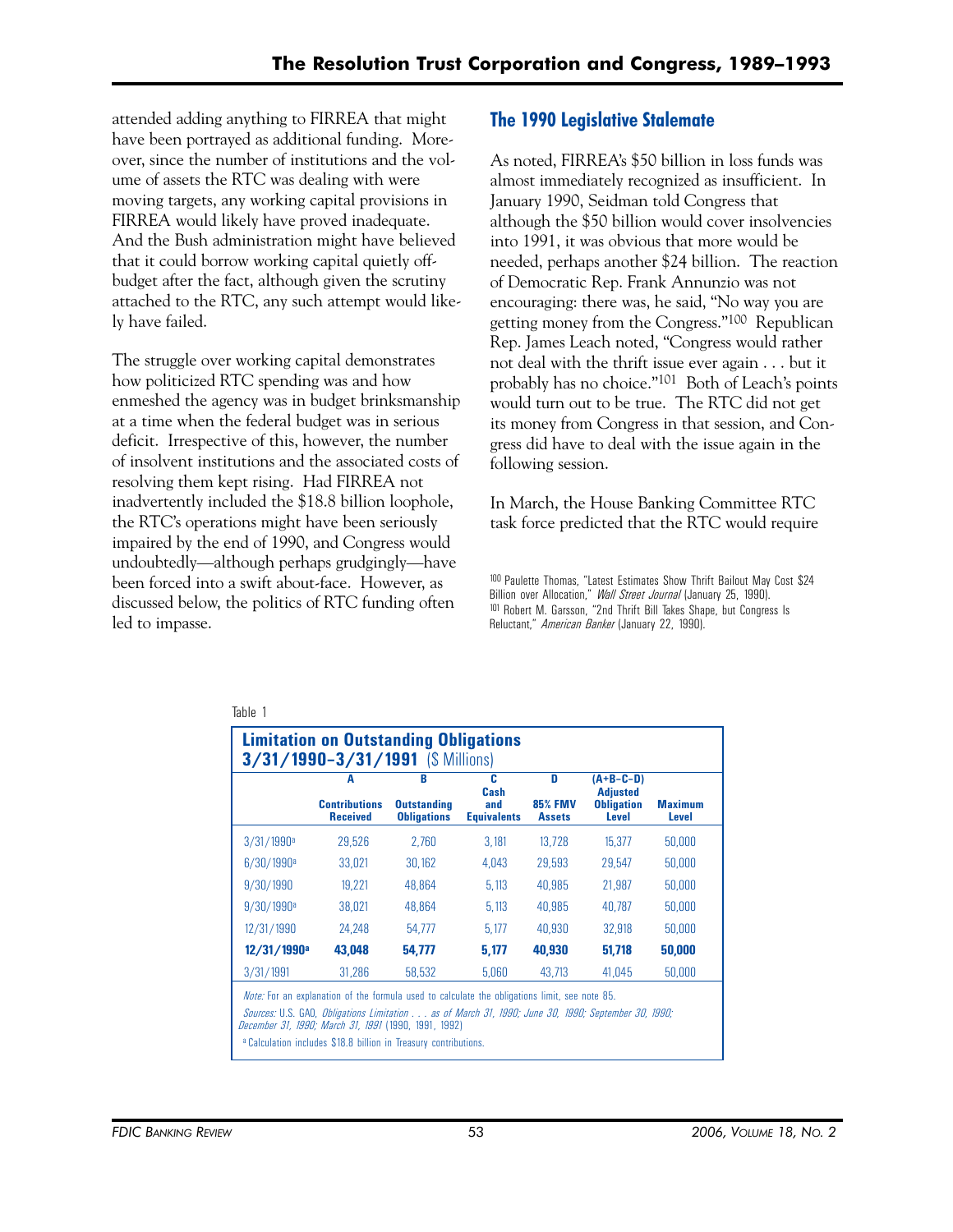\$30 billion more in loss funds.102 In April, the GAO followed with another increased estimate of the cost.103 In May, the Bush administration presented Congress with a revised estimate of the costs, stating that the current worst-case scenario might entail another \$57 billion. Commentators at the time felt that Treasury was at last presenting realistic estimates of the cost, perhaps to ensure that no higher estimates would have to be announced as the 1992 presidential campaign got under way. Treasury Secretary Brady told Congress that the administration would accept either an open-ended appropriation or some set figure, and would leave it up to Congress to decide.104 Democrats criticized the administration for its conduct and were particularly unreceptive to the notion of open-ended appropriations.105 Even some Republicans were unhappy with such a course."106 Although it does not appear that the administration was seriously considering another off-budget vehicle, one Democrat fired a warning shot with a bill providing that any future funding had to use direct Treasury appropriation.<sup>107</sup> As summer ended, Seidman informed the House Ways and Means Committee that the RTC would need \$30–\$40 billion in new loss fund appropriations for the next fiscal year, noting, "Unfortunately, when it comes to loss funds, there really are no alternatives . . . [they] will have to come from the American taxpayer."108 Seidman's request was endorsed by both the GAO and CBO, both of which argued that the slowdown caused by lack of funds could significantly increase the cost of the S&L cleanup.109

With the session drawing to a close, Congress finally turned to the problem of the loss funds. On October 10, Brady wrote to both of the Banking Committees, noting that "RTC case resolution will virtually cease within the next two months unless additional funds are provided." He requested legislation providing \$40 billion and removing the FIRREA note cap provisions; alternatively, if Congress chose to maintain the note cap, he requested \$57 billion. The Senate Banking Committee moved quickly to mark up a bill (S.3222) providing the \$57 billion. There was some Democratic dissent, but the Senate was clearly willing to

appropriate the amount requested by the administration.110

The House, however, was not. House Banking Committee chairman Gonzalez was angered by Nicholas Brady's refusal to appear before his committee; the refusal prompted him to cancel a planned hearing on October 17. He responded by stopping work on a markup of the RTC funding bill. With congressional elections imminent, politics likely played a role here: Gonzalez and House Democrats wanted another opportunity to associate the funding request with the administration, and Brady undoubtedly did not relish the thought of appearing before the committee and serving as a target for attacks on the handling of the cleanup. Gonzalez claimed that the administration wanted to "slip this through without any real oversight," saying he had never seen a request for authorization of funds "without the accompanying willingness of an agency or department head to defend [it] . . . in open session." The Treasury Department's view was that the committee had all the information it needed to make its decision and that it was the committee's responsibility to act.111

Gonzalez eventually relented—somewhat. The House Banking Committee moved on a bill that would provide only interim funding of \$10 billion

105 Charles Schumer, "The S&L Horror Show: Act II," *New York Times* (July 24, 1990).

106 "Treasury Scrambling for Funds for RTC," *National Mortgage News* (August 6, 1990).

<sup>102</sup> Paulette Thomas, "Resolution Trust Expected to Offer an Alternative to Cheap Liquidation," *Wall Street Journal* (March 20, 1990).

<sup>103</sup> Robert M. Garsson, "Pols Shrug Off GAO Estimate of Bailout Cost," *American Banker* (April 10, 1990).

<sup>104</sup> Nathaniel C. Nash, "Savings Failures Expected to Soar, the Treasury Says," *New York Times* (May 24, 1990).

<sup>107</sup> See H.R. 5029, *Resolution Trust Corporation Financing Amendments of* 

*<sup>1990</sup>*, introduced on June 13, 1990, by Rep. Paul Slattery. The bill was never acted on.

<sup>108</sup> Paulette Thomas, "Seidman Totals Growing Costs of S&L Rescue-Congress, in Election Year, Concocts New Tax Ideas Aimed at Paying the Tab," *Wall Street Journal* (September 20, 1990).

<sup>109</sup> Stephen Labaton, "Savings Bailout Chief Asks for \$100 Billion," *New York Times* (September 20, 1990).

<sup>110</sup> U.S. Senate Committee on Banking, Housing, and Urban Affairs, *Resolution Trust Corporation Funding Act of 1990* (October 19, 1990).

<sup>111</sup> Stephen Labaton, "Savings Bailout May Be Hindered By Political Impasse Over Money," *New York Times* (October 19, 1990), and "A Patrician and Populist Clash in Savings Bailout," *New York Times* (October 22, 1990).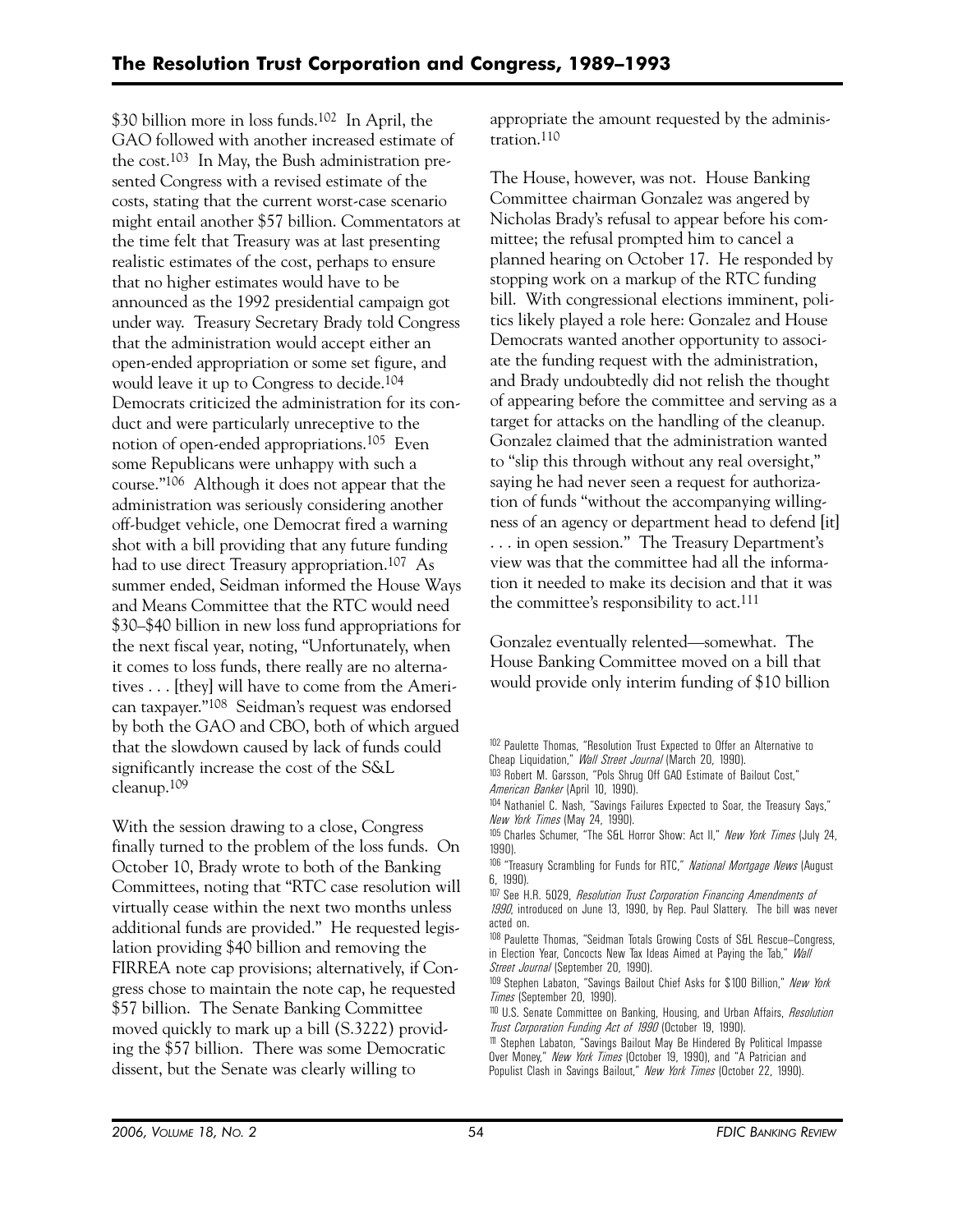(although it also addressed the \$18.8 billion loophole discussed above).112 The bill also required that any additional request for funds be submitted to both Banking Committees and contain a complete six-month financial plan detailing how the monies would be spent.<sup>113</sup> The measure was approved by the committee on October 23, but not without opposition: Democratic Rep. Doug Barnard said that "if you want to keep them on a real short leash, you shouldn't give them anything." Even some Republicans positioned themselves against RTC funding, with Rep. Toby Roth arguing against passing even the \$10 billion interim funding.114

The Senate realized that, with little time left in the session, there was not much likelihood of reconciling two very disparate bills. Accordingly, it amended its bill by replacing it with a measure essentially identical to that passed by the House committee (providing only \$10 billion in interim funding). Riegle noted that this would keep the RTC on a very tight leash and ensure that RTC funding would be one of the first measures to confront the new Congress. He expressed some dismay that they were not providing more money.115

The bill passed the Senate on a voice vote. However, the House failed to pass the legislation. Reports suggested that the bill had been toppled by a procedural objection from Annunzio, but at the time some thought that there might not have been enough votes for passage anyway.116 The House's inaction ensured that Congress would not block the use of the \$18.8 billion loophole, for use of the loophole allowed Congress to postpone dealing with the loss-funding issue without forcing the RTC to cease resolving thrifts and would give legislators the ability to address funding early in the new Congress.117

112 See H.R. 5891.

- 113 See U.S. House Committee on Banking, Finance and Urban Affairs,
- *Resolution Trust Corporation Funding Act of 1990* (October 27, 1990).
- 114 Stephen Labaton, "House Panel Approves More Funds for Bailout," *New York Times* (October 24, 1990).
- 115 *Congressional Record*. S. 17722 (October 27, 1990).
- 116 Paul Duke, Jr., "Congress Fails to Provide More Funding for S&L Bailout, Raising Threat to RTC," *Wall Street Journal* (October 29, 1990).
- 117 Gonzalez said he wanted to begin hearings after the election and before the new Congress was seated (Barbara Rehm and Robert M. Garsson, "Gonzalez Urges Hearings This Fall on RTC," *American Banker* [October 31, 1990]).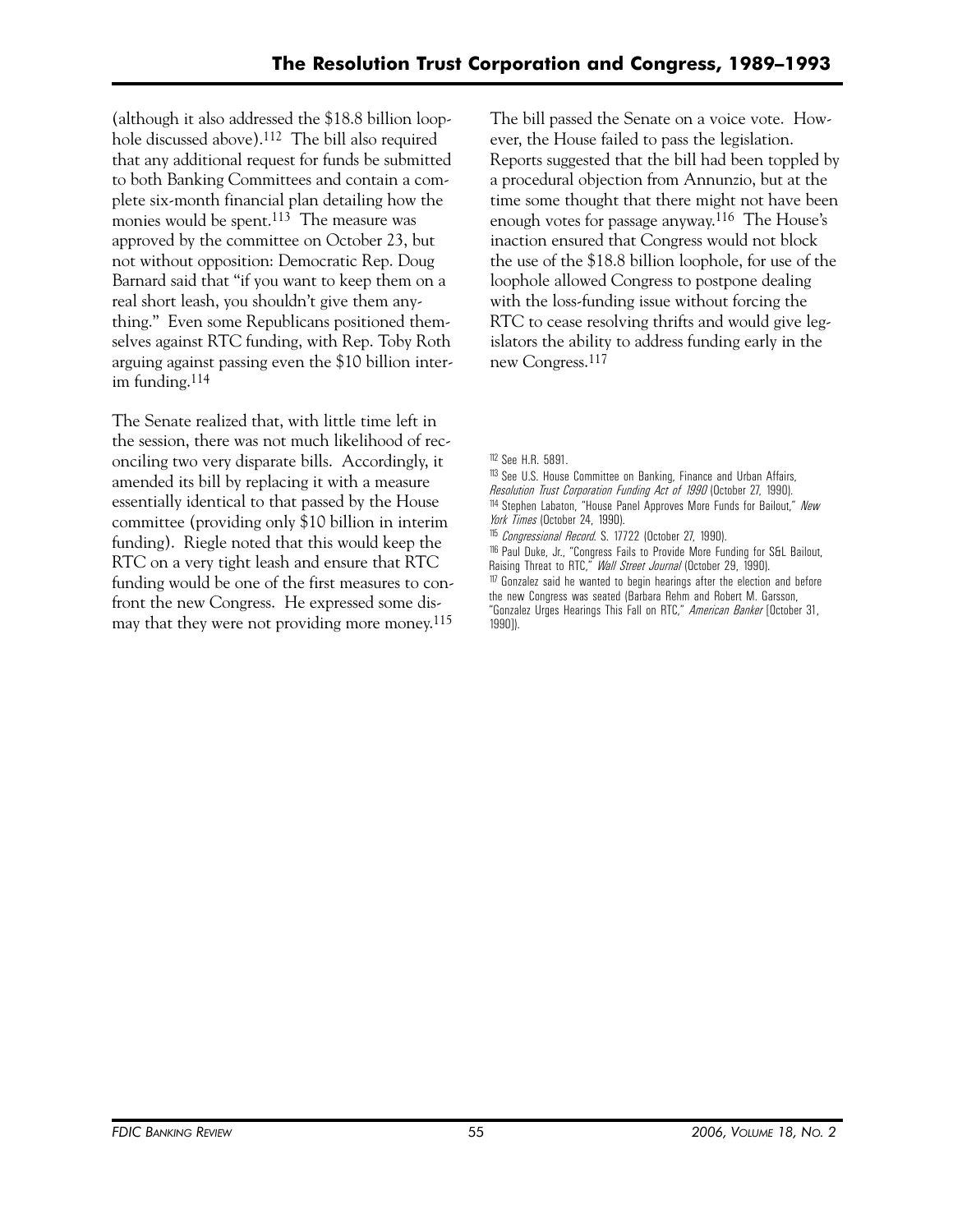# **BIBLIOGRAPHY**

*Note:* The bibliography below provides the sources used for Parts I and II of this article. Although some of these materials are not referred to in Part I, the complete bibliography is provided for the reader.

# *RTC Manuscripts*

RTC. Board Meeting Transcripts. 1989–1991.

RTC. Legislative History Files. (LEGH 68). 1990–1992.

RTC. Transition Briefing Books. 1991–1993.

RTC. "CEO Management Information." 1993–1994.

# *Congressional Sources*

## **Debates**

*Congressional Record* 1989–1993.

## **Bills and Resolutions**

- U.S. House. H.R. 3469. *Federal Agency Debt Management Act*. 101st Cong., 1st sess., October 13, 1989.
- ———. H.R. 4127. *Resolution Trust Corporation Reform Act of 1990*. 101st Cong., 2nd sess., February 27, 1990.
- ———. H.R. 4386. *Resolution Trust Corporation Reorganization Act*. 101st Cong., 2d sess., March 27, 1990.
- ———. H.R. 4851. *Financial Institutions Oversight Reform Act of 1990*. 101st Cong., 2d sess., May 17, 1990.
- ———. H.R. 5029. *Resolution Trust Corporation Financing Amendments of 1990*. 101st Cong., 2d sess., June 13, 1990.
- ———. H.R. 5891. *Resolution Trust Corporation Funding Act*. 101st Cong., 2d sess., October 22, 1990.
- ———. H. Res. 105. *Providing for the Consideration of the Bill (H.R. 1315) to Provide Additional Funding for the Resolution Trust Corporation*. 102d Cong., 1st sess., March 7, 1991.
- ———. H.R. 3303. *Resolution Trust Corporation Reorganization and Accountability Act of 1991*. 102d Cong., 1st sess., September 11, 1991.
- ———. H.R. 3356. *Resolution Trust Corporation Refinancing Act of 1991*. 102d Cong., 1st sess., September 17, 1991.
- ———. H.R. 3422. *Resolution Trust Corporation Reform and Accountability Act of 1991*. 102d Cong., 1st sess., September 26, 1991.
- ———. H.R. 3449. *Resolution Trust Corporation Amendments Act of 1991*. 102d Cong., 1st sess., October 1, 1991.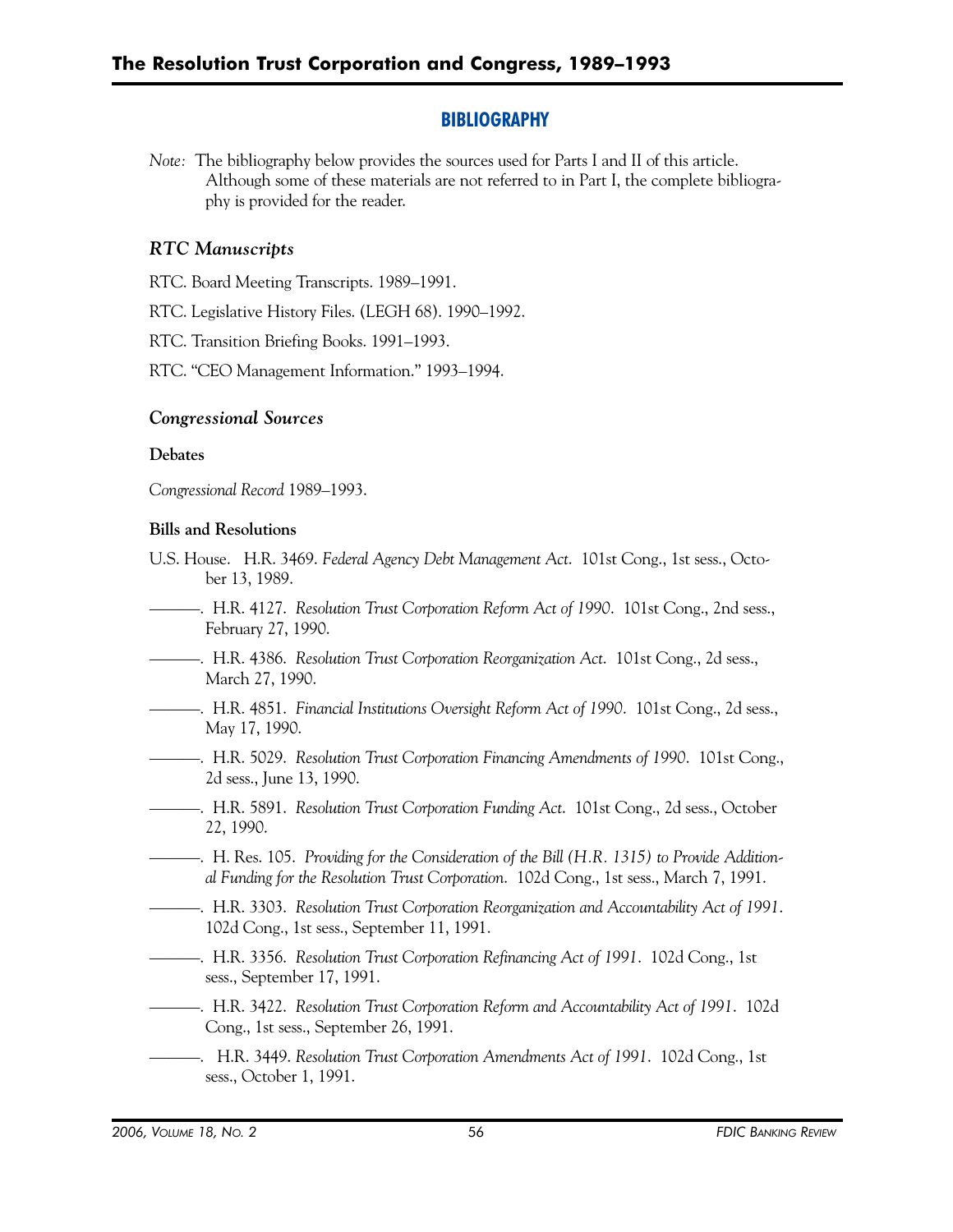- ———. H.R. 3798. *Real Estate Recovery Act of 1991*. 102d Cong., 1st sess., November 18, 1991.
- ———. H.R. 4765. *Resolution Trust Corporation Funding and Cost Reduction Act of 1992*. 102d Cong., 2d sess., April 3, 1992.
- ———. H.R. 4924. *Resolution Trust Corporation Reform Act of 1992*. 102d Cong., 2d sess., April 9, 1992.
- ———. H.R. 5544. *Resolution Trust Corporation Cost Reduction Act*. 102d Cong., 2d sess., July 2, 1992.
- ———. H.R. 5603. *Resolution Trust Corporation Loss Reduction and Funding Act of 1992*. 102d Cong., 2d sess., July 9, 1992.
- ———. H.R. 5629. *Resolution Trust Corporation Asset Recovery Act of 1992*. 102d Cong., 2d sess., July 21, 1992.
- U.S. Senate. S. 2155. *Resolution Trust Corporation Reorganization Act*. 101st Cong., 2d sess., February 21, 1990.
- ———. S. 3112. *Savings and Loan Simplification Act of 1990*. 101st Cong., 2d sess., September 26, 1990.
- ———. S. 3222. *Resolution Trust Corporation Funding Act*. 101st Cong., 2d sess., October 28, 1990.
- ———. S. 389. *Resolution Trust Corporation Reorganization Act*. 102d Cong., 1st sess., February 7, 1991.
- ———. S. 1943. *Resolution Trust Corporation Reform Act of 1991*. 102d Cong., 1st sess., November 7, 1991.
- ———. S. 419. *Resolution Trust Corporation Funding Act of 1991*. 102d Cong., 1st sess., February 14, 1991.
	- ———. S. 572. *Savings and Loan Simplification Act of 1991*. 102d Cong., 1st sess., March 6, 1991.

#### **Hearings and Reports**

- U.S. House. *Providing for the Consideration of H.R. 1315*. Report (to accompany H. Res. 105), 102d Cong., 1st sess., H. Rpt. 102-13, March 7, 1991.
- ———. *Resolution Trust Corporation Funding Act of 1991, Conference Report*. 102d Cong., 1st sess., H. Rpt. 102-7, March 19, 1991.
- ———. *Resolution Trust Corporation Completion Act*. Report. 103d Cong., 1st sess., H. Rpt. 103-103, Part 2, June 15, 1993.
- U.S. House Committee on Banking, Finance and Urban Affairs. *Oversight Hearings on the Resolution Trust Corporation*. 101st Cong., 2d sess., Ser. No. 101-69, January 23–25, 1990.
- ———. *Semiannual Report and Appearance by the Oversight Board of the Resolution Trust Corporation*. 101st Cong., 2d sess., Ser. No. 101-33, June 14, 1990.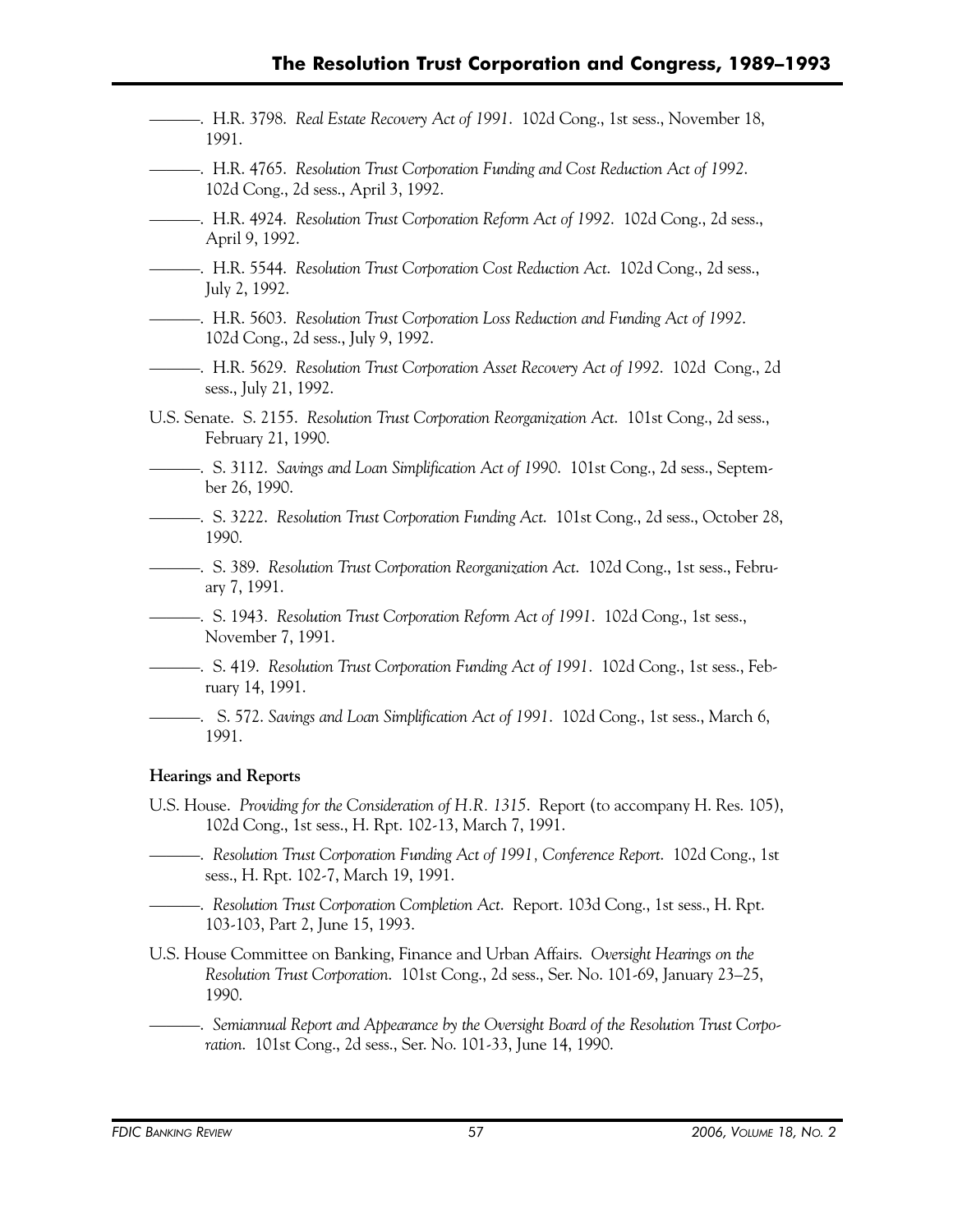- ———. *Funding the Resolution Trust Corporation: Hearing*. 101st Cong., 2d sess., Ser. No. 101-160, July 30, 1990.
- ———. *Resolution Trust Corporation Funding Act of 1990: Report*. 101st Cong., 2d sess., H. Rpt. 101-974, October 27, 1990.
- ———. *Semi-Annual Appearance of the Resolution Trust Corporation Oversight Board: Hearing*. 102d Cong., 1st sess., Ser. No. 102-2, January 31, 1991.
- ———. *General Accounting Office Report Card on RTC Operations: Hearing*. 102d Cong, 1st sess., Ser. No. 102-5, February 20, 1991.
- ———. *RTC Semiannual Report for Period Ending April 30, 1991: Hearing*. 102d Cong., 1st sess., Ser. No. 102-54, July 11, 1991.
- ———. *Semiannual Appearance of the Thrift Depositor Protection Board: Hearing*. 102d Cong., 2d sess., Ser. 102-140, July 29, 1992.
- ———. *Semiannual Appearance of the Thrift Depositor Protection Oversight Board: Hearing*. 103d Cong., 1st sess., Ser. No. 103-18, March 16, 1993.
- U.S. House Committee on Banking, Finance and Urban Affairs, Subcommittee on Financial Institutions Supervision, Regulation and Insurance. *Resolution Trust Corporation Refinancing and Restructuring Issues: Hearing*. 102d Cong., 1st sess., Ser. No. 102-70, September 12 and 17, 1991.
- ———. *Resolution Trust Corporation Funding Act of 1992: H.R. 4241: Hearing*. 102d Cong., 2d sess., Ser. No.102-102, February 26, 1992.
- U.S. House Committee on Banking, Finance and Urban Affairs, Subcommittee on Financial Institutions Supervision, Regulation and Deposit Insurance. *Funding Needs of the Resolution Trust Corporation and Savings Association Insurance Fund: Hearing*. 103d Cong., 1st sess., Ser. No. 103-19, March 17 and 18, 1993.
- U.S. House Committee on Banking, Finance and Urban Affairs, Subcommittee on Financial Institutions Supervision, Regulation and Insurance, Resolution Trust Corporation Task Force. *Status and Activities of the RTC and the Oversight Board: Hearings*. 101st Cong., 1st sess., Ser. No. 101-55, October 4 and 19; November 6 and 13, 1989.
- ———. *Disposition of Assets by the Resolution Trust Corporation: Hearing*. 101st Cong., 2d sess., Ser. No. 101-102. (March 27, 1990).
- ———. *Disposition of Assets by the RTC: Hearing*. 101st Cong., 2d sess., Ser. No. 101-122. May 4, 1990.
- ———. *Alternative Financing Options for the Savings and Loan Cleanup Costs: Hearing*. 101st Cong., 2d sess., Ser. No. 101-174. (September 26, 1990).
- -. Consideration of the Implications of the RTC Control Problems for Proposals to Restruc*ture the Bail-out Machinery*. 102d Cong., 1st sess., Ser. No. 102-51, June 17, 1991.
- U.S. House Committee on Banking, Finance and Urban Affairs, Subcommittee on General Oversight and Investigations. *Resolution Trust Corporation's Asset Disposition Policies: Hearing*. 102d Cong., 1st sess., Ser. No. 102-68. (September 6, 1991).
- ———. *The RTC's Operation Western Storm: Hearing*. 102d Cong., 2d sess., Ser. No. 102 144, August 6, 1992.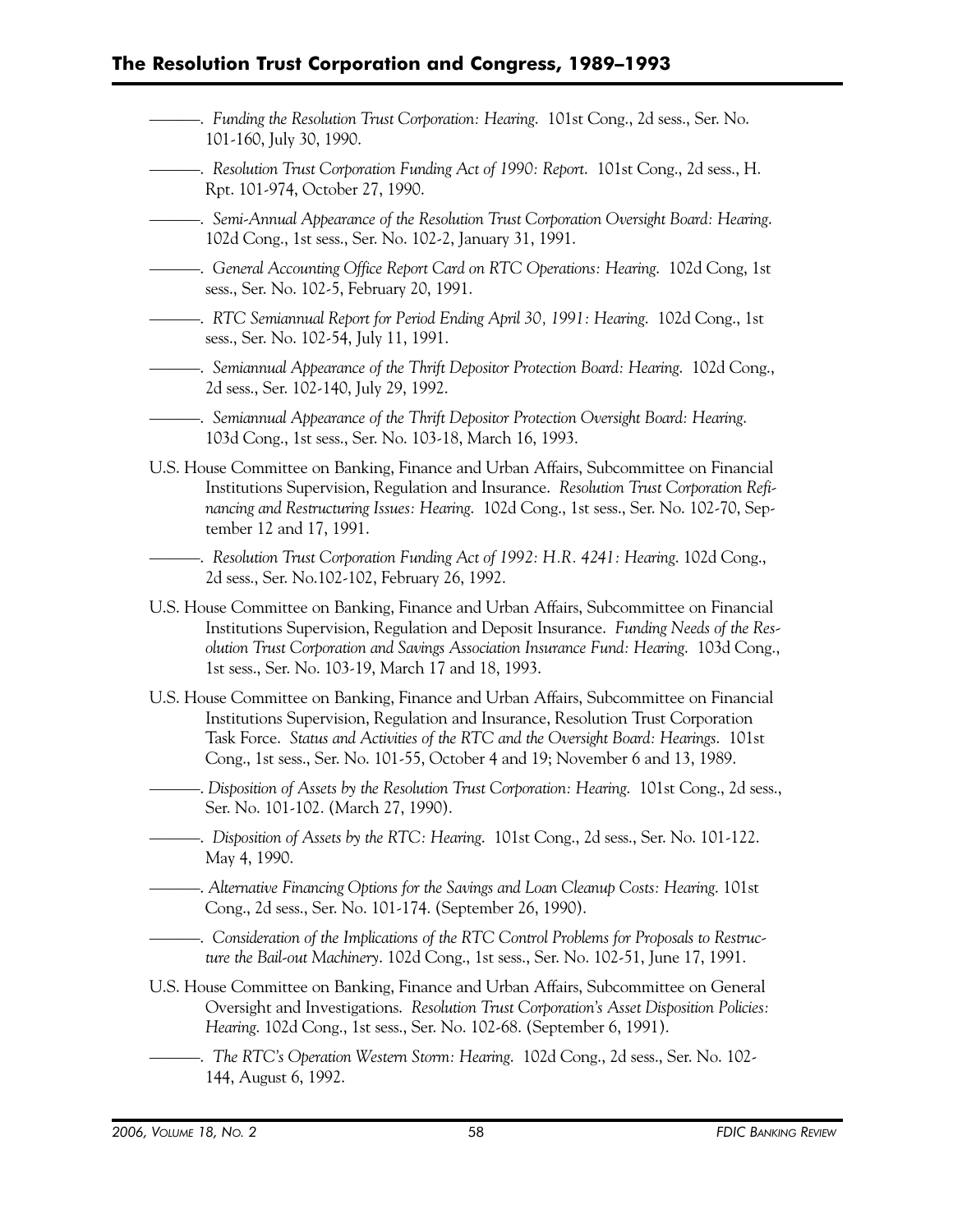- U.S. House Committee on Banking, Finance and Urban Affairs, Subcommittee on General Oversight, Investigations, and the Resolution of Failed Financial Institutions. *Professional Liability and RTC Contracting with Lawyers: Hearing*. 103d Cong., 1st sess., Ser. No. 103-22, March 30, 1993.
- U.S. House Committee on Ways and Means. *Additional Financing Costs Associated with Resolving Insolvent Savings and Loans Institutions: Hearing*. 101st Cong., 2d sess., Ser. No. 101-125, September 19, 1990.
- U.S. House Committee on Ways and Means, Subcommittee on Oversight. *Role of Federal Borrowing and Loan Guarantees in Resolving Insolvent Thrift Institutions: Hearing on H.R. 3469 to Amend Title 31, United States Code, to Prevent Newly Established Federal Agencies from Increasing Debt through Unauthorized Borrowing*. 101st Cong., 1st sess., Ser. No. 101-68, October 31, 1989.
- U.S. Senate Committee on Banking, Housing, and Urban Affairs. *Oversight Hearing on the Resolution Trust Corporation*. 101st Cong., 1st sess., S. Hrg. 101-504, October 4, 1989.
- ———. *Second Oversight Hearing on the Resolution Trust Corporation*. 101st Cong, 2d sess., S. Hrg. 101-738, January 31, 1990.
- ———. *Hearing on the Semiannual Report of the Resolution Trust Corporation*. 101st Cong., 2d sess., S. Hrg. 101-974, May 23, 1990.
- ———. *Resolution Trust Corporation Funding Act of 1990: Report*. 101st Cong., 2d sess., S. Rpt. 102-13, October 19, 1990.
- ———. *Hearing on the Semiannual Report of the Resolution Trust Corporation, 1991*. 102d Cong., 1st sess., S. Hrg. 102-54, January 23, 1991.
- ———. *Restructuring the Resolution Trust Corporation and the Semiannual Report on FIRREA Legislation: Hearing*. 102d Cong., 1st sess., S. Hrg. 102-465, June 11, 21, and 26, 1991.
- ———. *Refunding the RTC: Hearing*. 102d Cong., 1st sess., S. Hrg. 102-535, October 24, 1991.
- ———. *Nomination of Albert V. Casey: Hearing*. S. Hrg 102-668, 102d Cong., 2d sess., January 22, 1992.
- ———. *Hearing on the Semiannual Report of the Resolution Trust Corporation—1993*. 103d Cong., 1st sess., S. Hrg. 103-58, March 17, 1993.
- ———. *Thrift Depositor Protection Act of 1993: Report*. 103d Cong., 1st sess., S. Rpt. 103-36, April 1, 1993.
- U.S. Senate Committee on Banking, Housing, and Urban Affairs, Subcommittee on Consumer and Regulatory Affairs. *Real Estate Disposition Activities of the Resolution Trust Corporation: Hearing*. 102d Cong., 1st sess., S. Hrg. 102-141, June 19, 1991.
- ———. *Oversight Structure of the RTC: Hearing*. 102d Cong., 1st sess., S. Hrg. 102-513, October 23, 1991.
- U.S. Senate Committee on Governmental Affairs, Subcommittee on Regulation and Government Information. *Contracting Problems at the Resolution Trust Corporation: HomeFed, Hearing*. 103d Cong., 1st sess., S. Hrg. 103-804. February 19, 1993.